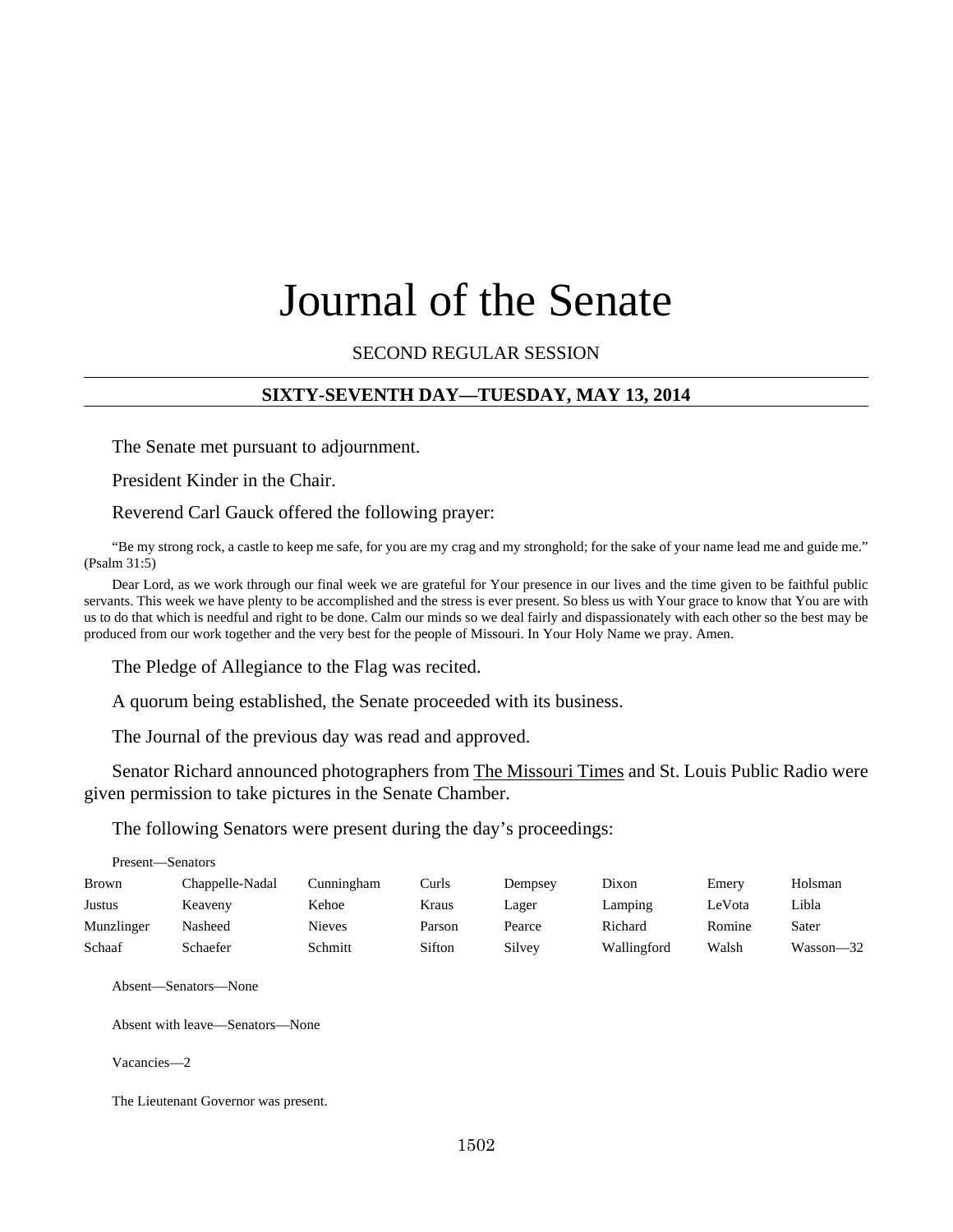#### **RESOLUTIONS**

Senator Parson offered Senate Resolution No. 2070, regarding Tom Hodges, Sedalia, which was adopted.

Senators Nieves and Lamping offered Senate Resolution No. 2071, regarding Lauren Elise Gieseking, Chesterfield, which was adopted.

Senators Keaveny and Lamping offered Senate Resolution No. 2072, regarding Caroline M. Avery, Clayton, which was adopted.

Senator Romine offered Senate Resolution No. 2073, regarding Lisa Rose, St. Louis, which was adopted.

Senator LeVota offered Senate Resolution No. 2074, regarding the death of Raona Kathryn "Ra" Miller Hentz Nilsson, Poplar Bluff, which was adopted.

Senator Walsh offered Senate Resolution No. 2075, regarding George S. Peters, which was adopted.

Senator Justus offered Senate Resolution No. 2076, regarding Paul Davis, which was adopted.

#### **HOUSE BILLS ON THIRD READING**

**HB 1468**, introduced by Representative Dohrman, et al, with **SCS**, entitled:

An Act to repeal section 287.090, RSMo, and to enact in lieu thereof one new section relating to volunteers for tax-exempt organizations.

Was called from the Informal Calendar and taken up by Senator Pearce.

**SCS** for **HB 1468**, entitled:

## SENATE COMMITTEE SUBSTITUTE FOR HOUSE BILL NO. 1468

An Act to repeal sections 287.040, 287.090, 287.140, 287.780, 287.957, and 287.975, RSMo, and to enact in lieu thereof seven new sections relating to workers' compensation, with an existing penalty provision.

Was taken up.

Senator Pearce moved that **SCS** for **HB 1468** be adopted, which motion prevailed.

Senator Pearce moved that **SCS** for **HB 1468** be read the 3rd time and passed and was recognized to close.

President Pro Tem Dempsey referred **SCS** for **HB 1468** to the Committee on Governmental Accountability and Fiscal Oversight.

**HCS** for **HB 1302**, with **SCS**, entitled:

An Act to repeal section 643.055, RSMo, and to enact in lieu thereof one new section relating to the regulation of residential wood burning appliances.

Was called from the Informal Calendar and taken up by Senator Lager.

**SCS** for **HCS** for **HB 1302**, entitled: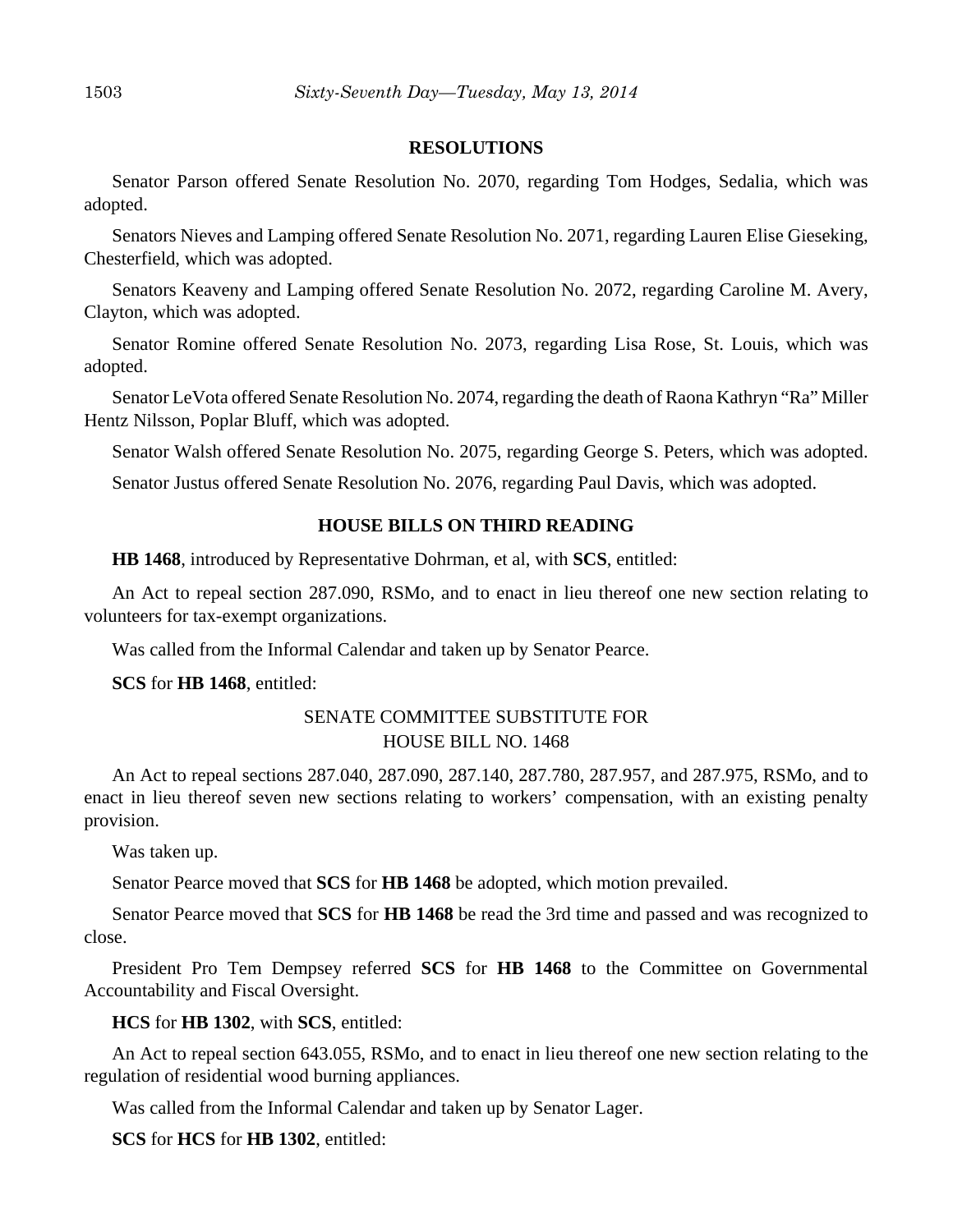# SENATE COMMITTEE SUBSTITUTE FOR HOUSE COMMITTEE SUBSTITUTE FOR HOUSE BILL NO. 1302

An Act to repeal sections 259.010, 259.030, 259.040, 259.050, 259.070, 259.080, 259.100, 259.190, 260.273, 260.279, 260.355, 260.380, 260.392, 260.475, 444.510, 444.520, 444.762, 444.765, 444.770, 444.773, 444.805, 640.015, 640.016, 640.100, 643.055, 643.079, 644.026, 644.051, 644.057, and 644.145, RSMo, and to enact in lieu thereof thirty-four new sections relating to the department of natural resources, with penalty provisions.

Was taken up.

Senator Lager moved that **SCS** for **HCS** for **HB 1302** be adopted.

Senator Lager offered **SS** for **SCS** for **HCS** for **HB 1302**, entitled:

# SENATE SUBSTITUTE FOR SENATE COMMITTEE SUBSTITUTE FOR HOUSE COMMITTEE SUBSTITUTE FOR HOUSE BILL NO. 1302

An Act to repeal sections 259.010, 259.030, 259.040, 259.050, 259.070, 259.080, 259.100, 259.190, 260.273, 260.279, 260.355, 260.380, 260.392, 260.475, 444.510, 444.520, 444.762, 444.765, 444.770, 444.805, 640.015, 640.016, 640.100, 643.055, 643.079, 644.026, 644.051, 644.057, and 644.145, RSMo, and to enact in lieu thereof thirty-two new sections relating to the department of natural resources, with penalty provisions.

Senator Lager moved that **SS** for **SCS** for **HCS** for **HB 1302** be adopted.

Senator Kraus assumed the Chair.

Senator Holsman offered **SA 1**:

## SENATE AMENDMENT NO. 1

Amend Senate Substitute for Senate Committee Substitute for House Committee Substitute for House Bill No. 1302, Page 107, Section 644.145, Line 22, by inserting after all of said line the following:

"**Section 1. Notwithstanding any other provision of law to the contrary, the commission shall make available the solar rebates authorized under subsection 3 of section 393.1030 on a first come, first served basis until there is a final commission ruling indicating that the maximum average retail rate increase of one percent under subdivision (1) of subsection 2 of section 393.1030 has been met. The commission shall not have authority to segregate or withhold funds based on the classification of renewable energy sources. Any commission rule to the contrary is invalid and void. The commission, as authorized under subsection 4 of section 393.1030 may promulgate rules for offering rebates based on renewable energy sources other than solar power on a first come, first served basis, but this shall not be interpreted to allow the commission to cease offering solar rebates.**"; and

Further amend the title and enacting clause accordingly.

Senator Holsman moved that the above amendment be adopted.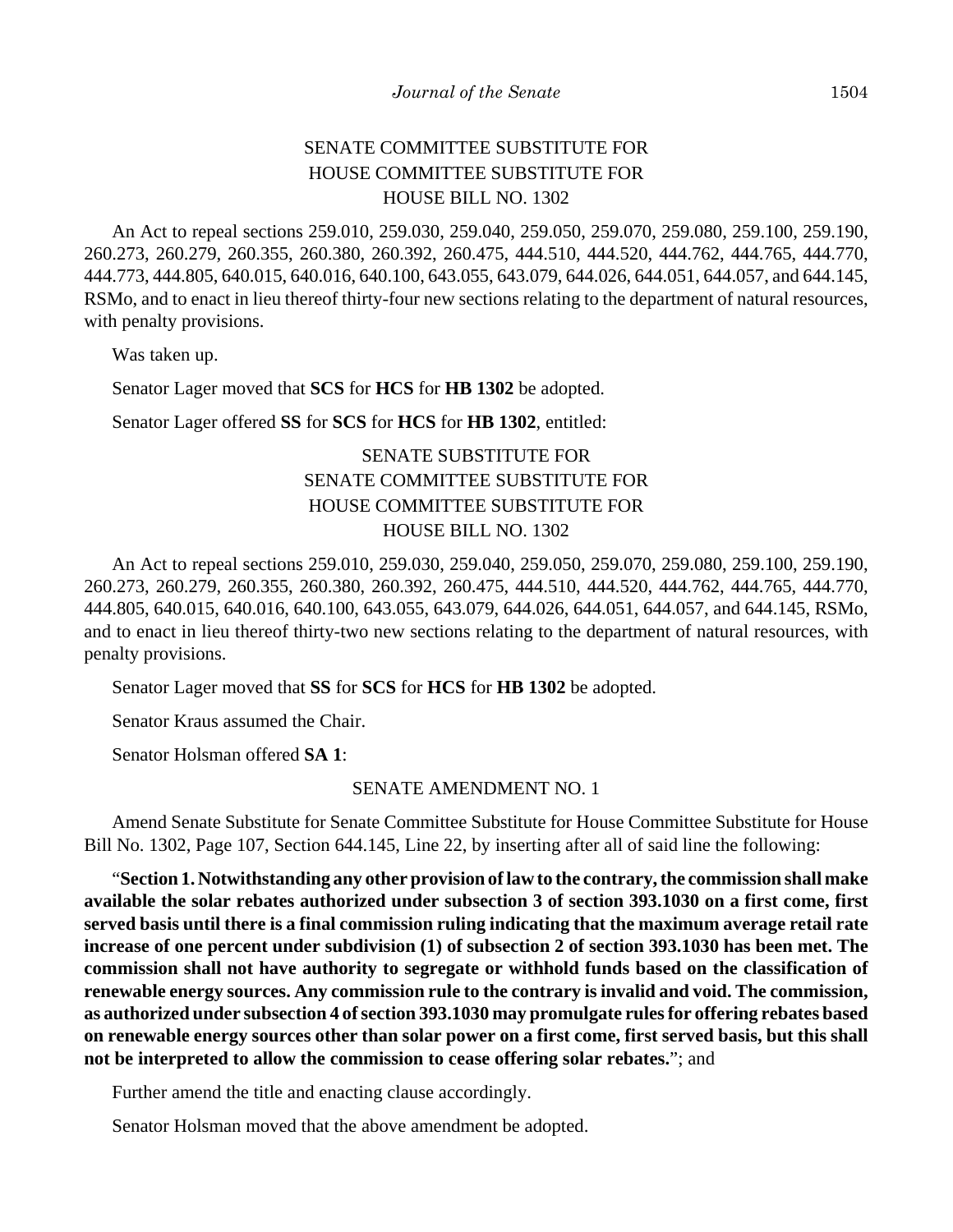Senator Lager raised the point of order that **SA 1** is out of order as it goes beyond the scope of the bill.

The point of order was referred to the President Pro Tem who ruled it well taken.

Senator Lager moved that **SS** for **SCS** for **HCS** for **HB 1302** be adopted, which motion prevailed.

Senator Lager moved that **SS** for **SCS** for **HCS** for **HB 1302** be read the 3rd time and passed and was recognized to close.

President Pro Tem Dempsey referred **SS** for **SCS** for **HCS** for **HB 1302** to the Committee on Governmental Accountability and Fiscal Oversight.

**HCS** for **HB 1685**, entitled:

An Act to amend chapter 191, RSMo, by adding thereto one new section relating to the use of investigational drugs, with a penalty provision.

Was called from the Informal Calendar and taken up by Senator Schaaf.

Senator Schaaf offered **SS** for **HCS** for **HB 1685**, entitled:

# SENATE SUBSTITUTE FOR HOUSE COMMITTEE SUBSTITUTE FOR HOUSE BILL NO. 1685

An Act to amend chapter 191, RSMo, by adding thereto one new section relating to the use of investigational drugs, with a penalty provision.

Senator Schaaf moved that **SS** for **HCS** for **HB 1685** be adopted, which motion prevailed.

On motion of Senator Schaaf, **SS** for **HCS** for **HB 1685** was read the 3rd time and passed by the following vote:

YEAS—Senators

| <b>Brown</b> | Chappelle-Nadal | Cunningham    | Curls  | Dempsey     | Dixon   | Emery     | Holsman |
|--------------|-----------------|---------------|--------|-------------|---------|-----------|---------|
| Justus       | Keaveny         | Kehoe         | Kraus  | Lager       | Lamping | LeVota    | Libla   |
| Munzlinger   | Nasheed         | <b>Nieves</b> | Parson | Pearce      | Richard | Romine    | Sater   |
| Schaaf       | Schaefer        | Schmitt       | Sifton | Wallingford | Walsh   | Wasson-31 |         |

NAYS—Senators—None

```
Absent—Senator Silvey—1
```
Absent with leave—Senators—None

Vacancies—2

The President declared the bill passed.

On motion of Senator Schaaf, title to the bill was agreed to.

Senator Schaaf moved that the vote by which the bill passed be reconsidered.

Senator Richard moved that motion lay on the table, which motion prevailed.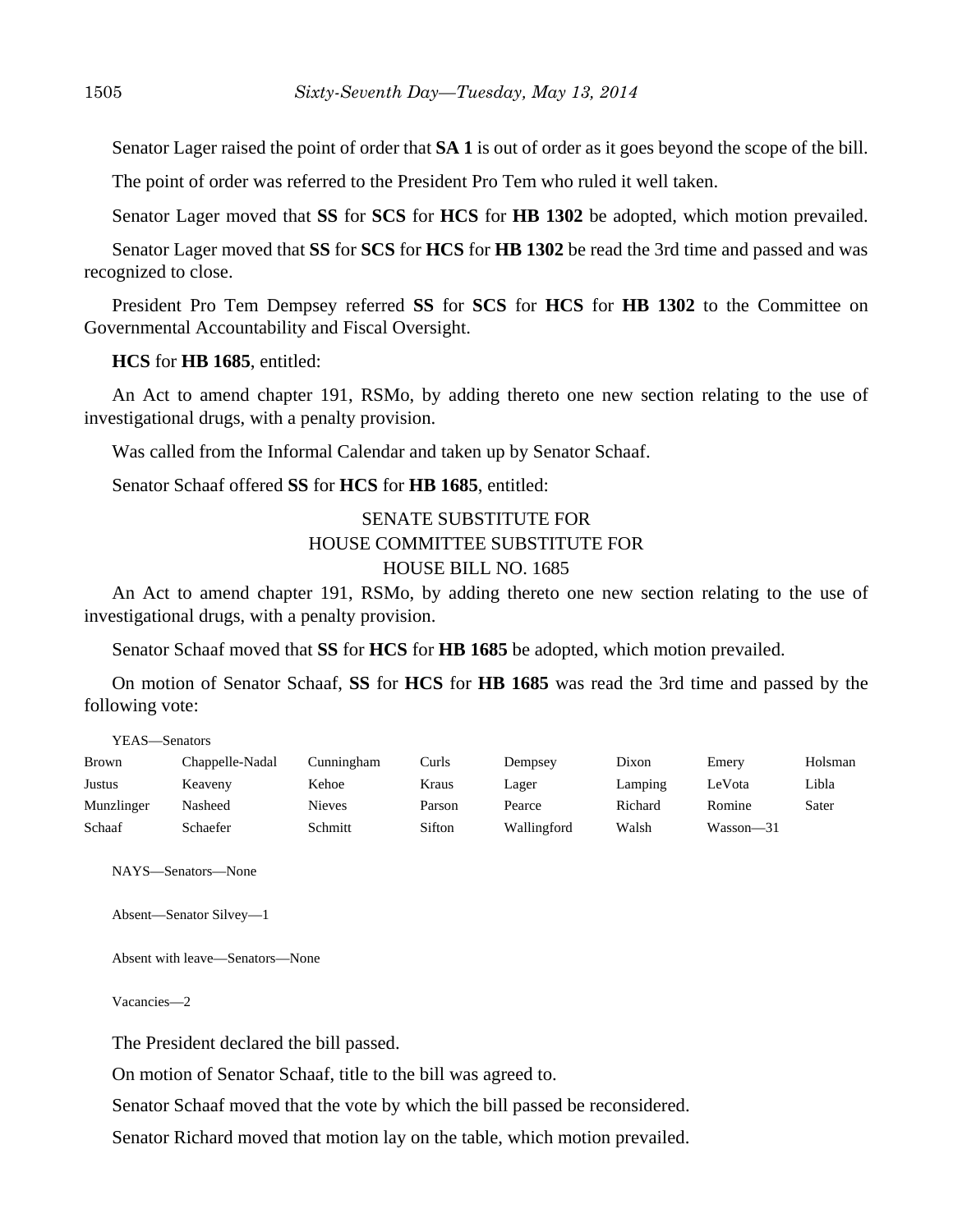## **MESSAGES FROM THE HOUSE**

The following messages were received from the House of Representatives through its Chief Clerk:

Mr. President: I am instructed by the House of Representatives to inform the Senate that the House has taken up and passed **SCS** for **HCS** for **HB 1410**.

Also,

Mr. President: I am instructed by the House of Representatives to inform the Senate that the House has taken up and passed **SCS** for **HB 1866**.

Also,

Mr. President: I am instructed by the House of Representatives to inform the Senate that the Speaker has re-appointed the following Conference Committee on **HCS** for **SCS** for **SB 672**, as amended, to act with a like committee from the Senate. Representatives: Jones (50), Elmer, and LaFaver.

Also,

Mr. President: I am instructed by the House of Representatives to inform the Senate that the House has taken up and passed **HCS** for **SCS** for **SB 723**, entitled:

An Act to repeal sections 8.010 and 8.420, RSMo, and to enact in lieu thereof two new sections relating to revenue bonds, with a referendum clause.

With House Amendment No. 1.

## HOUSE AMENDMENT NO. 1

Amend House Committee Substitute for Senate Committee Substitute for Senate Bill No. 723, Page 2, Section 8.420, Line 23, by deleting all of said line and inserting in lieu thereof the following:

"seven hundred seventy-five million dollars."; and

Further amend said bill, page, and section, Lines 32-38, by deleting all of said lines; and

Further amend said bill, page, and section, Line 38, by inserting after all of said line the following:

"8.665. 1. Bonds issued under and pursuant to the provisions of sections 8.660 to 8.670 shall be of such denomination or denominations, shall bear such rate or rates of interest not to exceed fifteen percent per annum, and shall mature at such time or times within forty years from the date thereof, as the board determines. The bonds may be either serial bonds or term bonds.

2. Serial bonds may be issued with or without the reservation of the right to call them for payment and redemption in advance of their maturity, upon the giving of such notice, and with or without a covenant requiring the payment of a premium in the event of such payment and redemption prior to maturity, as the board determines.

3. Term bonds shall contain a reservation of the right to call them for payment and redemption prior to maturity at such time or times and upon the giving of such notice, and upon the payment of such premium, if any, as the board determines.

4. The bonds, when issued, shall be sold at public sale for the best price obtainable after giving such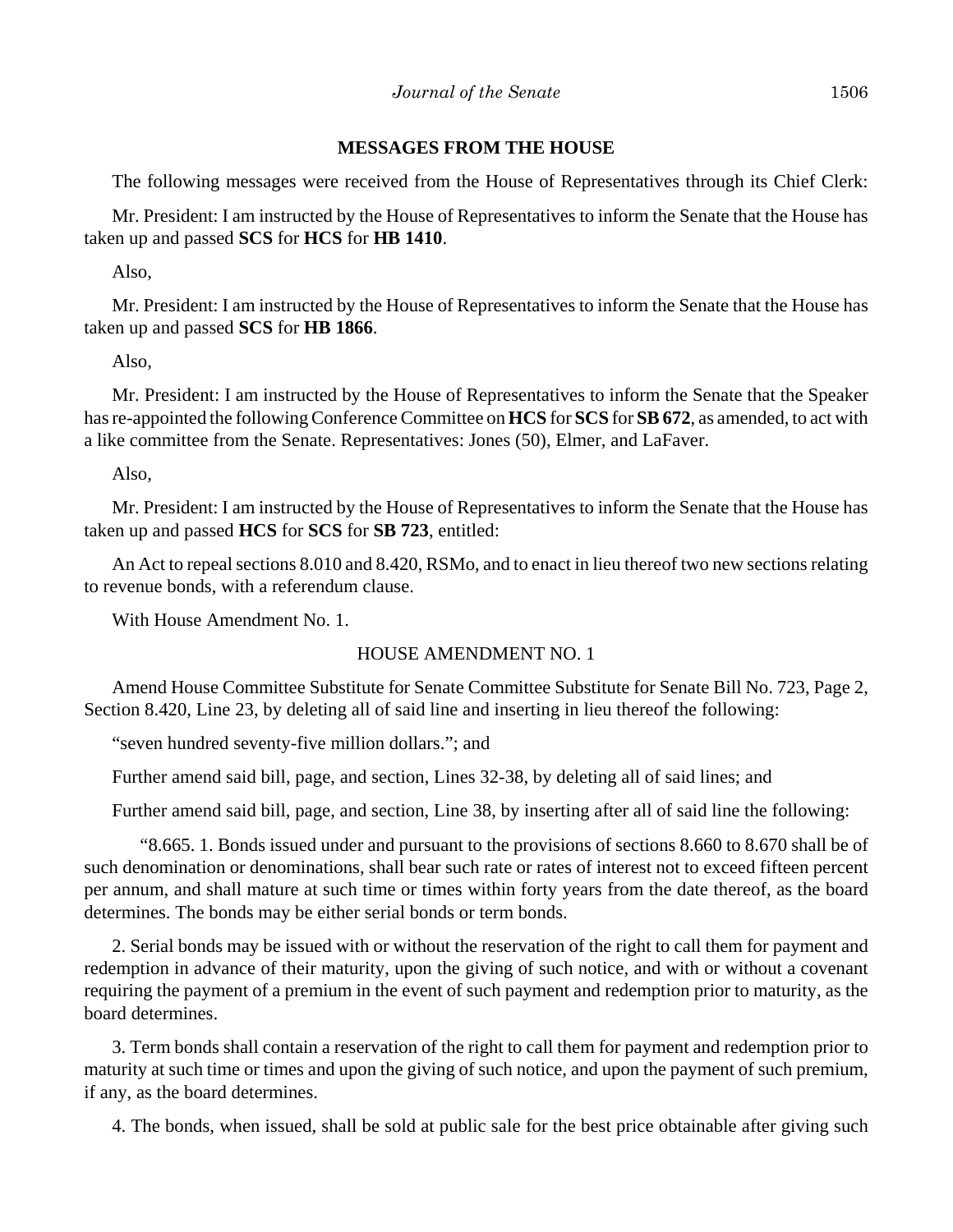reasonable notice of such sale as may be determined by the board, but in no event shall such bonds be sold for less than ninety-eight percent of the par value thereof, and accrued interest. Any such bonds may be sold to the United States of America or to any agency or instrumentality thereof, at a price not less than par and accrued interest, without public sale and without the giving of notice as herein provided.

5. The bonds, when issued and sold, shall be negotiable instruments within the meaning of the law merchant and the negotiable instruments law, and the interest thereon shall be exempt from income taxes under the laws of the state of Missouri.

6. The board shall not issue revenue bonds pursuant to the provisions of sections 8.660 to 8.670 for one or more projects, as defined in section 8.660, in excess of a total par value of **[**one**] three** hundred **[**seventy**] twenty** million dollars.

7. Any bonds which may be issued pursuant to the provisions of sections 8.660 to 8.670 shall be issued only for projects which have been approved by a majority of the house members and a majority of the senate members of the committee on legislative research of the general assembly, and the approval by the committee on legislative research required by the provisions of section 8.661 shall be given only in accordance with this provision. For the purposes of approval of a project, the total amount of bonds issued for purposes of energy retrofitting in state-owned facilities shall be treated as a single project.

8. The provisions of sections 8.660 to 8.670 shall terminate upon the satisfaction of all outstanding bonds, notes and obligations issued pursuant to such sections. The commissioner of the office of administration shall notify the revisor of statutes when all outstanding bonds, notes, and obligations have been satisfied."; and

Further amend said bill, Page 2, Section B, by deleting all of said section from the bill; and

Further amend said bill by amending the title, enacting clause, and intersectional references accordingly.

In which the concurrence of the Senate is respectfully requested.

## **HOUSE BILLS ON THIRD READING**

**HB 1073** was placed on the Informal Calendar.

At the request of Senator Munzlinger, **HCS** for **HBs 1861** and **1864**, with **SCS**, was placed on the Informal Calendar.

At the request of Senator Kehoe, **HCS** for **HB 1326**, with **SCS**, was placed on the Informal Calendar.

At the request of Senator Wasson, **HCS** for **HB 1336**, with **SCS**, was placed on the Informal Calendar.

At the request of Senator Justus, **HCS** for **HB 1371**, with **SCS**, was placed on the Informal Calendar.

**HCS** for **HB 1075**, entitled:

An Act to repeal sections 447.503, 447.535, 447.536, 447.547, and 447.569, RSMo, and to enact in lieu thereof six new sections relating to unclaimed property.

Was taken up by Senator Kehoe.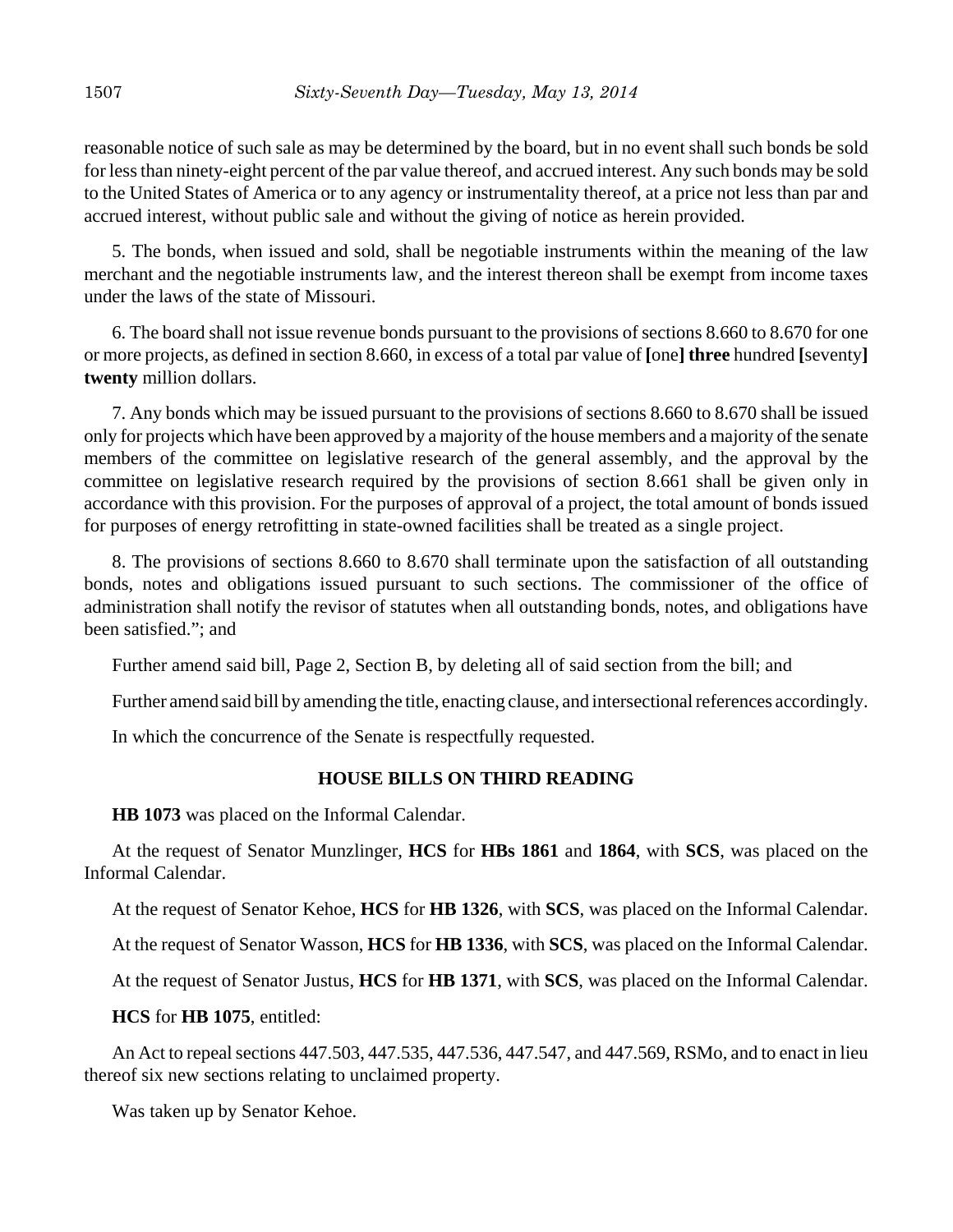## Senator Kehoe offered **SS** for **HCS** for **HB 1075**, entitled:

# SENATE SUBSTITUTE FOR HOUSE COMMITTEE SUBSTITUTE FOR HOUSE BILL NO. 1075

An Act to repeal sections 447.503, 447.535, 447.536, 447.547, 447.560, 447.569, and 447.584, RSMo, and to enact in lieu thereof nine new section relating to unclaimed property, with penalty provisions and an emergency clause for certain sections.

Senator Kehoe moved that **SS** for **HCS** for **HB 1075** be adopted, which motion prevailed.

On motion of Senator Kehoe, **SS** for **HCS** for **HB 1075** was read the 3rd time and passed by the following vote:

YEAS—Senators

| <b>Brown</b> | Chappelle-Nadal | Cunningham    | Curls  | Dempsey     | Dixon   | Emery     | Holsman |
|--------------|-----------------|---------------|--------|-------------|---------|-----------|---------|
| Justus       | Keaveny         | Kehoe         | Kraus  | Lager       | Lamping | LeVota    | Libla   |
| Munzlinger   | Nasheed         | <b>Nieves</b> | Parson | Pearce      | Richard | Romine    | Schaaf  |
| Schaefer     | Schmitt         | Sifton        | Silvey | Wallingford | Walsh   | Wasson—31 |         |

NAYS—Senators—None

Absent—Senator Sater—1

Absent with leave—Senators—None

Vacancies—2

The President declared the bill passed.

The emergency clause was adopted by the following vote:

YEAS—Senators

| Brown      | Chappelle-Nadal | Cunningham    | Curls  | Dempsey     | Dixon   | Emery     | Holsman |
|------------|-----------------|---------------|--------|-------------|---------|-----------|---------|
| Justus     | Keaveny         | Kehoe         | Kraus  | Lager       | Lamping | LeVota    | Libla   |
| Munzlinger | Nasheed         | <b>Nieves</b> | Parson | Pearce      | Richard | Romine    | Schaaf  |
| Schaefer   | Schmitt         | Sifton        | Silvey | Wallingford | Walsh   | Wasson—31 |         |

NAYS—Senators—None

Absent—Senator Sater—1

Absent with leave—Senators—None

Vacancies—2

On motion of Senator Kehoe, title to the bill was agreed to.

Senator Kehoe moved that the vote by which the bill passed be reconsidered.

Senator Richard moved that motion lay on the table, which motion prevailed.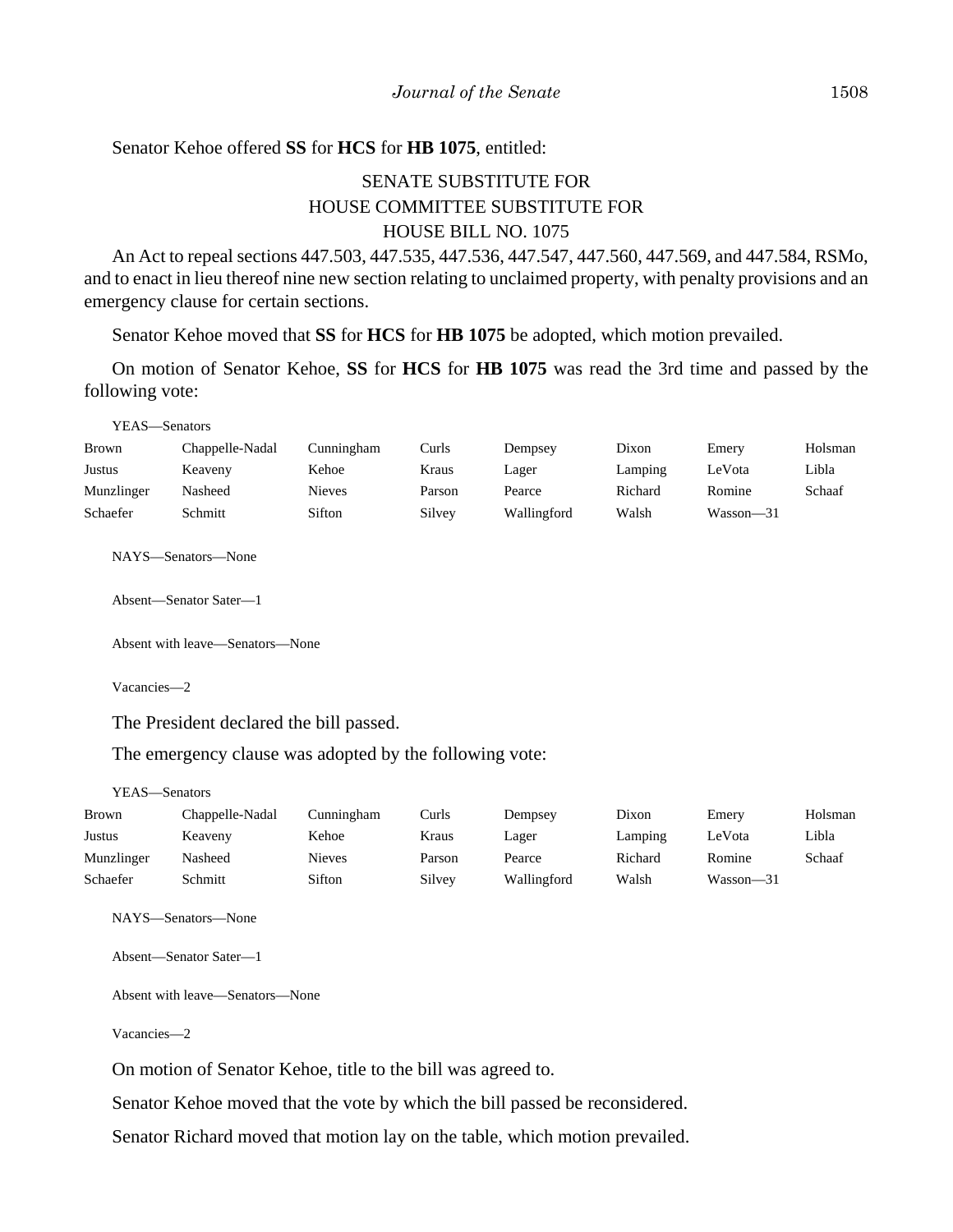**HB 2079**, introduced by Representative Funderburk, entitled:

An Act to repeal section 393.015, RSMo, and to enact in lieu thereof two new sections relating to terminations of water services.

Was taken up by Senator Lager.

Senator Lager offered **SS** for **HB 2079**, entitled:

## SENATE SUBSTITUTE FOR HOUSE BILL NO. 2079

An Act to repeal sections 67.2800, 67.2815, and 393.015, RSMo, and to enact in lieu thereof five new sections relating to water services.

Senator Lager moved that **SS** for **HB 2079** be adopted.

Senator Holsman offered **SA 1**:

#### SENATE AMENDMENT NO. 1

Amend Senate Substitute for House Bill No. 2079, Page 1, In the Title, Line 4, by striking all of said line and inserting in lieu thereof the following: "to utilities."; and

Further amend said bill, page 14, section 393.015, line 19, by inserting after all of said line the following:

"**Section 1. Notwithstanding any other provision of law to the contrary, the commission shall make available the solar rebates authorized under subsection 3 of section 393.1030 on a first come, first served basis until there is a final commission ruling indicating that the maximum average retail rate increase of one percent under subdivision (1) of subsection 2 of section 393.1030 has been met. The commission shall not have authority to segregate or withhold funds based on the classification of renewable energy sources. Any commission rule to the contrary is invalid and void. The commission, as authorized under subsection 4 of section 393.1030 may promulgate rules for offering rebates based on renewable energy sources other than solar power on a first come, first served basis, but this shall not be interpreted to allow the commission to cease offering solar rebates.**"; and

Further amend the title and enacting clause accordingly.

Senator Holsman moved that the above amendment be adopted, which motion failed on a standing division vote.

Senator Nieves assumed the Chair.

At the request of Senator Lager, **HB 2079**, with **SS** (pending), was placed on the Informal Calendar.

On motion of Senator Richard, the Senate recessed until 3:00 p.m.

#### **RECESS**

The time of recess having expired, the Senate was called to order by Senator Schmitt.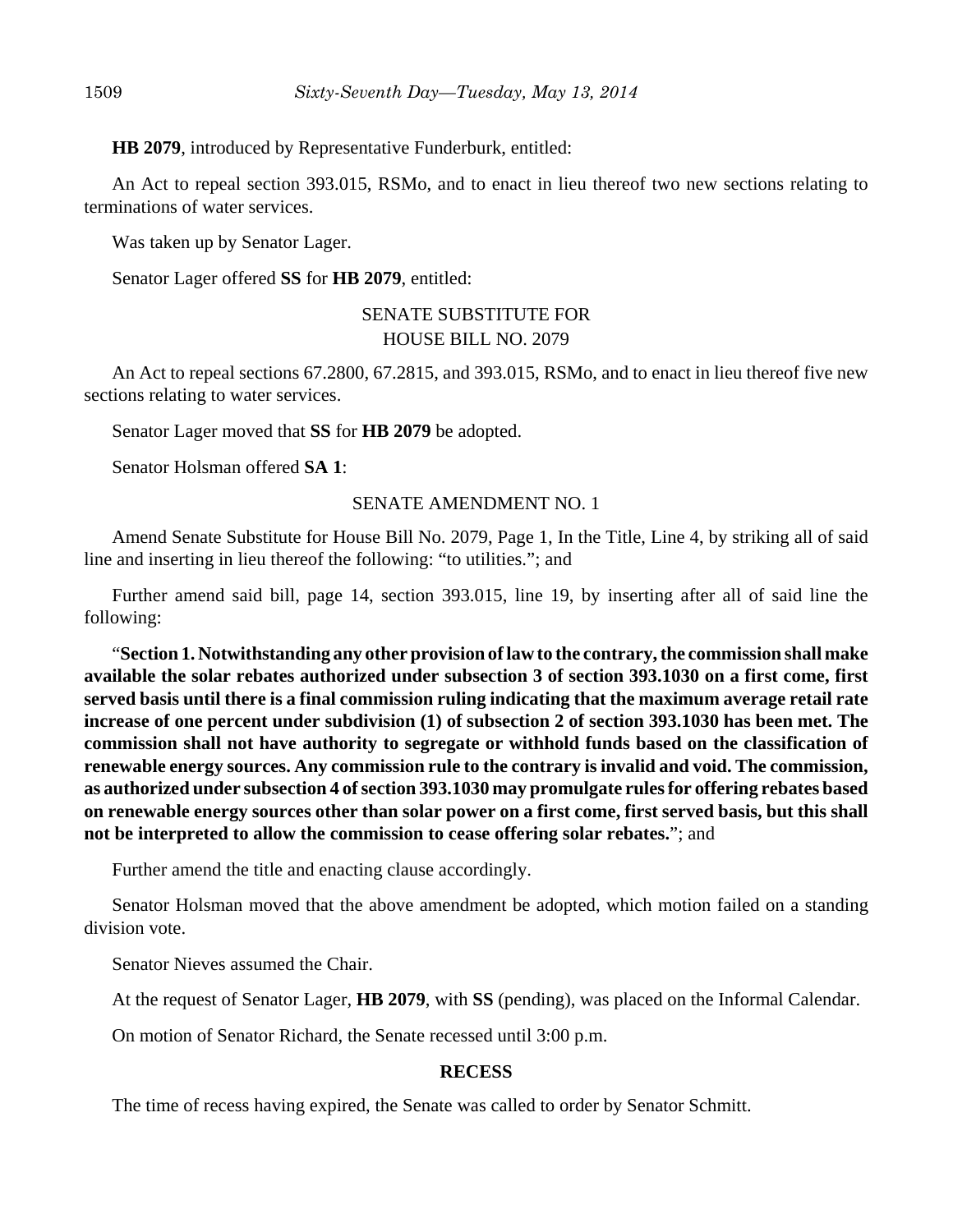## **MESSAGES FROM THE HOUSE**

The following messages were received from the House of Representatives through its Chief Clerk:

Mr. President: I am instructed by the House of Representatives to inform the Senate that the House has taken up and passed **SS** for **SCS** for **HB 1270**.

Also,

Mr. President: I am instructed by the House of Representatives to inform the Senate that the House has taken up and passed **SCS** for **HB 1092**.

Also,

Mr. President: I am instructed by the House of Representatives to inform the Senate that the House has taken up and passed **SCS** for **HCS** for **HB 1779**.

Also,

Mr. President: I am instructed by the House of Representatives to inform the Senate that the House has taken up and passed **SCS** for **HCS** for **HRB 1299**.

Also,

Mr. President: I am instructed by the House of Representatives to inform the Senate that the House has taken up and passed **SCS** for **HB 1791**.

Emergency clause defeated.

Also,

Mr. President: I am instructed by the House of Representatives to inform the Senate that the House has taken up and passed **SCS** for **HB 1190**.

Also,

Mr. President: I am instructed by the House of Representatives to inform the Senate that the House has taken up and passed **SS** for **SCS** for **HCS** for **HBs 1735** and **1618**.

Also,

Mr. President: I am instructed by the House of Representatives to inform the Senate that the House refuses to adopt **SS** for **SCS** for **HB 1504** and requests the Senate to recede from its position and failing to do so grant the House a conference thereon.

Also,

Mr. President: I am instructed by the House of Representatives to inform the Senate that the House has taken up and adopted the Conference Committee Report on **SS** for **SCS** for **HB 1490**, as amended, and has taken up and passed **CCS** for **SS** for **SCS** for **HB 1490**.

Emergency clause defeated.

## **PRIVILEGED MOTIONS**

Senator Kraus, on behalf of the conference committee appointed to act with a like committee from the House on **HCS** for **SB 662**, as amended, moved that the following conference committee report be taken up, which motion prevailed.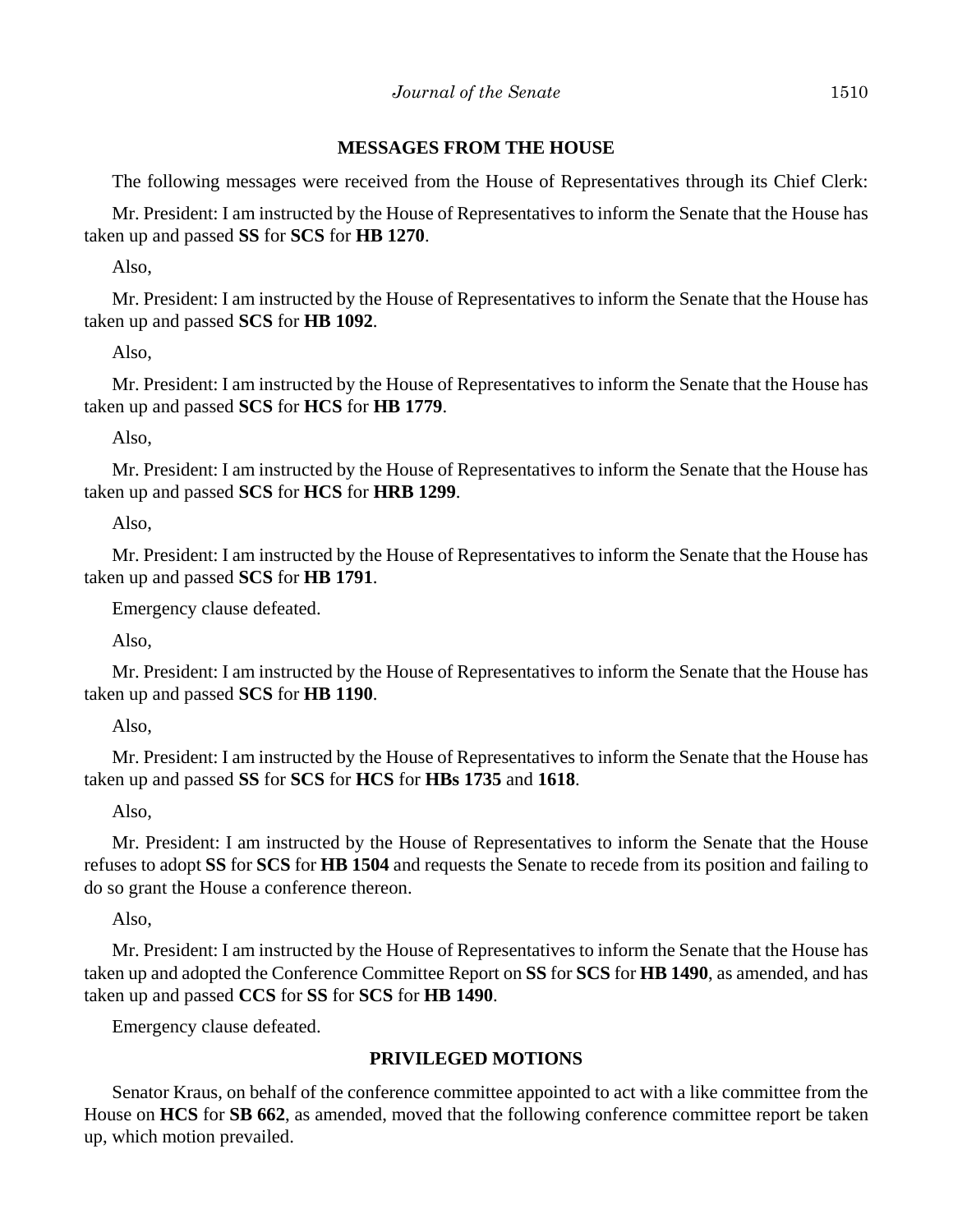# CONFERENCE COMMITTEE REPORT ON HOUSE COMMITTEE SUBSTITUTE FOR SENATE BILL NO. 662

The Conference Committee appointed on House Committee Substitute for Senate Bill No. 662, with House Amendment Nos. 1, 3, 4, 5, House Amendment Nos. 1 & 2 to House Amendment No. 6, House Amendment No. 6 as amended, House Substitute Amendment No. 1 to House Amendment No. 7, and House Amendment No. 8, begs leave to report that we, after free and fair discussion of the differences, have agreed to recommend and do recommend to the respective bodies as follows:

1. That the House recede from its position on House Committee Substitute for Senate Bill No. 662, as amended;

2. That the Senate recede from its position on Senate Bill No. 662;

3. That the attached Conference Committee Substitute for House Committee Substitute for Senate Bill No. 662 be Third Read and Finally Passed.

> FOR THE SENATE: FOR THE HOUSE: /s/ Will Kraus /s/ Andrew Koenig /s/ Brad Lager /s/ Paul Curtman /s/ Wayne Wallingford /s/ Jon Carpenter /s/ Scott Sifton /s/ Paul LeVota

Senator Kraus moved that the above conference committee report be adopted, which motion prevailed by the following vote:

|               | YEAS—Senators   |               |        |         |             |        |           |  |  |  |
|---------------|-----------------|---------------|--------|---------|-------------|--------|-----------|--|--|--|
| <b>Brown</b>  | Chappelle-Nadal | Cunningham    | Curls  | Dempsey | Dixon       | Emery  | Holsman   |  |  |  |
| <b>Justus</b> | Keaveny         | Kehoe         | Kraus  | Lager   | Lamping     | LeVota | Libla     |  |  |  |
| Munzlinger    | Nasheed         | <b>Nieves</b> | Parson | Pearce  | Richard     | Romine | Sater     |  |  |  |
| Schaaf        | Schaefer        | Schmitt       | Sifton | Silvey  | Wallingford | Walsh  | Wasson—32 |  |  |  |

NAYS—Senators—None

Absent—Senators—None

Absent with leave—Senators—None

Vacancies—2

#### On motion of Senator Kraus, **CCS** for **HCS** for **SB 662**, entitled:

# CONFERENCE COMMITTEE SUBSTITUTE FOR HOUSE COMMITTEE SUBSTITUTE FOR SENATE BILL NO. 662

An Act to repeal sections 143.451, 144.021, and 144.080, RSMo, and to enact in lieu thereof four new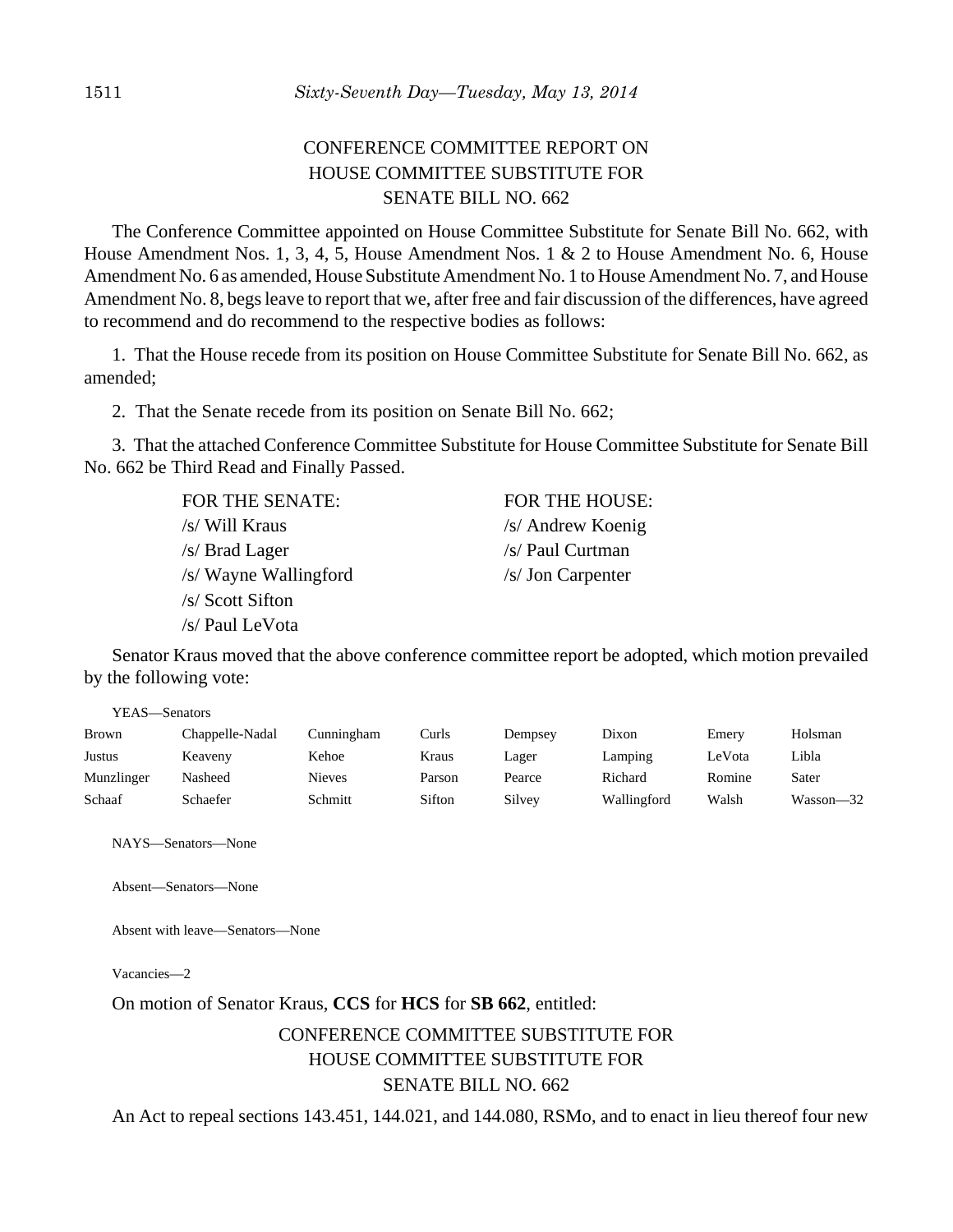sections relating to taxation, with existing penalty provisions.

Was read the 3rd time and passed by the following vote:

| YEAS—Senators |                 |               |        |         |             |        |           |
|---------------|-----------------|---------------|--------|---------|-------------|--------|-----------|
| Brown         | Chappelle-Nadal | Cunningham    | Curls  | Dempsey | Dixon       | Emerv  | Holsman   |
| Justus        | Keaveny         | Kehoe         | Kraus  | Lager   | Lamping     | LeVota | Libla     |
| Munzlinger    | Nasheed         | <b>Nieves</b> | Parson | Pearce  | Richard     | Romine | Sater     |
| Schaaf        | Schaefer        | Schmitt       | Sifton | Silvey  | Wallingford | Walsh  | Wasson—32 |
|               |                 |               |        |         |             |        |           |

NAYS—Senators—None

Absent—Senators—None

Absent with leave—Senators—None

Vacancies—2

The President declared the bill passed.

On motion of Senator Kraus, title to the bill was agreed to.

Senator Kraus moved that the vote by which the bill passed be reconsidered.

Senator Richard moved that motion lay on the table, which motion prevailed.

Senator Parson, on behalf of the conference committee appointed to act with a like committee from the House on **HCS** for **SCS** for **SB 672**, as amended, moved that the following conference committee report be taken up, which motion prevailed.

# CONFERENCE COMMITTEE REPORT NO. 2 ON HOUSE COMMITTEE SUBSTITUTE FOR SENATE COMMITTEE SUBSTITUTE FOR SENATE BILL NO. 672

The Conference Committee appointed on House Committee Substitute for Senate Committee Substitute for Senate Bill No. 672, with House Amendment Nos. 1, 2, 3, 4, 5, 6, 7, 8, 9, 10, 11, 12, 13, 14, 15, 16, House Amendment No. 1 to House Amendment No. 17, and House Amendment No. 17, as amended, begs leave to report that we, after free and fair discussion of the differences, have agreed to recommend and do recommend to the respective bodies as follows:

1. That the House recede from its position on House Committee Substitute for Senate Committee Substitute for Senate Bill No. 672, as amended;

2. That the Senate recede from its position on Senate Committee Substitute for Senate Bill No. 672;

3. That the attached Conference Committee Substitute No. 2 for House Committee Substitute for Senate Committee Substitute for Senate Bill No. 672 be Third Read and Finally Passed.

> FOR THE SENATE: FOR THE HOUSE: /s/ Michael L. Parson /s/ Caleb Jones  $\sqrt{s}$  Bob Dixon  $\sqrt{s}$  Kevin Elmer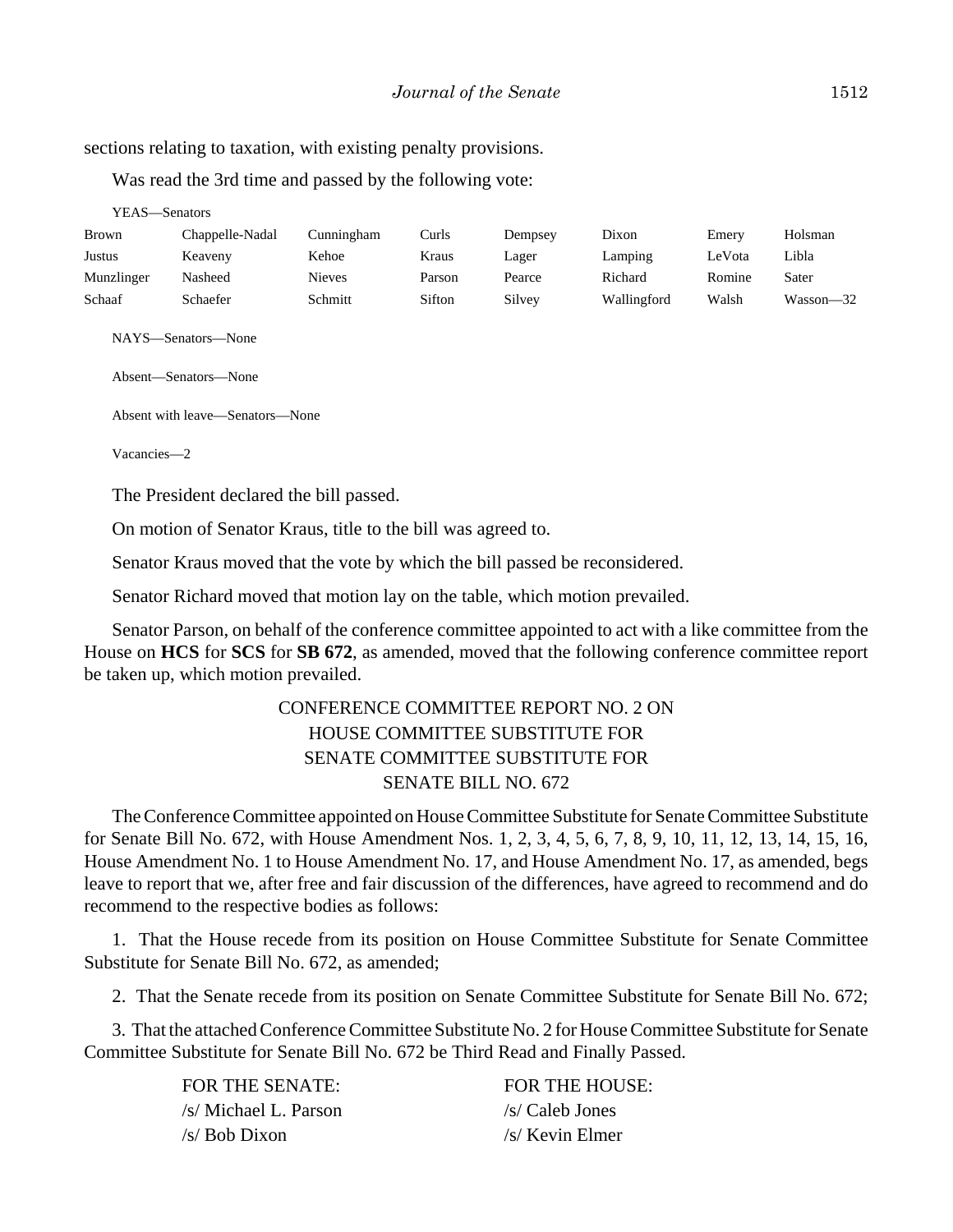/s/ Gary Romine /s/ Jeremy LaFaver

/s/ Jolie Justus

/s/ Joseph P. Keaveny

Senator Parson moved that the above conference committee report no. 2 be adopted, which motion prevailed by the following vote:

| YEAS—Senators |                 |             |        |           |            |          |               |
|---------------|-----------------|-------------|--------|-----------|------------|----------|---------------|
| Brown         | Chappelle-Nadal | Cunningham  | Curls  | Dempsey   | Dixon      | Holsman  | Justus        |
| Keaveny       | Kehoe           | Lager       | LeVota | Libla     | Munzlinger | Nasheed  | <b>Nieves</b> |
| Parson        | Pearce          | Richard     | Romine | Sater     | Schaaf     | Schaefer | Schmitt       |
| Sifton        | Silvey          | Wallingford | Walsh  | Wasson-29 |            |          |               |
|               |                 |             |        |           |            |          |               |
| NAYS—Senators |                 |             |        |           |            |          |               |

Emery Kraus Lamping—3

Absent—Senators—None

Absent with leave—Senators—None

Vacancies—2

#### On motion of Senator Parson, **CCS No. 2** for **HCS** for **SCS** for **SB 672**, entitled:

# CONFERENCE COMMITTEE SUBSTITUTE NO. 2 FOR HOUSE COMMITTEE SUBSTITUTE FOR SENATE COMMITTEE SUBSTITUTE FOR SENATE BILL NO. 672

An Act to repeal sections 49.266, 56.067, 56.265, 56.363, 56.807, 56.816, 67.281, 67.320, 79.130, 94.270, 182.802, 192.310, 304.190, 321.322, 339.507, 348.407, 408.040, 488.305, 525.040, 525.070, 525.080, 525.230, and 525.310, RSMo, and to enact in lieu thereof thirty-three new sections relating to political subdivisions, with an existing penalty provision, and an effective date for certain sections.

Was read the 3rd time and passed by the following vote:

| YEAS—Senators |                                 |             |        |           |            |          |               |
|---------------|---------------------------------|-------------|--------|-----------|------------|----------|---------------|
| Brown         | Chappelle-Nadal                 | Cunningham  | Curls  | Dempsey   | Dixon      | Holsman  | <b>Justus</b> |
| Keaveny       | Kehoe                           | Lager       | LeVota | Libla     | Munzlinger | Nasheed  | <b>Nieves</b> |
| Parson        | Pearce                          | Richard     | Romine | Sater     | Schaaf     | Schaefer | Schmitt       |
| Sifton        | Silvey                          | Wallingford | Walsh  | Wasson-29 |            |          |               |
| NAYS-Senators |                                 |             |        |           |            |          |               |
| Emery         | Kraus                           | $Lamping-3$ |        |           |            |          |               |
|               | Absent-Senators-None            |             |        |           |            |          |               |
|               | Absent with leave—Senators—None |             |        |           |            |          |               |
| Vacancies-2   |                                 |             |        |           |            |          |               |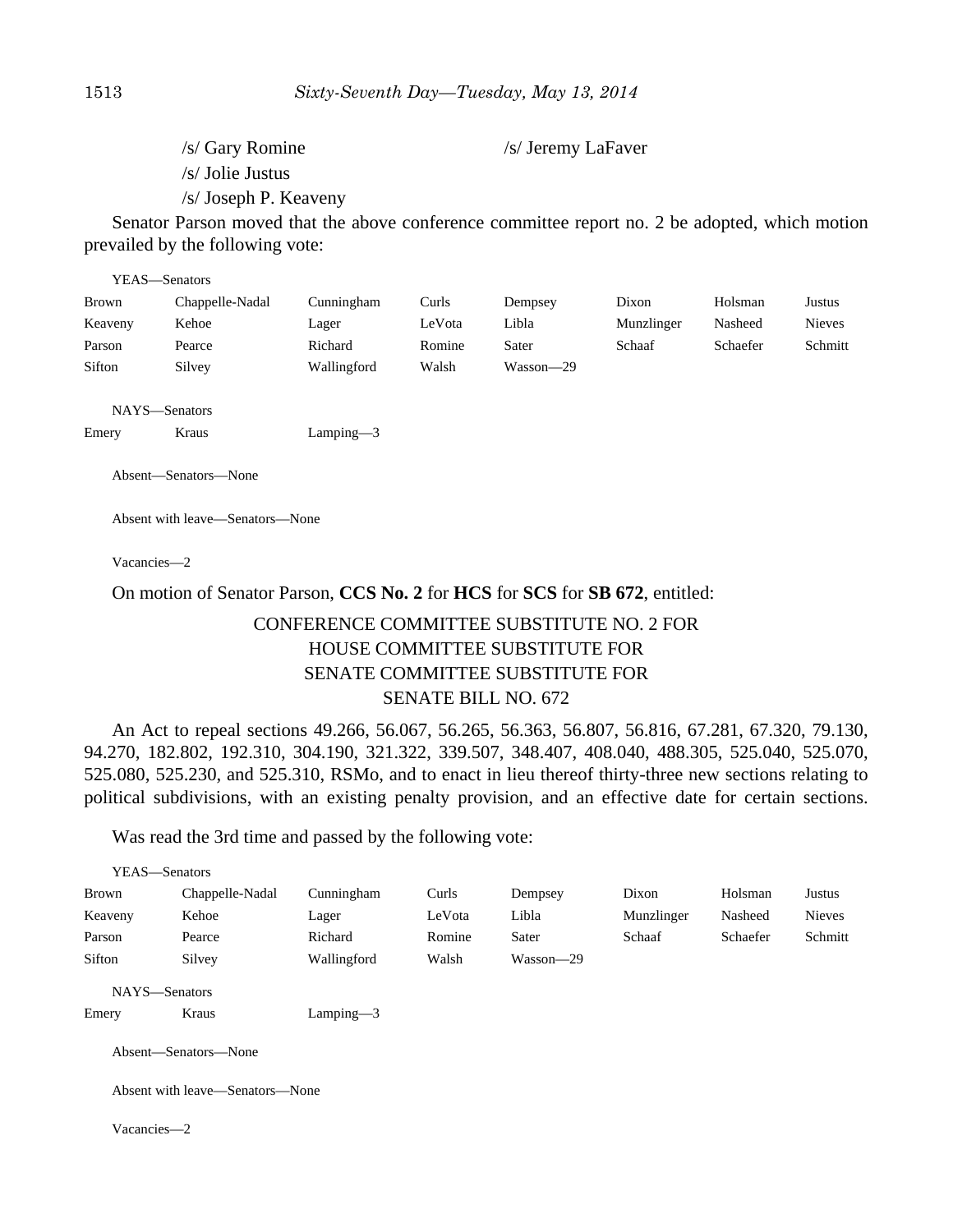The President declared the bill passed.

On motion of Senator Parson, title to the bill was agreed to.

Senator Parson moved that the vote by which the bill passed be reconsidered.

Senator Richard moved that motion lay on the table, which motion prevailed.

Senator Pearce moved that the Senate refuse to concur in **HCS** for **SCS** for **SB 492**, as amended, and request the House to recede from its position or, failing to do so, grant the Senate a conference thereon, which motion prevailed.

Senator Schaaf, on behalf of the conference committee appointed to act with a like committee from the House on **SCS** for **SB 612**, with **HA 1**, **HA 2**, **HA 3**, **HA 4** and **HA 5**, moved that the following conference committee report be taken up, which motion prevailed.

# CONFERENCE COMMITTEE REPORT ON SENATE COMMITTEE SUBSTITUTE FOR SENATE BILL NO. 612

The Conference Committee appointed on Senate Committee Substitute for Senate Bill No. 612, with House Amendment Nos. 1, 2, 3, 4, and 5, begs leave to report that we, after free and fair discussion of the differences, have agreed to recommend and do recommend to the respective bodies as follows:

1. That the House recede from its position on Senate Committee Substitute for Senate Bill No. 612, as amended;

2. That the Senate recede from its position on Senate Committee Substitute for Senate Bill No. 612;

3. That the attached Conference Committee Substitute for Senate Committee Substitute for Senate Bill No. 612 be Third Read and Finally Passed.

| FOR THE SENATE:  | FOR THE HOUSE:    |
|------------------|-------------------|
| /s/ Rob Schaaf   | /s/ Denny Hoskins |
| /s/ Will Kraus   | /s/ Rocky Miller  |
| /s/ John Lamping | <b>Randy Dunn</b> |
| /s/ Scott Sifton |                   |
| /s/ Paul LeVota  |                   |

Senator Schaaf moved that the above conference committee report be adopted, which motion prevailed by the following vote:

| YEAS—Senators |                 |               |        |         |             |        |           |  |  |  |
|---------------|-----------------|---------------|--------|---------|-------------|--------|-----------|--|--|--|
| <b>Brown</b>  | Chappelle-Nadal | Cunningham    | Curls  | Dempsey | Dixon       | Emery  | Holsman   |  |  |  |
| Justus        | Keaveny         | Kehoe         | Kraus  | Lager   | Lamping     | LeVota | Libla     |  |  |  |
| Munzlinger    | Nasheed         | <b>Nieves</b> | Parson | Pearce  | Richard     | Romine | Sater     |  |  |  |
| Schaaf        | Schaefer        | Schmitt       | Sifton | Silvey  | Wallingford | Walsh  | Wasson—32 |  |  |  |

NAYS—Senators—None

Absent—Senators—None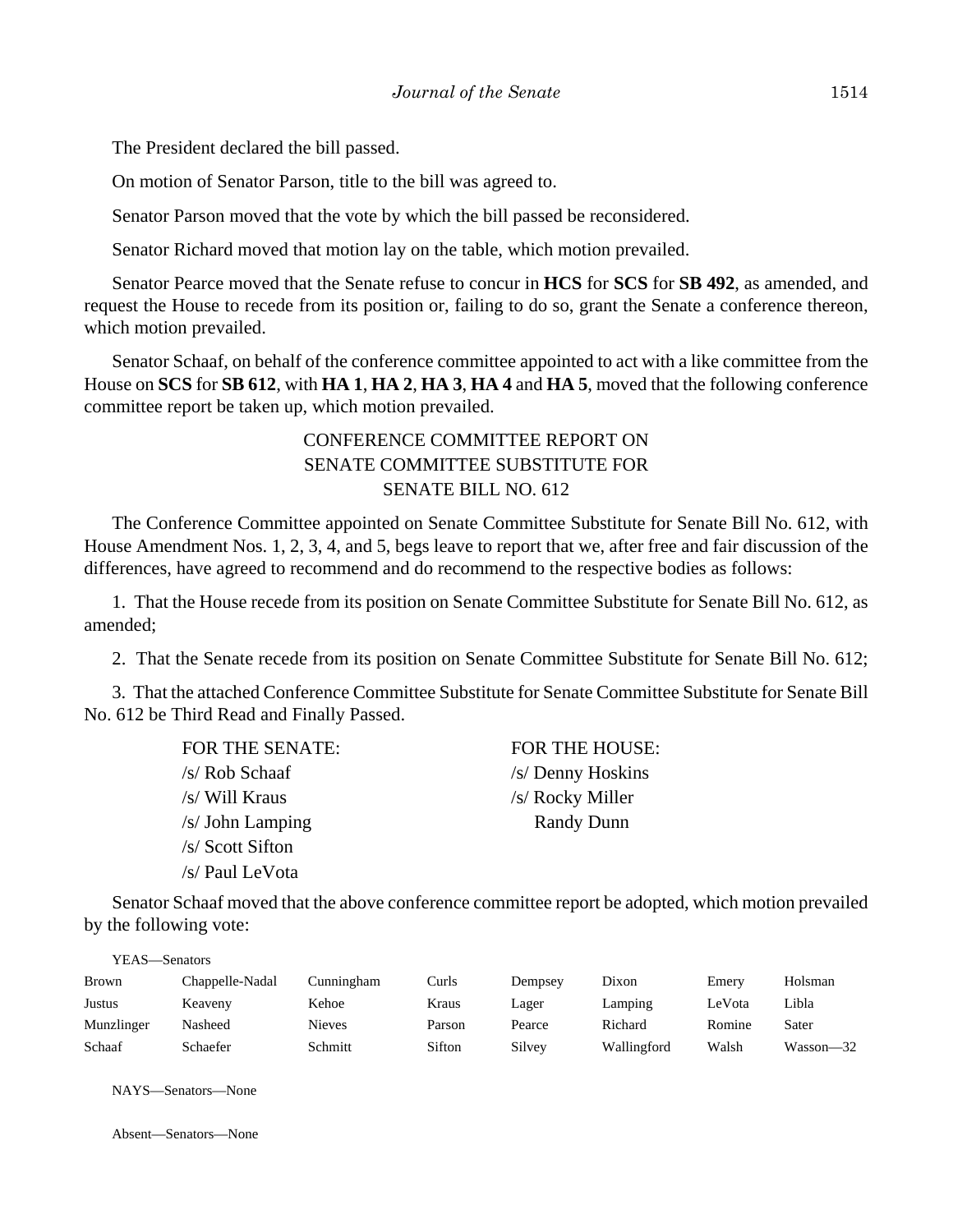Absent with leave—Senators—None

Vacancies—2

#### On motion of Senator Schaaf, **CCS** for **SCS** for **SB 612**, entitled:

# CONFERENCE COMMITTEE SUBSTITUTE FOR SENATE COMMITTEE SUBSTITUTE FOR SENATE BILL NO. 612

An Act to repeal sections 143.183, 143.451, 144.021, and 144.054, RSMo, and to enact in lieu thereof four new sections relating to taxation.

Was read the 3rd time and passed by the following vote:

YEAS—Senators

| <b>Brown</b> | Chappelle-Nadal | Cunningham    | Curls  | Dempsey | Dixon       | Emery  | Holsman       |
|--------------|-----------------|---------------|--------|---------|-------------|--------|---------------|
| Justus       | Keaveny         | Kehoe         | Kraus  | Lager   | Lamping     | LeVota | Libla         |
| Munzlinger   | Nasheed         | <b>Nieves</b> | Parson | Pearce  | Richard     | Romine | Sater         |
| Schaaf       | Schaefer        | Schmitt       | Sifton | Silvey  | Wallingford | Walsh  | $Wasson - 32$ |

NAYS—Senators—None

Absent—Senators—None

Absent with leave—Senators—None

Vacancies—2

The President declared the bill passed.

On motion of Senator Schaaf, title to the bill was agreed to.

Senator Schaaf moved that the vote by which the bill passed be reconsidered.

Senator Richard moved that motion lay on the table, which motion prevailed.

Senator Dixon, on behalf of the conference committee appointed to act with a like committee from the House on **HCS** for **SB 621**, as amended, moved that the following conference committee report be taken up, which motion prevailed.

# CONFERENCE COMMITTEE REPORT ON HOUSE COMMITTEE SUBSTITUTE FOR SENATE BILL NO. 621

The Conference Committee appointed on House Committee Substitute for Senate Bill No. 621, with House Amendment Nos. 1, 2, 3, 4, 5, 6, 7, 8, 9, 10, and 11, begs leave to report that we, after free and fair discussion of the differences, have agreed to recommend and do recommend to the respective bodies as follows:

1. That the House recede from its position on House Committee Substitute for Senate Bill No. 621, as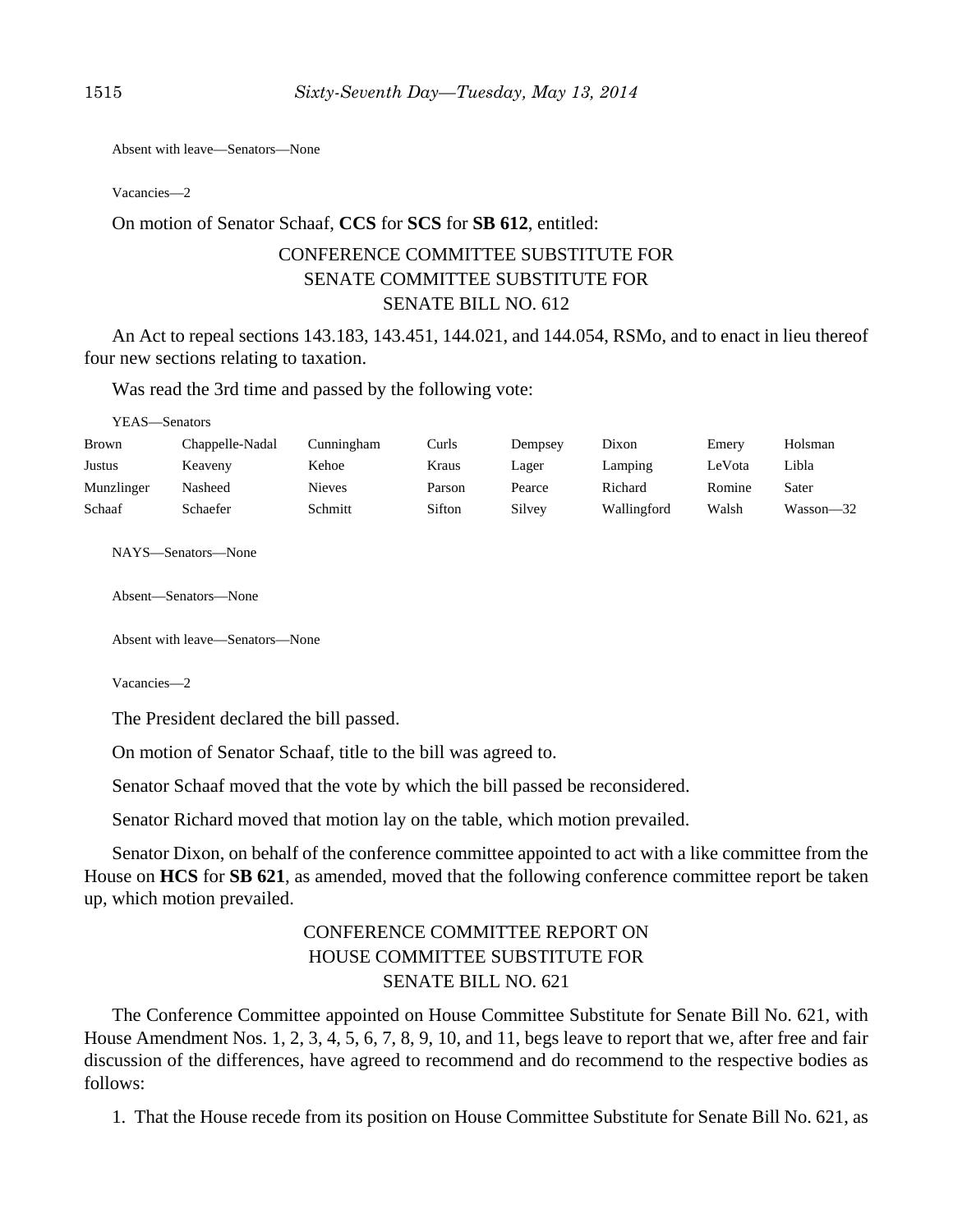amended;

2. That the Senate recede from its position on Senate Bill No. 621;

3. That the attached Conference Committee Substitute for House Committee Substitute for Senate Bill No. 621 be Third Read and Finally Passed.

> FOR THE SENATE: FOR THE HOUSE:  $\sqrt{s}$  Bob Dixon  $\sqrt{s}$  Stan Cox /s/ Eric Schmitt /s/ Robert Cornejo /s/ Kurt Schaefer /s/ Mike Colona /s/ Jolie Justus /s/ Joseph P. Keaveny

Senator Dixon moved that the above conference committee report be adopted.

At the request of Senator Dixon, the above motion was withdrawn, which placed the bill back on the Calendar.

Senator Dempsey moved that the Senate refuse to recede from its position on **SS** for **SCS** for **HB 1504**, and grant the House a conference thereon, which motion prevailed.

Senator Brown, on behalf of the conference committee appointed to act with a like committee from the House on **HCS** for **SCS** for **SB 716**, as amended, moved that the following conference committee report be taken up, which motion prevailed.

# CONFERENCE COMMITTEE REPORT NO. 2 ON HOUSE COMMITTEE SUBSTITUTE FOR SENATE COMMITTEE SUBSTITUTE FOR SENATE BILL NO. 716

The Conference Committee appointed on House Committee Substitute for Senate Committee Substitute for Senate Bill No. 716, with House Amendment Nos. 1, 2, 3, 4, 5, 6, House Amendment No. 1 to House Amendment No. 7, House Amendment No. 7, as amended, House Amendment No. 1 to House Amendment No. 8, House Amendment No. 8, as amended, and House Amendment Nos. 9, 10, and 11, begs leave to report that we, after free and fair discussion of the differences, have agreed to recommend and do recommend to the respective bodies as follows:

1. That the House recede from its position on House Committee Substitute for Senate Committee Substitute for Senate Bill No. 716, as amended;

2. That the Senate recede from its position on Senate Committee Substitute for Senate Bill No. 716;

3. That the attached Conference Committee Substitute No. 2 for House Committee Substitute for Senate Committee Substitute for Senate Bill No. 716 be Third Read and Finally Passed.

/s/ Eric Schmitt /s/ Keith Frederick

FOR THE SENATE: FOR THE HOUSE: /s/ Dan Brown /s/ Dwight Scharnhorst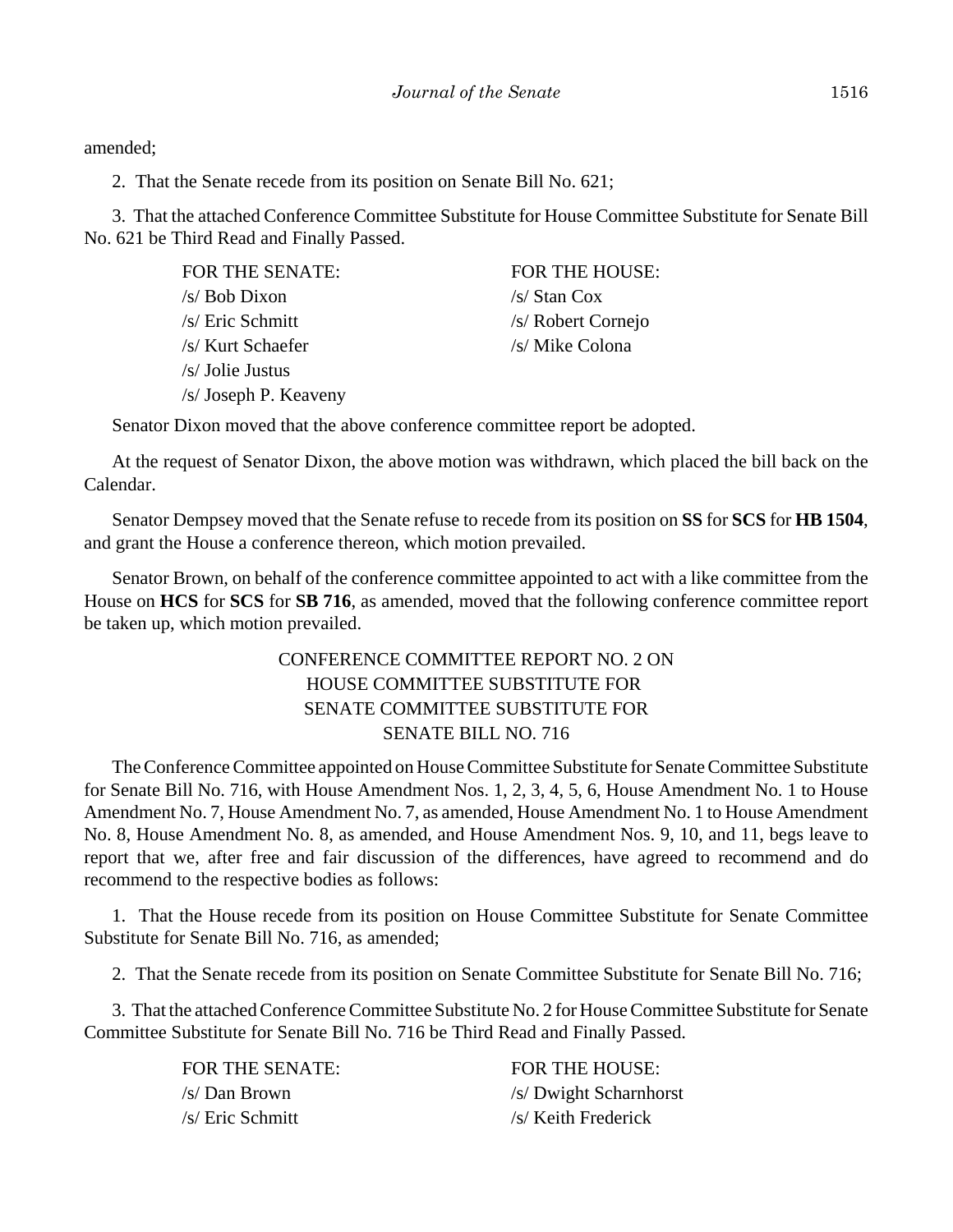/s/ David Sater /s/ Chris Kelly /s/ Scott Sifton /s/ Gina Walsh

Senator Brown moved that the above conference committee report no. 2 be adopted, which motion prevailed by the following vote:

| YEAS—Senators |                 |            |             |        |           |            |          |  |  |
|---------------|-----------------|------------|-------------|--------|-----------|------------|----------|--|--|
| <b>Brown</b>  | Chappelle-Nadal | Cunningham | Curls       | Dixon  | Emery     | Holsman    | Justus   |  |  |
| Keaveny       | Kehoe           | Kraus      | Lamping     | LeVota | Libla     | Munzlinger | Nasheed  |  |  |
| <b>Nieves</b> | Parson          | Pearce     | Richard     | Romine | Sater     | Schaaf     | Schaefer |  |  |
| Schmitt       | Sifton          | Silvey     | Wallingford | Walsh  | Wasson—30 |            |          |  |  |

NAYS—Senators—None

Absent—Senators

Dempsey Lager—2

Absent with leave—Senators—None

Vacancies—2

## On motion of Senator Brown, **CCS No. 2** for **HCS** for **SCS** for **SB 716**, entitled:

# CONFERENCE COMMITTEE SUBSTITUTE NO. 2 FOR HOUSE COMMITTEE SUBSTITUTE FOR SENATE COMMITTEE SUBSTITUTE FOR SENATE BILL NO. 716

An Act to repeal sections 174.335, 195.070, 334.035, 334.735, 338.010, 376.1363, and 630.167, RSMo, and to enact in lieu thereof sixteen new sections relating to public health.

Was read the 3rd time and passed by the following vote:

| YEAS—Senators |                 |               |        |         |             |        |           |
|---------------|-----------------|---------------|--------|---------|-------------|--------|-----------|
| <b>Brown</b>  | Chappelle-Nadal | Cunningham    | Curls  | Dempsey | Dixon       | Emery  | Holsman   |
| Justus        | Keaveny         | Kehoe         | Kraus  | Lager   | Lamping     | LeVota | Libla     |
| Munzlinger    | Nasheed         | <b>Nieves</b> | Parson | Pearce  | Richard     | Romine | Sater     |
| Schaaf        | Schaefer        | Schmitt       | Sifton | Silvey  | Wallingford | Walsh  | Wasson—32 |

NAYS—Senators—None

Absent—Senators—None

Absent with leave—Senators—None

Vacancies—2

The President declared the bill passed.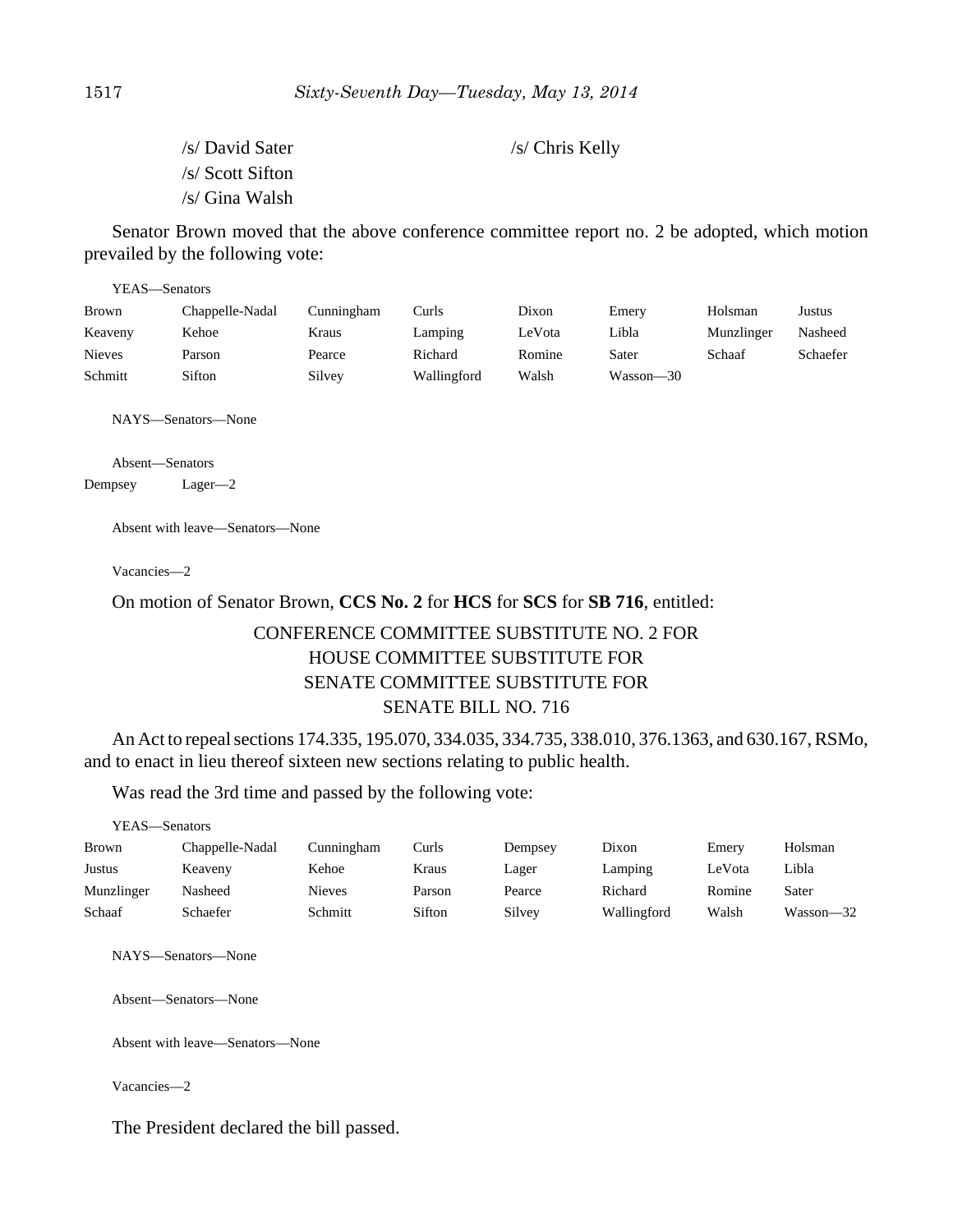On motion of Senator Brown, title to the bill was agreed to.

Senator Brown moved that the vote by which the bill passed be reconsidered.

Senator Richard moved that motion lay on the table, which motion prevailed.

## **REPORTS OF STANDING COMMITTEES**

Senator Cunningham, Chairman of the Committee on Governmental Accountability and Fiscal Oversight, submitted the following reports:

Mr. President: Your Committee on Governmental Accountability and Fiscal Oversight, to which were referred **SS** for **SCS** for **HCS** for **HB 1302**; **SCS** for **HB 1468**; **HCS** for **HB 1231**, with **SCS**; **HCS** for **HBs 1179** and **1765**, with **SCS**; **SCS** for **HB 1390**, as amended; **SCS** for **HCS** for **HB 1296**, as amended; **HCS** for **HB 1689**, with **SCS**; **HB 2163**; **HCS** for **HB 2141**, with **SCS**; and **HB 1906**, with **SCS**, begs leave to report that it has considered the same and recommends that the bills do pass.

## **HOUSE BILLS ON THIRD READING**

Senator Pearce moved that **SCS** for **HB 1468** be called from the Informal Calendar and again taken up for 3rd reading and final passage, which motion prevailed.

**SCS** for **HB 1468** was read the 3rd time and passed by the following vote:

| YEAS—Senators   |            |            |               |         |             |             |        |
|-----------------|------------|------------|---------------|---------|-------------|-------------|--------|
| <b>Brown</b>    | Cunningham | Dempsey    | Dixon         | Emery   | Kehoe       | Kraus       | Lager  |
| Lamping         | Libla      | Munzlinger | <b>Nieves</b> | Parson  | Pearce      | Richard     | Romine |
| Sater           | Schaaf     | Schaefer   | Schmitt       | Silvey  | Wallingford | $Wasson-23$ |        |
|                 |            |            |               |         |             |             |        |
| NAYS-Senators   |            |            |               |         |             |             |        |
| Chappelle-Nadal | Curls      | Holsman    | Justus        | Keaveny | LeVota      | Nasheed     | Sifton |
| Walsh-9         |            |            |               |         |             |             |        |

Absent—Senators—None

Absent with leave—Senators—None

Vacancies—2

The President declared the bill passed.

On motion of Senator Pearce, title to the bill was agreed to.

Senator Pearce moved that the vote by which the bill passed be reconsidered.

Senator Richard moved that motion lay on the table, which motion prevailed.

Senator Lager moved that **SS** for **SCS** for **HCS** for **HB 1302** be called from the Informal Calendar and again taken up for 3rd reading and final passage, which motion prevailed.

**SS** for **SCS** for **HCS** for **HB 1302** was read the 3rd time and passed by the following vote: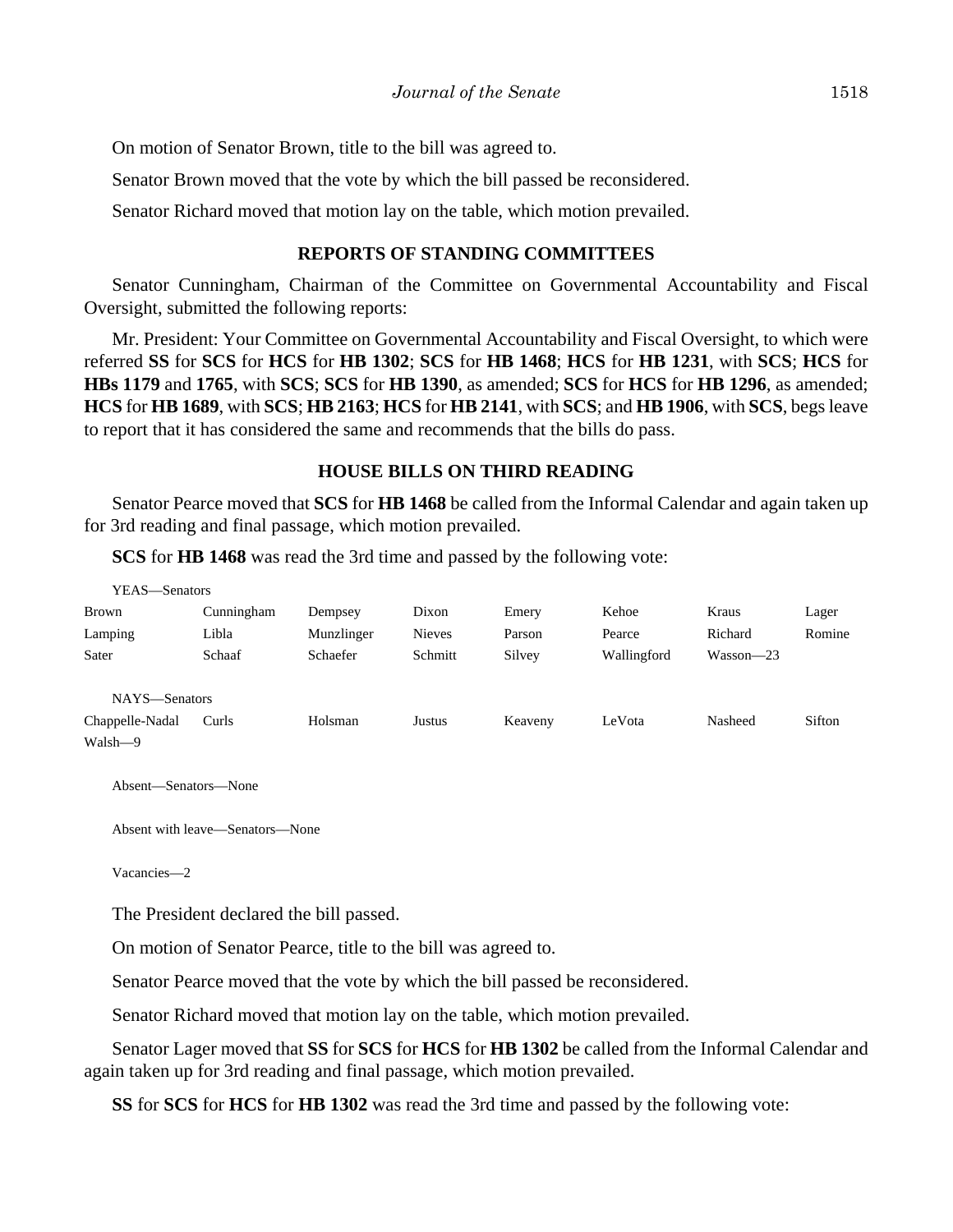| Brown    | Chappelle-Nadal | Cunningham | Curls  | Dempsey     | Dixon  | Emery         | Holsman    |
|----------|-----------------|------------|--------|-------------|--------|---------------|------------|
| Justus   | Keaveny         | Kehoe      | Lager  | Lamping     | LeVota | Libla         | Munzlinger |
| Nasheed  | Nieves          | Parson     | Pearce | Richard     | Romine | Sater         | Schaaf     |
| Schaefer | Schmitt         | Sifton     | Silvey | Wallingford | Walsh  | $Wasson - 31$ |            |

NAYS—Senator Kraus—1

YEAS—Senators

Absent—Senators—None

Absent with leave—Senators—None

Vacancies—2

#### **CONCURRENT RESOLUTIONS**

#### Senator Libla moved that **HCR 9** be taken up for adoption, which motion prevailed.

#### Senator Libla offered **SS** for **HCR 9**:

#### SENATE SUBSTITUTE FOR

#### HOUSE CONCURRENT RESOLUTION NO. 9

WHEREAS, in 1959, Senate Resolution No. 33 and House Resolution No. 19, recognizing the importance of the extraordinary manifestations of nature and recreational attributes of the Current and Jacks Fork Riverways, requested Congress to enact legislation to preserve the natural resources and provide recreational development and other improvements for the public use; and

WHEREAS, in 1964, Congress answered Missouri's request by enacting legislation to establish the Ozark National Scenic Riverways; and

WHEREAS, the riverways within the Ozark National Scenic Riverways are, and remain, public highways of the State of Missouri, subject to concurrent jurisdiction between the State of Missouri and the United States under Missouri Senate Bill No. 362 enacted in 1971; and

WHEREAS, in 2005, the National Park Service began researching for the purpose of drafting a new general management plan for the Ozark National Scenic Riverways; and

WHEREAS, the National Park Service is advocating the "Preferred Alternative" option of the general management plan; and

WHEREAS, the goal of the "Preferred Alternative" option of the general management plan is to shut down public access points to riverways, eliminate motorized boat traffic from certain areas, further restrict boat motor horsepower in other areas, close several gravel bars, and propose that additional areas be designated as federal wilderness; and

WHEREAS, the "No-Action Alternative" option of the general management plan is an appropriate balance between resource preservation and opportunities for recreational use; and

WHEREAS, the general management plan will guide decisions related to the Ozark National Scenic Riverways for the next 15 to 20 years; and

WHEREAS, tourism is one of the most critical components of our rural economy; and

WHEREAS, thousands of hikers, campers, boaters, hunters, fishermen, and horseback riders visit these areas annually generating irreplaceable tax revenue; and

WHEREAS, any further limitations on the access to these riverways would severely impact this local economy;

WHEREAS, the Missouri Conservation Commission is charged with the control, management, restoration, conservation, and regulation of bird, fish, game, forestry, and all wildlife resources of the state, including hatcheries, sanctuaries, refuges, reservations, and all other property owned, acquired, or used for such purposes; and

WHEREAS, in September of 2009, the Missouri Department of Conservation recommended that "hunting, fishing, and trapping continue to be allowed through the Ozark National Scenic Riverways except in highly developed areas where a reasonable safety zone for public protection may be required":

NOW THEREFORE BE IT RESOLVED that the members of the Missouri Senate, Ninety-seventh General Assembly, Second Regular Session, the House of Representatives concurring therein, hereby strongly urge the United States Department of the Interior National Park Service to pursue one of the following three options in regard to the Ozark National Scenic Riverways:

1. Choose the "No-Action Alternative" option of the general management plan;

2. Enter into negotiations with the State of Missouri, Department of Conservation for the return of the Ozark National Scenic Riverways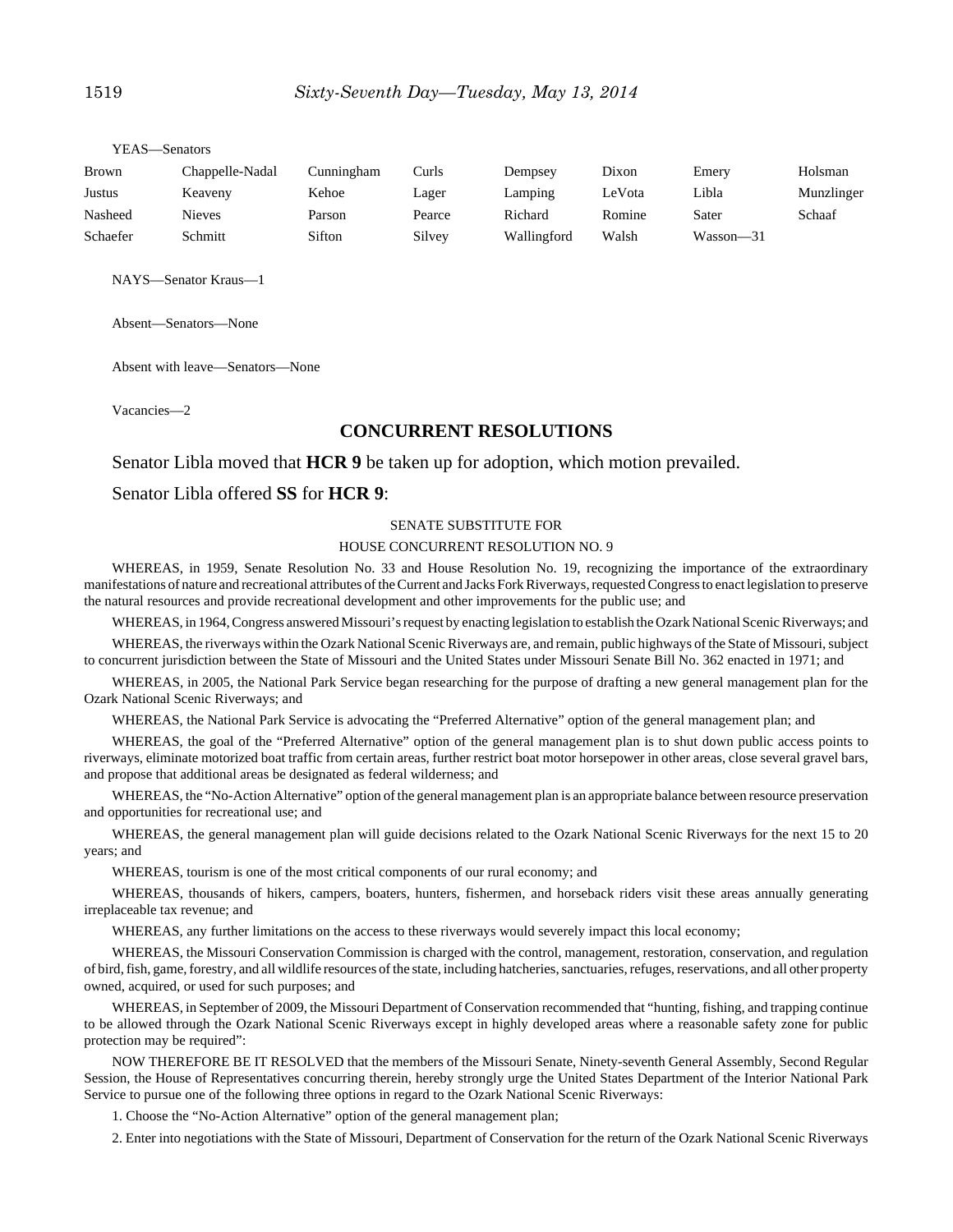to the State of Missouri so that the land will continued to be used for its original and intended purpose; or

3. Enter into a contract with the State of Missouri, Department of Conservation for the management, operation, and maintenance of the Ozark National Scenic Riverways; and

BE IT FURTHER RESOLVED that the Secretary of the Senate be instructed to prepare properly inscribed copies of this resolution for the President Pro Tempore of the United States Senate, the Speaker of the United States House of Representatives, the Secretary of the United States Department of the Interior, each member of the Missouri Congressional Delegation, the Director of the National Park Service, the Superintendent of the Ozark National Scenic Riverways, the Director of the Missouri Department of Conservation, and Governor Jay Nixon.

Senator Libla moved that **SS** for **HCR 9** be adopted, which motion prevailed.

On motion of Senator Libla, **HCR 9**, as amended by the **SS** was adopted by the following vote:

| YEAS—Senators                    |                                 |            |               |        |             |             |         |
|----------------------------------|---------------------------------|------------|---------------|--------|-------------|-------------|---------|
| Brown                            | Cunningham                      | Dempsey    | Dixon         | Emery  | Kehoe       | Kraus       | Lager   |
| Lamping                          | Libla                           | Munzlinger | <b>Nieves</b> | Parson | Pearce      | Richard     | Romine  |
| Sater                            | Schaaf                          | Schaefer   | Schmitt       | Silvey | Wallingford | $Wasson-23$ |         |
| NAYS-Senators<br>Chappelle-Nadal | Curls                           | Holsman    | Keaveny       | LeVota | Nasheed     | Sifton      | Walsh—8 |
| Absent—Senator Justus—1          |                                 |            |               |        |             |             |         |
|                                  | Absent with leave—Senators—None |            |               |        |             |             |         |

Vacancies—2

YEAS—Senators

Senator Pearce moved that **HCS** for **HCR 13** be taken up for adoption, which motion prevailed. On motion of Senator Pearce, **HCS** for **HCR 13** was adopted by the following vote:

| r EAS—Senators |                 |            |        |             |        |           |            |
|----------------|-----------------|------------|--------|-------------|--------|-----------|------------|
| <b>Brown</b>   | Chappelle-Nadal | Cunningham | Curls  | Dixon       | Emery  | Holsman   | Justus     |
| Keaveny        | Kehoe           | Kraus      | Lager  | Lamping     | LeVota | Libla     | Munzlinger |
| Nasheed        | <b>Nieves</b>   | Parson     | Pearce | Richard     | Romine | Sater     | Schaaf     |
| Schaefer       | Schmitt         | Sifton     | Silvey | Wallingford | Walsh  | Wasson-31 |            |

NAYS—Senators—None

Absent—Senator Dempsey—1

Absent with leave—Senators—None

Vacancies—2

Senator Wallingford moved that **HCS** for **HCR 25** be taken up for adoption, which motion prevailed.

On motion of Senator Wallingford, **HCS** for **HCR 25** was adopted by the following vote:

|       | YEAS—Senators   |            |       |       |       |         |        |
|-------|-----------------|------------|-------|-------|-------|---------|--------|
| Brown | Chappelle-Nadal | Cunningham | Curls | Dixon | Emery | Holsman | Justus |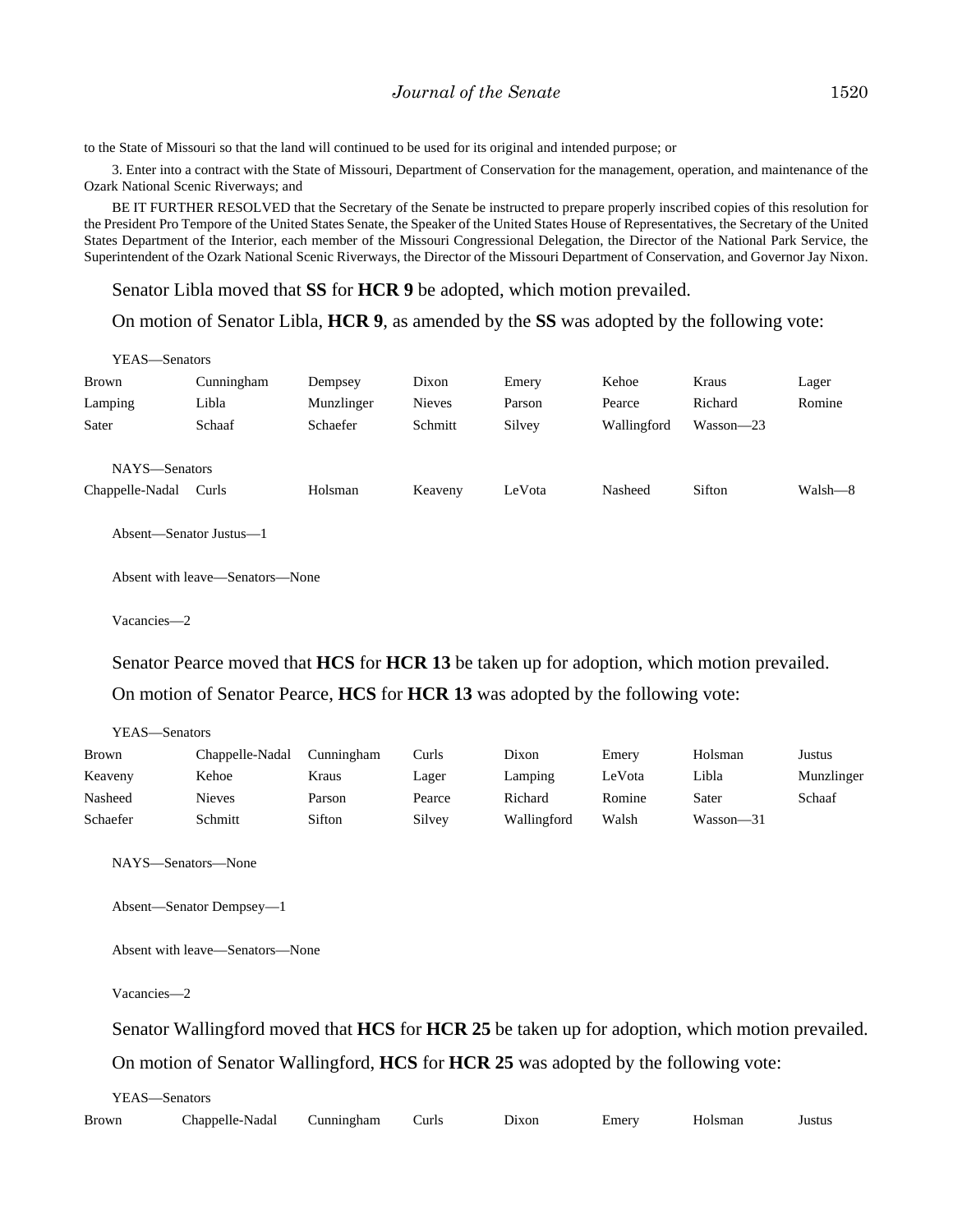| Keaveny       | Kehoe                                                                              | Kraus   | Lager      | Lamping       | LeVota | Libla       | Munzlinger |
|---------------|------------------------------------------------------------------------------------|---------|------------|---------------|--------|-------------|------------|
| Nasheed       | <b>Nieves</b>                                                                      | Parson  | Pearce     | Richard       | Romine | Sater       | Schaaf     |
| Schaefer      | Schmitt                                                                            | Sifton  | Silvey     | Wallingford   | Walsh  | Wasson-31   |            |
|               | NAYS—Senators—None                                                                 |         |            |               |        |             |            |
|               | Absent-Senator Dempsey-1                                                           |         |            |               |        |             |            |
|               | Absent with leave—Senators—None                                                    |         |            |               |        |             |            |
| Vacancies-2   |                                                                                    |         |            |               |        |             |            |
|               | Senator Romine moved that HCR 30 be taken up for adoption, which motion prevailed. |         |            |               |        |             |            |
|               | On motion of Senator Romine, <b>HCR 30</b> was adopted by the following vote:      |         |            |               |        |             |            |
| YEAS-Senators |                                                                                    |         |            |               |        |             |            |
| <b>Brown</b>  | Cunningham                                                                         | Dempsey | Dixon      | Emery         | Kehoe  | Kraus       | Lager      |
| Lamping       | LeVota                                                                             | Libla   | Munzlinger | <b>Nieves</b> | Parson | Pearce      | Richard    |
| Romine        | Sater                                                                              | Schaaf  | Schaefer   | Schmitt       | Silvey | Wallingford | Wasson-24  |
| NAYS-Senators |                                                                                    |         |            |               |        |             |            |

Absent—Senators—None

Absent with leave—Senators—None

Vacancies—2

Senator Sater moved that **HCS** for **HCR 38** be taken up for adoption, which motion prevailed.

Chappelle-Nadal Curls Holsman Justus Keaveny Nasheed Sifton Walsh—8

On motion of Senator Sater, **HCS** for **HCR 38** was adopted by the following vote:

| YEAS-Senators   |                                 |               |           |         |        |         |         |
|-----------------|---------------------------------|---------------|-----------|---------|--------|---------|---------|
| Brown           | Cunningham                      | Dixon         | Emery     | Kehoe   | Kraus  | Lager   | Lamping |
| Libla           | Munzlinger                      | <b>Nieves</b> | Parson    | Pearce  | Romine | Sater   | Schaaf  |
| Schaefer        | Schmitt                         | Wallingford   | Wasson-20 |         |        |         |         |
| NAYS-Senators   |                                 |               |           |         |        |         |         |
| Chappelle-Nadal | Curls                           | Holsman       | Justus    | Keaveny | LeVota | Nasheed | Sifton  |
| Walsh-9         |                                 |               |           |         |        |         |         |
| Absent-Senators |                                 |               |           |         |        |         |         |
| Dempsey         | Richard                         | $Silvey-3$    |           |         |        |         |         |
|                 | Absent with leave—Senators—None |               |           |         |        |         |         |
| Vacancies-2     |                                 |               |           |         |        |         |         |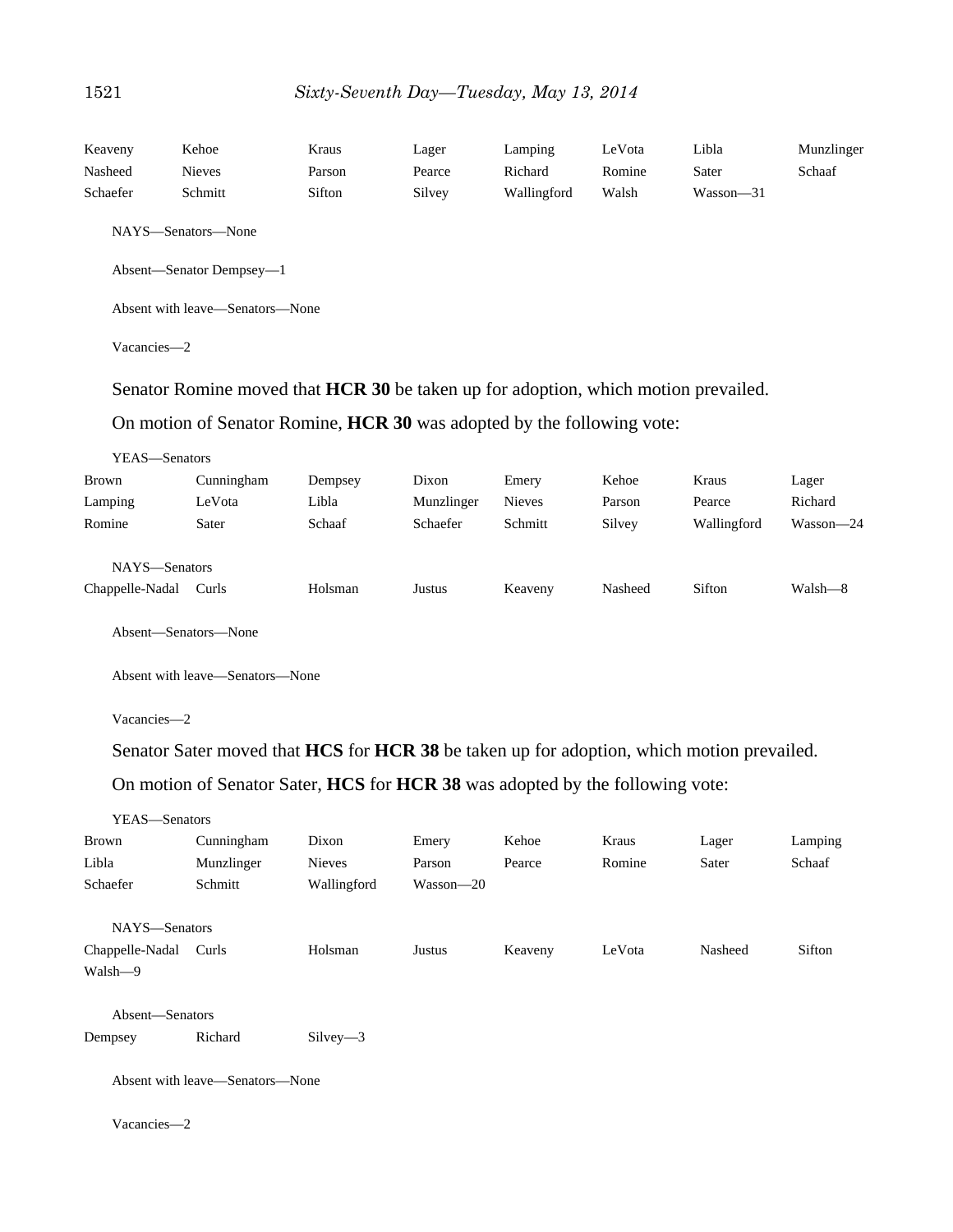Senator Kehoe moved that **HCS** for **HCR 45** be taken up for adoption, which motion prevailed. On motion of Senator Kehoe, **HCS** for **HCR 45** was adopted by the following vote:

|              | YEAS-Senators                         |             |        |           |        |         |            |
|--------------|---------------------------------------|-------------|--------|-----------|--------|---------|------------|
| <b>Brown</b> | Chappelle-Nadal                       | Cunningham  | Curls  | Dixon     | Emery  | Holsman | Justus     |
| Keaveny      | Kehoe                                 | Kraus       | Lager  | Lamping   | LeVota | Libla   | Munzlinger |
| Nasheed      | <b>Nieves</b>                         | Parson      | Pearce | Romine    | Sater  | Schaaf  | Schaefer   |
| Schmitt      | Sifton                                | Wallingford | Walsh  | Wasson-29 |        |         |            |
|              | NAYS-Senators-None<br>Absent-Senators |             |        |           |        |         |            |
| Dempsey      | Richard                               | $Silvey-3$  |        |           |        |         |            |
|              |                                       |             |        |           |        |         |            |
|              | Absent with leave—Senators—None       |             |        |           |        |         |            |
| Vacancies-2  |                                       |             |        |           |        |         |            |

## **MESSAGES FROM THE HOUSE**

The following messages were received from the House of Representatives through its Chief Clerk:

Mr. President: I am instructed by the House of Representatives to inform the Senate that the House has taken up and passed **HCS** for **SB 656**, entitled:

An Act to repeal sections 21.750, 84.340, 571.030, 571.080, 571.101, 571.107, 571.111, 571.117, 590.010, and 590.205, RSMo, and to enact in lieu thereof fifteen new sections relating to firearms, with penalty provisions and an emergency clause for certain sections.

With House Amendment Nos. 1, 2, 3 and 4.

#### HOUSE AMENDMENT NO. 1

Amend House Committee Substitute for Senate Bill No. 656, Page 10, Section 571.101, Lines 5 to 7, by deleting all of said lines and inserting in lieu thereof the following:

"the applicant's person or within a vehicle. A concealed carry permit shall be valid **[**for a period of five years**]** from the date of issuance or renewal **until five years from the last day of the month in which the permit was issued or renewed.** The concealed carry permit is valid throughout this state. **Although**"; and

Further amend said section and page, Lines 12 to14, by deleting all of said lines and inserting in lieu thereof the following:

"**from licensed dealers.** A concealed carry endorsement issued prior to August 28, 2013, shall continue **[**for a period of three years**]** from the date of issuance or renewal **until three years from the last day of the month in which the endorsement was issued or renewed** to authorize the carrying of a concealed"; and

Further amend said bill by amending the title, enacting clause, and intersectional references accordingly.

## HOUSE AMENDMENT NO. 2

Amend House Committee Substitute for Senate Bill No. 656, Page 26, Section 571.510, Line 2, by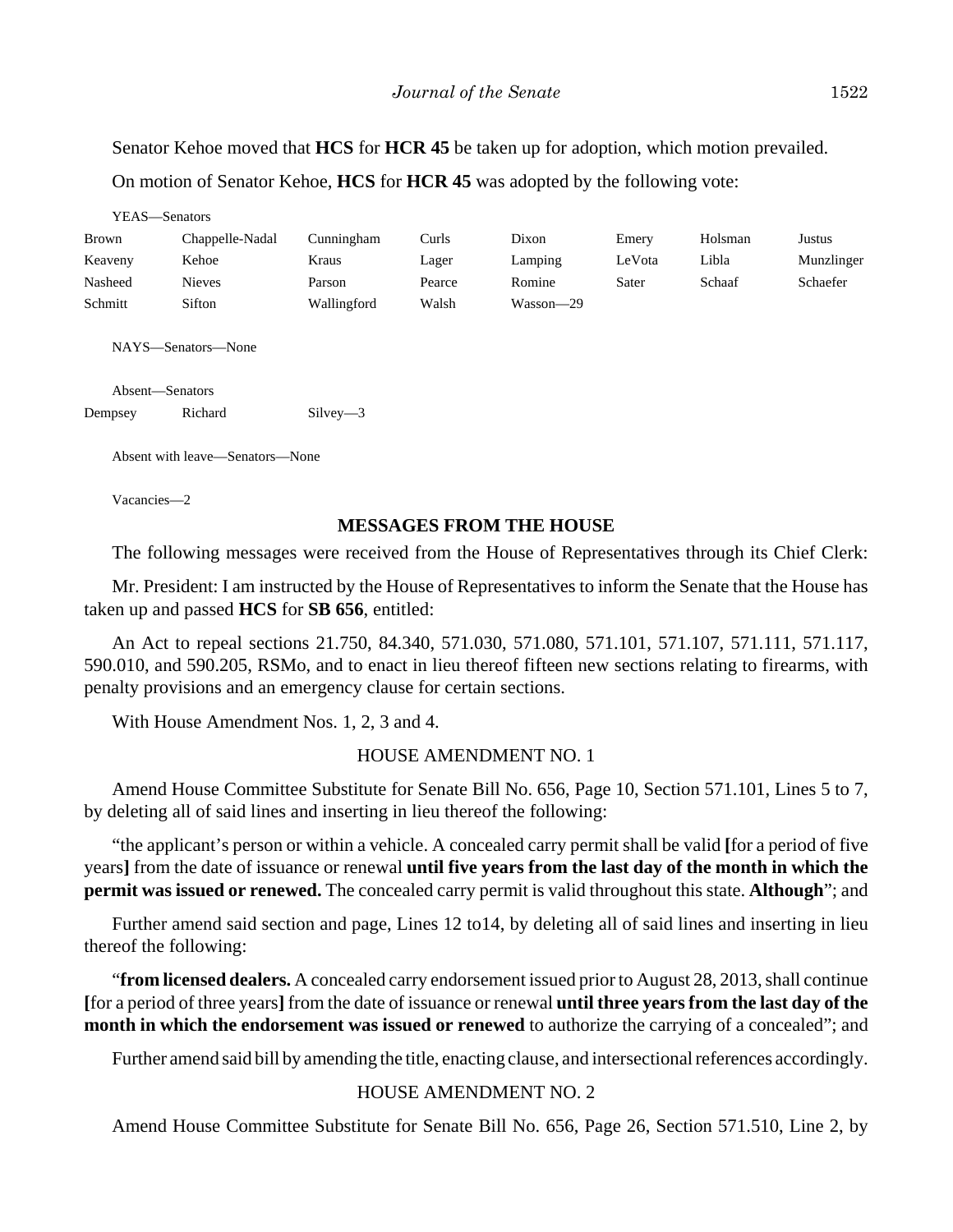deleting the words, "**by or**"; and

Further amend said bill by amending the title, enacting clause, and intersectional references accordingly.

## HOUSE AMENDMENT NO. 3

Amend House Committee Substitute for Senate Bill No. 656, Page 26, Section 571.510, Line 23, by inserting immediately after said line the following:

"575.153. 1. A person commits the crime of disarming a peace officer, as defined in section **[**590.100**] 590.010**, or a correctional officer if such person intentionally:

(1) Removes a firearm **[**or other**],** deadly weapon**, or less-lethal weapon, to include blunt impact, chemical or conducted energy devices, used in the performance of his or her official duties** from the person of a peace officer or correctional officer while such officer is acting within the scope of his or her official duties; or

(2) Deprives a peace officer or correctional officer of such officer's use of a firearm **[**or**],** deadly weapon**, or any other equipment described in subdivision (1) of this subsection** while the officer is acting within the scope of his or her official duties.

2. The provisions of this section shall not apply when:

(1) The defendant does not know or could not reasonably have known that the person he or she disarmed was a peace officer or correctional officer; or

(2) The peace officer or correctional officer was engaged in an incident involving felonious conduct by the peace officer or correctional officer at the time the defendant disarmed such officer.

3. Disarming a peace officer or correctional officer is a class C felony."; and

Further amend said bill by amending the title, enacting clause, and intersectional references accordingly.

## HOUSE AMENDMENT NO. 4

Amend House Committee Substitute for Senate Bill No. 656, Page 3, Section 160.665, Line 8, by inserting immediately after the word "firearms" the following:

"**or a self-defense spray device**"; and

Further amend said line, by inserting immediately after "district." the following:

## "**A self-defense spray device shall mean any device that is capable of carrying, and that rejects, releases, or emits, a nonlethal solution capable of incapacitating a violent threat.**"; and

Further amend Line 9, by inserting immediately after the word "firearm" the following:

"**or device**"; and

Further amend Line 10, by striking the word "such" and inserting in lieu thereof the following:

"**that**"; and

Further amend said line, by inserting immediately after the word "firearm" the following:

"**or device**"; and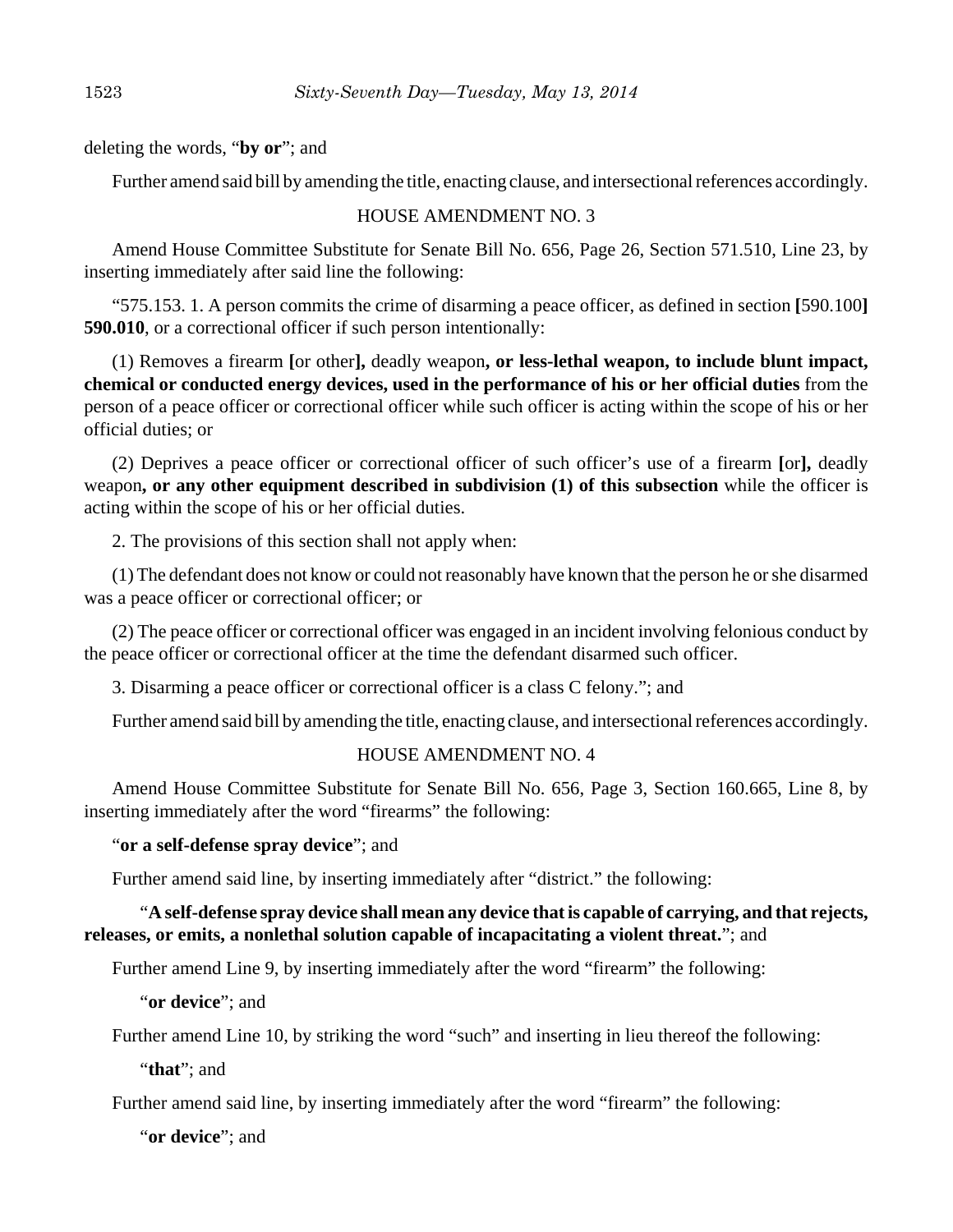Further amend Line 23, by inserting immediately after the word "administrator" the following:

"**seeking to carry a concealed firearm on school property**"; and

Further amend said bill and section, Page 4, Line 58, by inserting after all of said line the following:

"**11. Before a school district may designate a teacher or administrator as a school protection officer, the school board shall hold a public hearing on whether to allow such designation. Notice of the hearing shall be published at least fifteen days before the date of the hearing in a newspaper of general circulation within the city or county in which the school district is located. The board may determine at a closed meeting as "closed meeting" is defined under section 610.010 whether to authorize the designated school protection officer to carry a concealed firearm or a self-defense spray device.**"; and

Further amend said bill by amending the title, enacting clause, and intersectional references accordingly.

Emergency clause adopted.

In which the concurrence of the Senate is respectfully requested.

Also,

Mr. President: I am instructed by the House of Representatives to inform the Senate that the House has taken up and passed **SB 734**.

Bill ordered enrolled.

Also,

Mr. President: I am instructed by the House of Representatives to inform the Senate that the House has taken up and passed **SCS** for **SB 735**.

Bill ordered enrolled.

#### **CONFERENCE COMMITTEE APPOINTMENTS**

President Pro Tem Dempsey appointed the following conference committee to act with a like committee from the House on **SS** for **SCS** for **HB 1504**: Senators Dempsey, Schmitt, Romine, Justus and Keaveny.

#### **HOUSE BILLS ON THIRD READING**

**HB 1454**, introduced by Representative Swan, et al, entitled:

An Act to repeal section 67.5098 as enacted by senate substitute for senate committee substitute for senate bill no. 650, ninety seventh general assembly, second regular session, and to enact in lieu thereof one new section relating to communications infrastructure deployment.

Was taken up by Senator Lager.

Senator Parson offered **SA 1**, which was read:

SENATE AMENDMENT NO. 1

Amend House Bill No. 1454, Page 1, Section A, Line 4, by inserting immediately after said line the following:

"**59.161. It shall hereafter be the duty of the recorder of deeds, in any county of the first**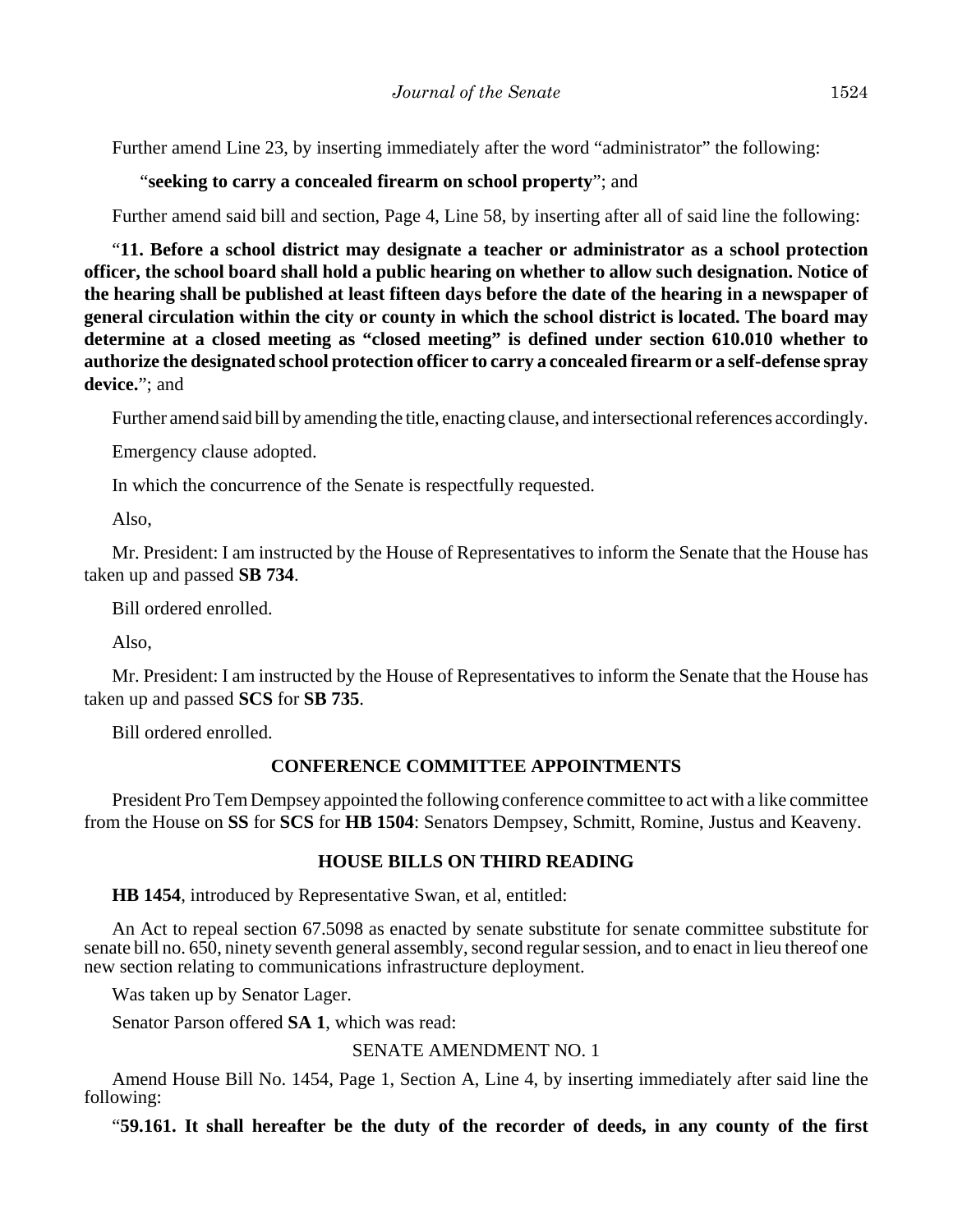**classification with more than one hundred one thousand but fewer than one hundred fifteen thousand inhabitants, to keep his or her office open for the transaction of business between the hours of nine o'clock in the morning and nine o'clock in the evening Monday through Saturday. Notwithstanding any provision of law to the contrary, the recorder of deeds in such county shall be physically present in the office during the hours the office is open for business on Saturday.**"; and

Further amend the title and enacting clause accordingly.

Senator Parson moved that the above amendment be adopted.

At the request of Senator Parson, **SA 1** was withdrawn.

On motion of Senator Lager, **HB 1454** was read the 3rd time and passed by the following vote:

| Y EAS—Senators |                 |            |        |         |             |        |           |
|----------------|-----------------|------------|--------|---------|-------------|--------|-----------|
| Brown          | Chappelle-Nadal | Cunningham | Curls  | Dempsey | Dixon       | Emery  | Holsman   |
| Justus         | Keaveny         | Kehoe      | Kraus  | Lager   | Lamping     | LeVota | Libla     |
| Munzlinger     | Nasheed         | Nieves     | Parson | Pearce  | Richard     | Romine | Sater     |
| Schaaf         | Schaefer        | Schmitt    | Sifton | Silvey  | Wallingford | Walsh  | Wasson—32 |

NAYS—Senators—None

Absent—Senators—None

Absent with leave—Senators—None

Vacancies—2

 $\frac{1}{2}$ 

The President declared the bill passed.

On motion of Senator Lager, title to the bill was agreed to.

Senator Lager moved that the vote by which the bill passed be reconsidered.

Senator Richard moved that motion lay on the table, which motion prevailed.

At the request of Senator Pearce, **HCS** for **HB 1689**, with **SCS**, was placed on the Informal Calendar.

**HB 1553**, introduced by Representative Dohrman, et al, with **SCS**, entitled:

An Act to repeal section 182.802, RSMo, and to enact in lieu thereof one new section relating to public library district sales taxes.

Was taken up by Senator Pearce.

**SCS** for **HB 1553**, entitled:

## SENATE COMMITTEE SUBSTITUTE FOR HOUSE BILL NO. 1553

An Act to repeal sections 50.660, 50.783, 67.281, 82.1025, 82.1027, 82.1028, 82.1029, 82.1030, 94.579, 162.481, 182.802, 190.335, 190.339, and 349.045, RSMo, and to enact in lieu thereof seventeen new sections relating to political subdivisions.

Was taken up.

Senator Pearce moved that **SCS** for **HB 1553** be adopted.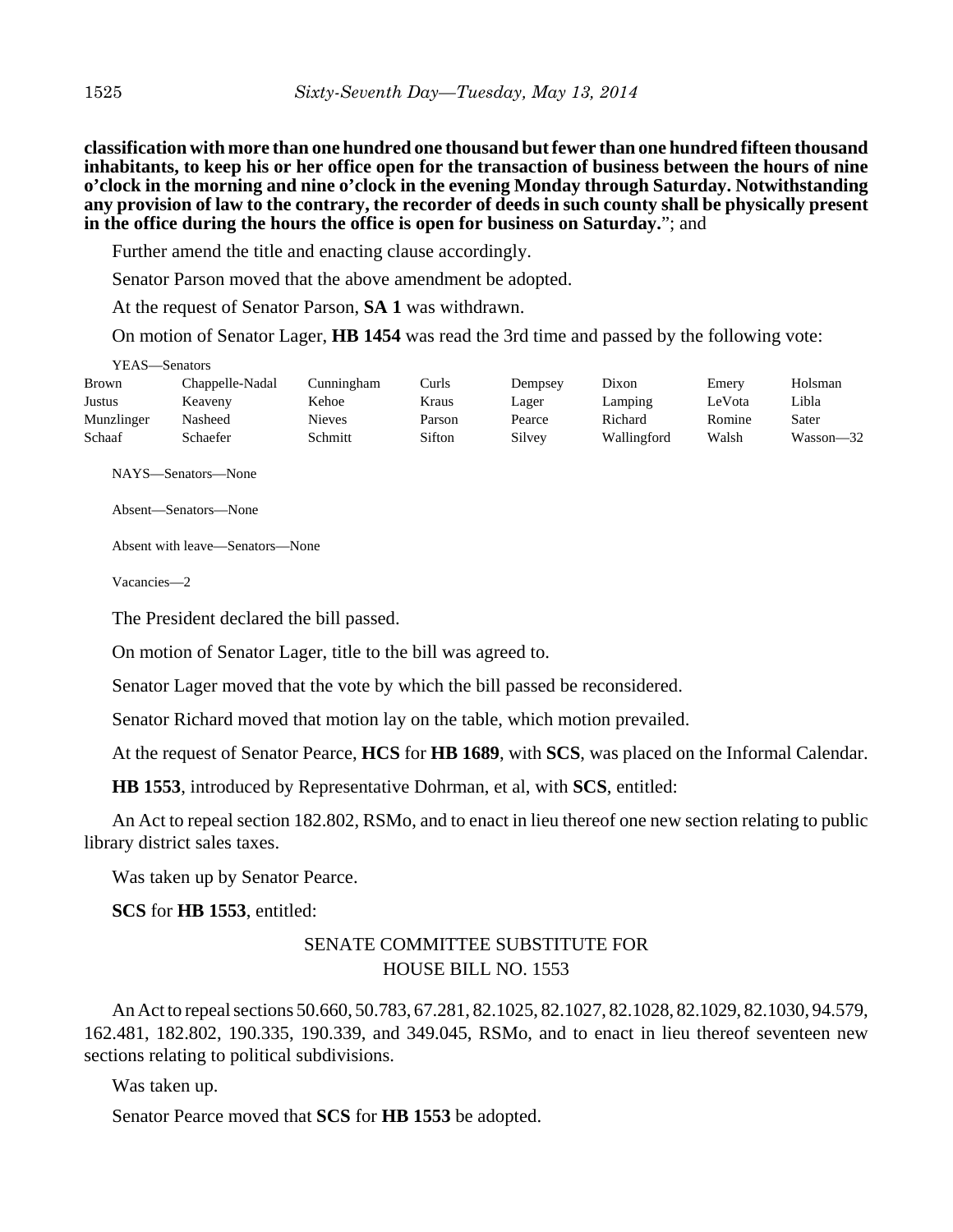Senator Lager offered **SA 1**:

#### SENATE AMENDMENT NO. 1

Amend Senate Committee Substitute for House Bill No. 1553, Page 25, Section 349.045, Line 53, by inserting after all of said line the following:

"483.140. It shall be the special duty of every judge of a court of record to examine into and superintend the manner in which the rolls and records of the court are made up and kept; to prescribe orders that will procure uniformity, regularity and accuracy in the transaction of the business of the court; to require that the records and files be properly maintained and entries be made at the proper times as required by law or supreme court rule, and that the duties of the clerks be performed according to law and supreme court rule; and if any clerk fail to comply with the law, the court shall proceed against him as for a misdemeanor. **The provisions of this section shall not be construed to permit the adoption of any local court rule that grants a judge the discretion to remove or direct the removal of any pleading, file, or communication from a court file or record without the agreement of all parties.**"; and

Further amend the title and enacting clause accordingly.

Senator Lager moved that the above amendment be adopted, which motion prevailed.

Senator Pearce offered **SA 2**:

#### SENATE AMENDMENT NO. 2

Amend Senate Committee Substitute for House Bill No. 1553, Page 4, Section 67.281, Line 20, by inserting after all of said line the following:

"72.401. 1. If a commission has been established pursuant to section 72.400 in any county with a charter form of government where fifty or more cities, towns and villages have been established, any boundary change within the county shall proceed solely and exclusively in the manner provided for by sections 72.400 to 72.423, notwithstanding any statutory provisions to the contrary concerning such boundary changes.

2. In any county with a charter form of government where fifty or more cities, towns and villages have been established, if the governing body of such county has by ordinance established a boundary commission, as provided in sections 72.400 to 72.423, then boundary changes in such county shall proceed only as provided in sections 72.400 to 72.423.

3. The commission shall be composed of eleven members as provided in this subsection. No member, employee or contractor of the commission shall be an elective official, employee or contractor of the county or of any political subdivision within the county or of any organization representing political subdivisions or officers or employees of political subdivisions. Each of the appointing authorities described in subdivisions (1) to (3) of this subsection shall appoint persons who shall be residents of their respective locality so described. The appointing authority making the appointments shall be:

(1) The chief elected officials of all municipalities wholly within the county which have a population of more than twenty thousand persons, who shall name two members to the commission as prescribed in this subsection each of whom is a resident of a municipality within the county of more than twenty thousand persons;

(2) The chief elected officials of all municipalities wholly within the county which have a population of twenty thousand or less but more than ten thousand persons, who shall name one member to the commission as prescribed in this subsection who is a resident of a municipality within the county with a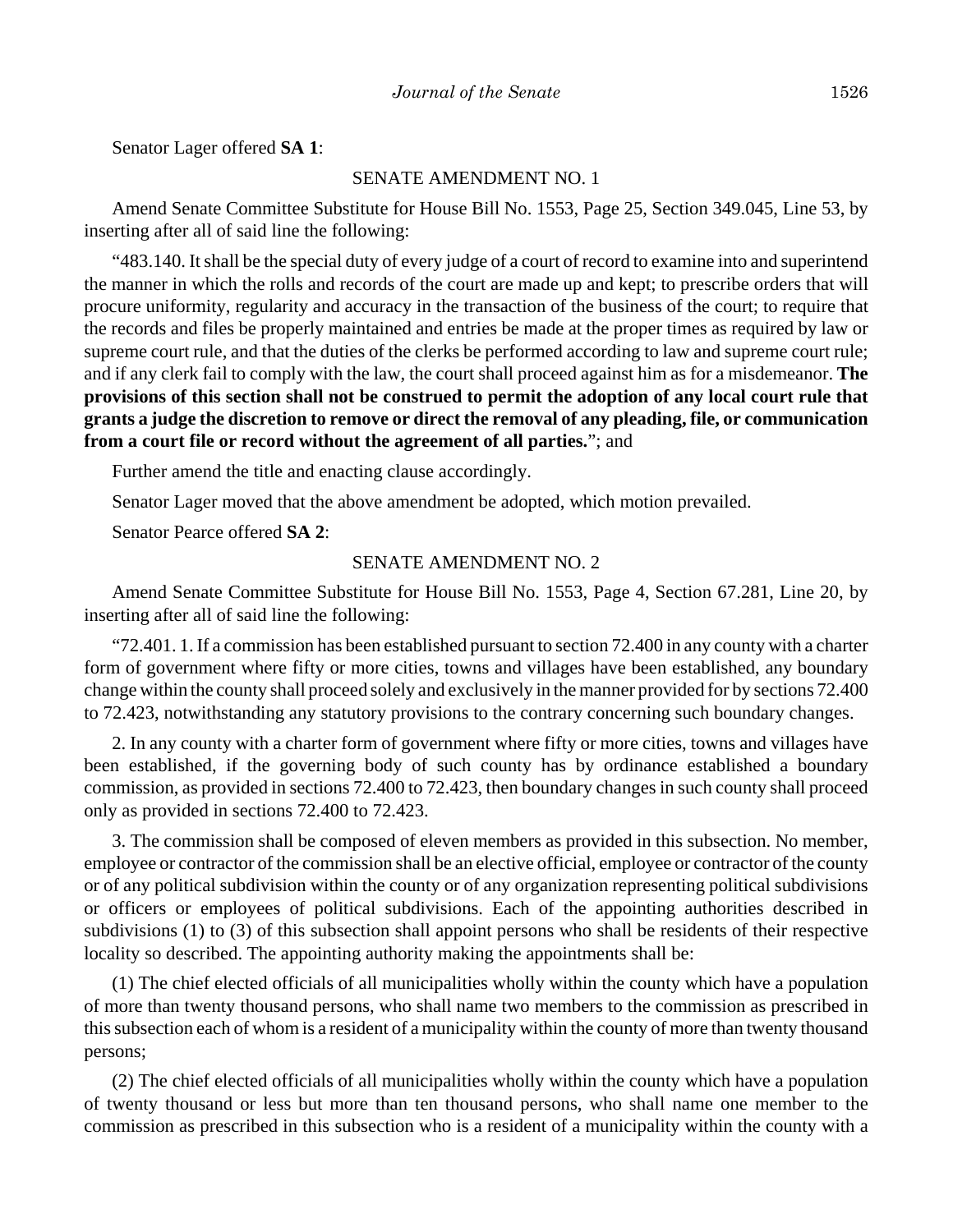population of twenty thousand or less but more than ten thousand persons;

(3) The chief elected officials of all municipalities wholly within the county which have a population of ten thousand persons or less, who shall name one member to the commission as prescribed in this subsection who is a resident of a municipality within the county with a population of ten thousand persons or less;

(4) An appointive body consisting of the director of the county department of planning, the president of the municipal league of the county, one additional person designated by the county executive, and one additional person named by the board of the municipal league of the county, which appointive body, acting by a majority of all of its members, shall name three members of the commission who are residents of the county; and

(5) The county executive of the county, who shall name four members of the commission, three of whom shall be from the unincorporated area of the county and one of whom shall be from the incorporated area of the county. The seat of a commissioner shall be automatically vacated when the commissioner changes his or her residence so as to no longer conform to the terms of the requirements of the commissioner's appointment. The commission shall promptly notify the appointing authority of such change of residence.

4. Upon the passage of an ordinance by the governing body of the county establishing a boundary commission, the governing body of the county shall, within ten days, send by United States mail written notice of the passage of the ordinance to the chief elected official of each municipality wholly or partly in the county.

5. Each of the appointing authorities described in subdivisions (1) to (4) of subsection 3 of this section shall meet within thirty days of the passage of the ordinance establishing the commission to compile its list of appointees. Each list shall be delivered to the county executive within forty-one days of the passage of such ordinance. The county executive shall appoint members within forty-five days of the passage of the ordinance. If a list is not submitted by the time specified, the county executive shall appoint the members using the criteria of subsection 3 of this section before the sixtieth day from the passage of the ordinance. At the first meeting of the commission appointed after the effective date of the ordinance, the commissioners shall choose by lot the length of their terms. Three shall serve for one year, two for two years, two for three years, two for four years, and two for five years. All succeeding commissioners shall serve for five years. Terms shall end on December thirty-first of the respective year. No commissioner shall serve more than two consecutive full terms. Full terms shall include any term longer than two years.

6. When a member's term expires, or if a member is for any reason unable to complete his term, the respective appointing authority shall appoint such member's successor. Each appointing authority shall act to ensure that each appointee is secured accurately and in a timely manner, when a member's term expires or as soon as possible when a member is unable to complete his term. A member whose term has expired shall continue to serve until his successor is appointed and qualified.

7. The commission, its employees and subcontractors shall be subject to the regulation of conflicts of interest as defined in sections 105.450 to 105.498 and to the requirements for open meetings and records under chapter 610.

8. Notwithstanding any provisions of law to the contrary, any boundary adjustment approved by the residential property owners and the governing bodies of the affected municipalities or the county, if involved, and any voluntary annexation approved by municipal ordinance provided that the municipality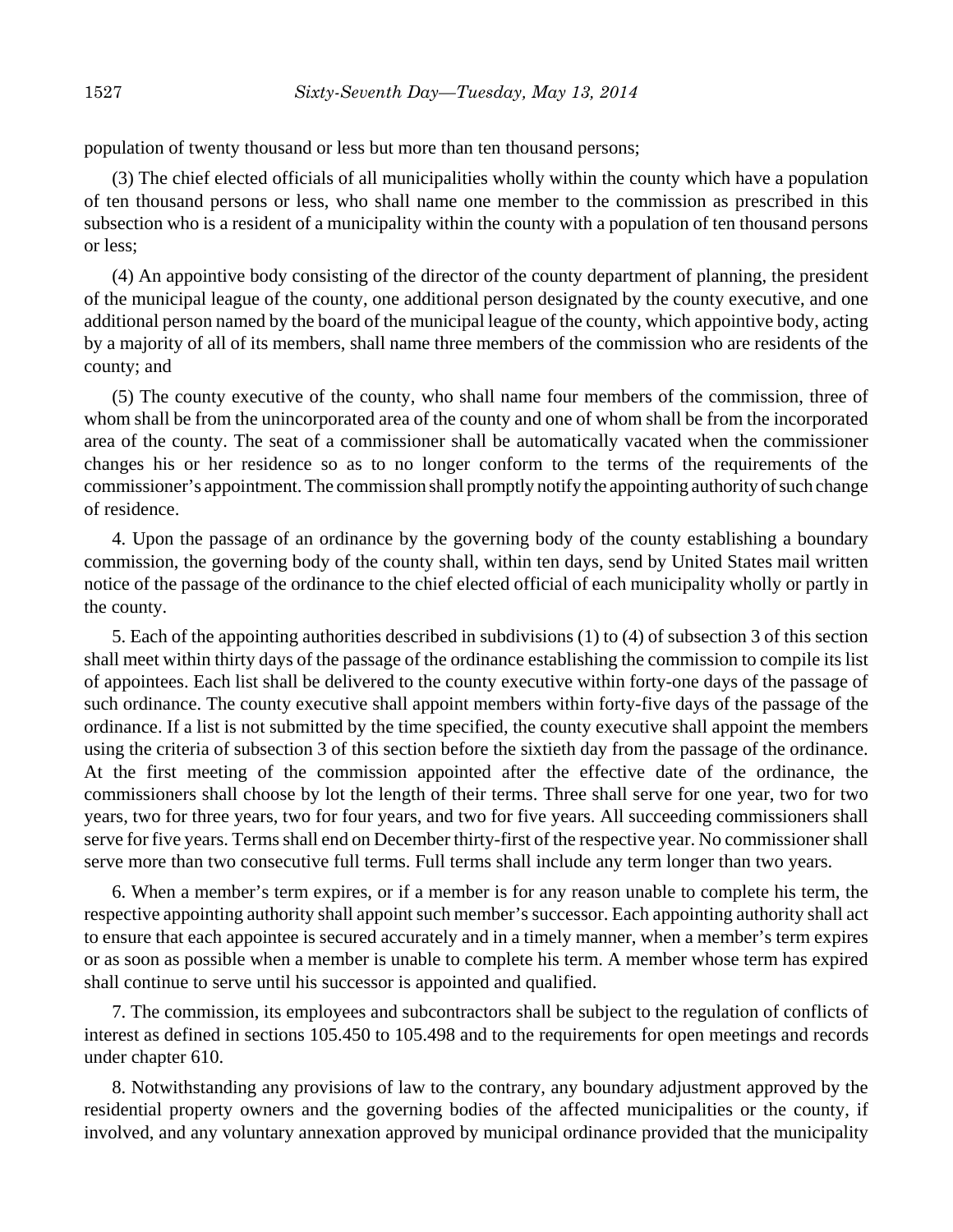owns the area to be annexed, that the area is contiguous with the municipality, and that the area is utilized only for parks and recreation purposes, shall not be subject to commission review. Such a boundary adjustment or annexation is not prohibited by the existence of an established unincorporated area.

**9. Any annexation of property or defined areas of properties approved by a majority of property owners residing thereon and by ordinance of any municipality that is a service provider for both the water and sanitary sewer within the municipality shall be effective as provided in the annexation ordinance and shall not be subject to commission review. Such annexation shall not be prohibited by the existence of an established unincorporated area.**"; and

Further amend the title and enacting clause accordingly.

Senator Pearce moved that the above amendment be adopted, which motion prevailed.

Senator LeVota offered **SA 3**:

## SENATE AMENDMENT NO. 3

Amend Senate Committee Substitute for House Bill No. 1553, Page 4, Section 67.281, Line 20, by inserting immediately after all of said line the following:

"82.300. 1. Any city with a population of **[**four**] one** hundred thousand or more inhabitants **[**which is located in more than one county**]** may enact all needful ordinances for preserving order, securing persons or property from violence, danger and destruction, protecting public and private property and for promoting the general interests and ensuring the good government of the city, and for the protection, regulation and orderly government of parks, public grounds and other public property of the city, both within and beyond the corporate limits of such city; and to prescribe and impose, enforce and collect fines, forfeitures and penalties for the breach of any provisions of such ordinances and to punish the violation of such ordinances by fine or imprisonment, or by both fine and imprisonment; but no fine shall exceed one thousand dollars nor imprisonment exceed twelve months for any such offense, except as provided in subsection 2 of this section.

2. Any city with a population of **[**four**] one** hundred thousand or more inhabitants **[**which is located in more than one county**]** which operates a publicly owned treatment works in accordance with an approved pretreatment program pursuant to the federal Clean Water Act, 33 U.S.C. 1251, et seq. and chapter 644 may enact all necessary ordinances which require compliance by an industrial user with any pretreatment standard or requirement. Such ordinances may authorize injunctive relief or the imposition of a fine of at least one thousand dollars but not more than five thousand dollars per violation for noncompliance with such pretreatment standards or requirements. For any continuing violation, each day of the violation shall be considered a separate offense.

3. Any city with a population of more than **[**four**] one** hundred thousand inhabitants may enact all needful ordinances to protect public and private property from illegal and unauthorized dumping and littering, and to punish the violation of such ordinances by a fine not to exceed one thousand dollars or by imprisonment not to exceed twelve months for each offense, or by both such fine and imprisonment.

4. Any city with a population of more than **[**four**] one** hundred thousand inhabitants may enact all needful ordinances to protect public and private property from nuisance and property maintenance code violations, and to punish the violation of such ordinances by a fine not to exceed one thousand dollars or by imprisonment not to exceed twelve months for each offense, or by both such fine and imprisonment."; and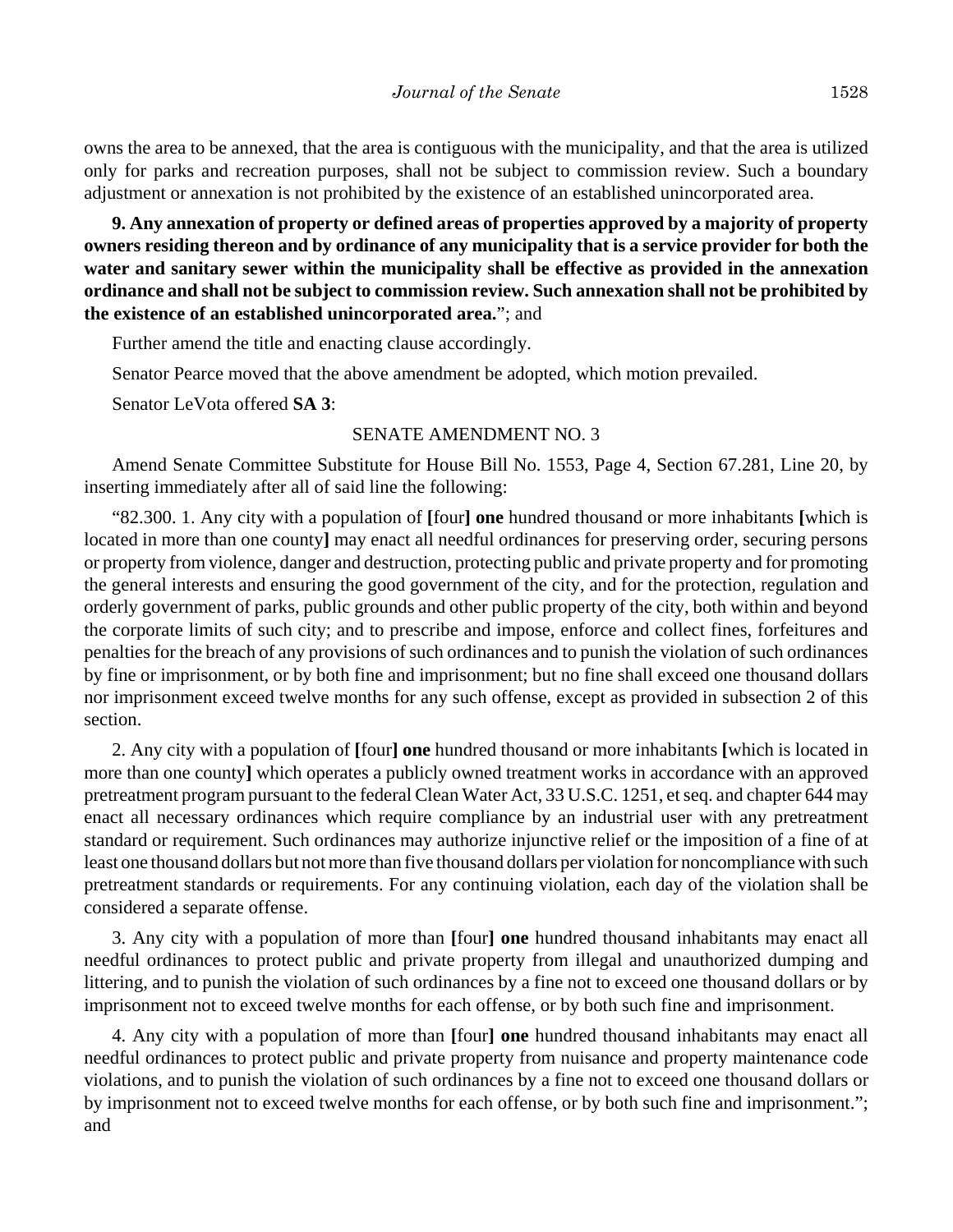Further amend the title and enacting clause accordingly.

Senator LeVota moved that the above amendment be adopted, which motion prevailed.

Senator Schaefer offered **SA 4**:

#### SENATE AMENDMENT NO. 4

Amend Senate Committee Substitute for House Bill No. 1553, Page 15, Section 94.579, Line 158, by inserting after all of said line the following:

"99.805. As used in sections 99.800 to 99.865, unless the context clearly requires otherwise, the following terms shall mean:

(1) "Blighted area", an area which, by reason of the predominance of defective or inadequate street layout, unsanitary or unsafe conditions, deterioration of site improvements, improper subdivision or obsolete platting, or the existence of conditions which endanger life or property by fire and other causes, or any combination of such factors, retards the provision of housing accommodations or constitutes an economic or social liability or a menace to the public health, safety, morals, or welfare in its present condition and use;

(2) "Collecting officer", the officer of the municipality responsible for receiving and processing payments in lieu of taxes or economic activity taxes from taxpayers or the department of revenue;

(3) "Conservation area", any improved area within the boundaries of a redevelopment area located within the territorial limits of a municipality in which fifty percent or more of the structures in the area have an age of thirty-five years or more. Such an area is not yet a blighted area but is detrimental to the public health, safety, morals, or welfare and may become a blighted area because of any one or more of the following factors: dilapidation; obsolescence; deterioration; illegal use of individual structures; presence of structures below minimum code standards; abandonment; excessive vacancies; overcrowding of structures and community facilities; lack of ventilation, light or sanitary facilities; inadequate utilities; excessive land coverage; deleterious land use or layout; depreciation of physical maintenance; and lack of community planning. A conservation area shall meet at least three of the factors provided in this subdivision for projects approved on or after December 23, 1997;

(4) "Economic activity taxes", the total additional revenue from taxes which are imposed by a municipality and other taxing districts, and which are generated by economic activities within a redevelopment area over the amount of such taxes generated by economic activities within such redevelopment area in the calendar year prior to the adoption of the ordinance designating such a redevelopment area, while tax increment financing remains in effect, but excluding personal property taxes, taxes imposed on sales or charges for sleeping rooms paid by transient guests of hotels and motels, licenses, fees or special assessments. For redevelopment projects or redevelopment plans approved after December 23, 1997, if a retail establishment relocates within one year from one facility to another facility within the same county and the governing body of the municipality finds that the relocation is a direct beneficiary of tax increment financing, then for purposes of this definition, the economic activity taxes generated by the retail establishment shall equal the total additional revenues from economic activity taxes which are imposed by a municipality or other taxing district over the amount of economic activity taxes generated by the retail establishment in the calendar year prior to its relocation to the redevelopment area;

(5) "Economic development area", any area or portion of an area located within the territorial limits of a municipality, which does not meet the requirements of subdivisions (1) and (3) of this section, and in which the governing body of the municipality finds that redevelopment will not be solely used for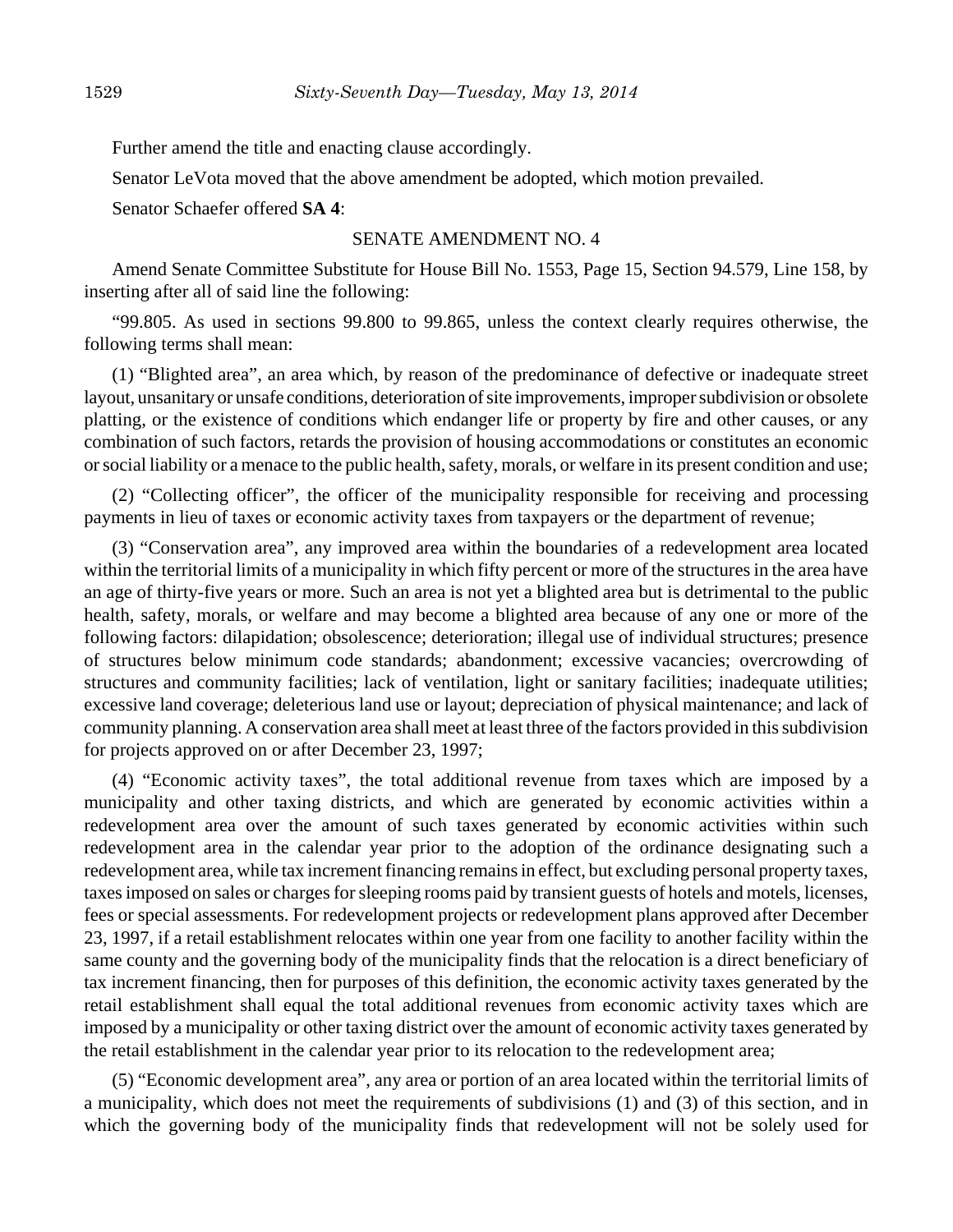development of commercial businesses which unfairly compete in the local economy and is in the public interest because it will:

(a) Discourage commerce, industry or manufacturing from moving their operations to another state; or

(b) Result in increased employment in the municipality; or

(c) Result in preservation or enhancement of the tax base of the municipality;

(6) "Gambling establishment", an excursion gambling boat as defined in section 313.800 and any related business facility including any real property improvements which are directly and solely related to such business facility, whose sole purpose is to provide goods or services to an excursion gambling boat and whose majority ownership interest is held by a person licensed to conduct gambling games on an excursion gambling boat or licensed to operate an excursion gambling boat as provided in sections 313.800 to 313.850. This subdivision shall be applicable only to a redevelopment area designated by ordinance adopted after December 23, 1997;

(7) "Greenfield area", any vacant, unimproved, or agricultural property that is located wholly outside the incorporated limits of a city, town, or village, or that is substantially surrounded by contiguous properties with agricultural zoning classifications or uses unless said property was annexed into the incorporated limits of a city, town, or village ten years prior to the adoption of the ordinance approving the redevelopment plan for such greenfield area;

(8) "Municipality", a city, village, or incorporated town or any county of this state. For redevelopment areas or projects approved on or after December 23, 1997, "municipality" applies only to cities, villages, incorporated towns or counties established for at least one year prior to such date;

(9) "Obligations", bonds, loans, debentures, notes, special certificates, or other evidences of indebtedness issued by a municipality to carry out a redevelopment project or to refund outstanding obligations;

(10) "Ordinance", an ordinance enacted by the governing body of a city, town, or village or a county or an order of the governing body of a county whose governing body is not authorized to enact ordinances;

(11) "Payment in lieu of taxes", those estimated revenues from real property in the area selected for a redevelopment project, which revenues according to the redevelopment project or plan are to be used for a private use, which taxing districts would have received had a municipality not adopted tax increment allocation financing, and which would result from levies made after the time of the adoption of tax increment allocation financing during the time the current equalized value of real property in the area selected for the redevelopment project exceeds the total initial equalized value of real property in such area until the designation is terminated pursuant to subsection 2 of section 99.850;

(12) "Redevelopment area", an area designated by a municipality, in respect to which the municipality has made a finding that there exist conditions which cause the area to be classified as a blighted area, a conservation area, an economic development area, an enterprise zone pursuant to sections 135.200 to 135.256, or a combination thereof, which area includes only those parcels of real property directly and substantially benefitted by the proposed redevelopment project;

(13) "Redevelopment plan", the comprehensive program of a municipality for redevelopment intended by the payment of redevelopment costs to reduce or eliminate those conditions, the existence of which qualified the redevelopment area as a blighted area, conservation area, economic development area, or combination thereof, and to thereby enhance the tax bases of the taxing districts which extend into the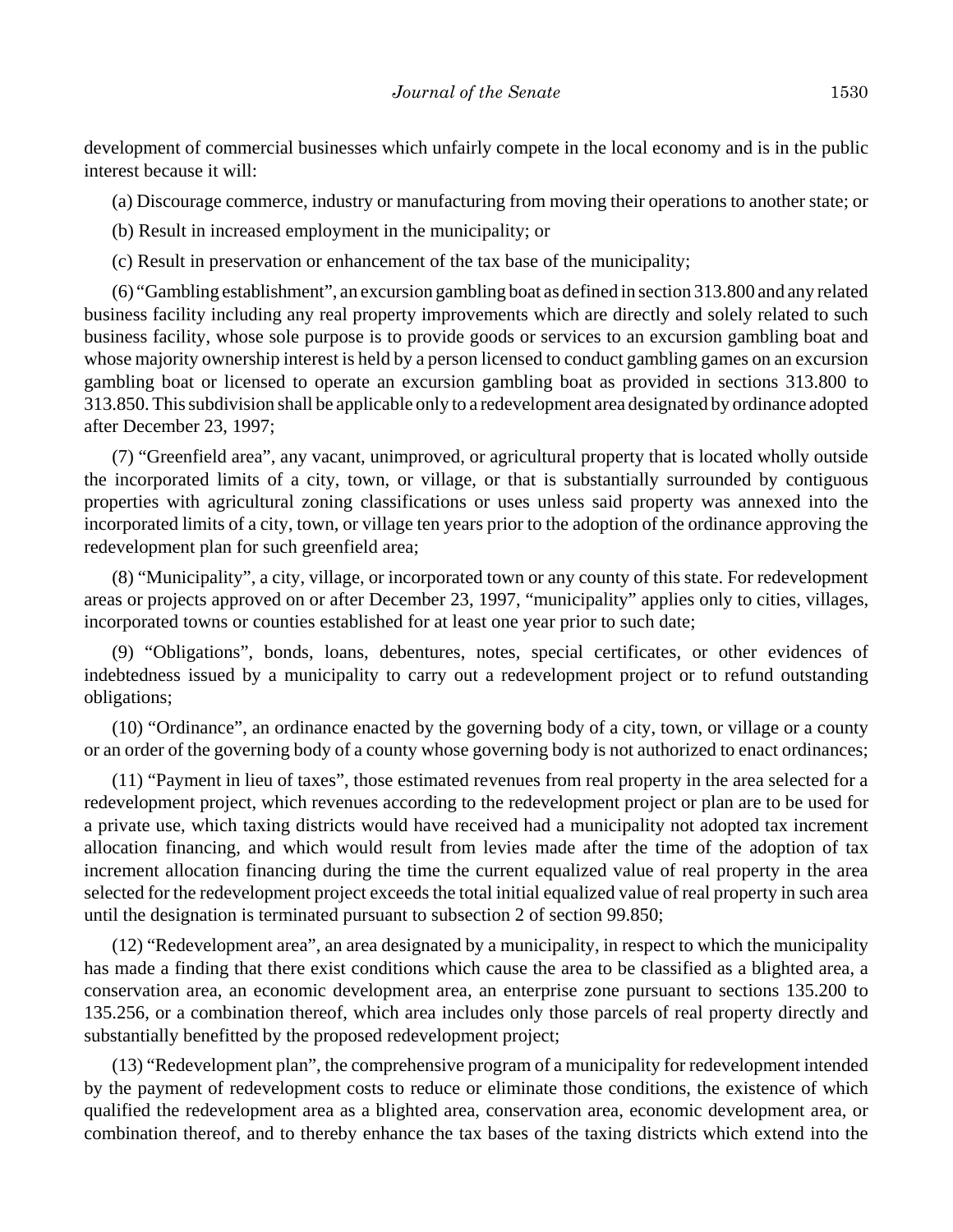redevelopment area. Each redevelopment plan shall conform to the requirements of section 99.810;

(14) "Redevelopment project", any development project within a redevelopment area in furtherance of the objectives of the redevelopment plan; any such redevelopment project shall include a legal description of the area selected for the redevelopment project;

(15) "Redevelopment project costs" include the sum total of all reasonable or necessary costs incurred or estimated to be incurred, and any such costs incidental to a redevelopment plan or redevelopment project, as applicable. Such costs include, but are not limited to, the following:

(a) Costs of studies, surveys, plans, and specifications;

(b) Professional service costs, including, but not limited to, architectural, engineering, legal, marketing, financial, planning or special services. Except the reasonable costs incurred by the commission established in section 99.820 for the administration of sections 99.800 to 99.865, such costs shall be allowed only as an initial expense which, to be recoverable, shall be included in the costs of a redevelopment plan or project;

(c) Property assembly costs, including, but not limited to**[**,**]:**

**a.** Acquisition of land and other property, real or personal, or rights or interests therein**[**,**]; and**

**b.** Demolition of buildings, and the clearing and grading of land;

(d) Costs of rehabilitation, reconstruction, or repair or remodeling of existing buildings and fixtures;

(e) Initial costs for an economic development area;

(f) Costs of construction of public works or improvements;

(g) Financing costs, including, but not limited to, all necessary and incidental expenses related to the issuance of obligations, and which may include payment of interest on any obligations issued pursuant to sections 99.800 to 99.865 accruing during the estimated period of construction of any redevelopment project for which such obligations are issued and for not more than eighteen months thereafter, and including reasonable reserves related thereto;

(h) All or a portion of a taxing district's capital costs resulting from the redevelopment project necessarily incurred or to be incurred in furtherance of the objectives of the redevelopment plan and project, to the extent the municipality by written agreement accepts and approves such costs;

(i) Relocation costs to the extent that a municipality determines that relocation costs shall be paid or are required to be paid by federal or state law;

(j) Payments in lieu of taxes;

(16) "Special allocation fund", the fund of a municipality or its commission which contains at least two separate segregated accounts for each redevelopment plan, maintained by the treasurer of the municipality or the treasurer of the commission into which payments in lieu of taxes are deposited in one account, and economic activity taxes and other revenues are deposited in the other account;

(17) "Taxing districts", any political subdivision of this state having the power to levy taxes;

(18) "Taxing districts' capital costs", those costs of taxing districts for capital improvements that are found by the municipal governing bodies to be necessary and to directly result from the redevelopment project; and

(19) "Vacant land", any parcel or combination of parcels of real property not used for industrial,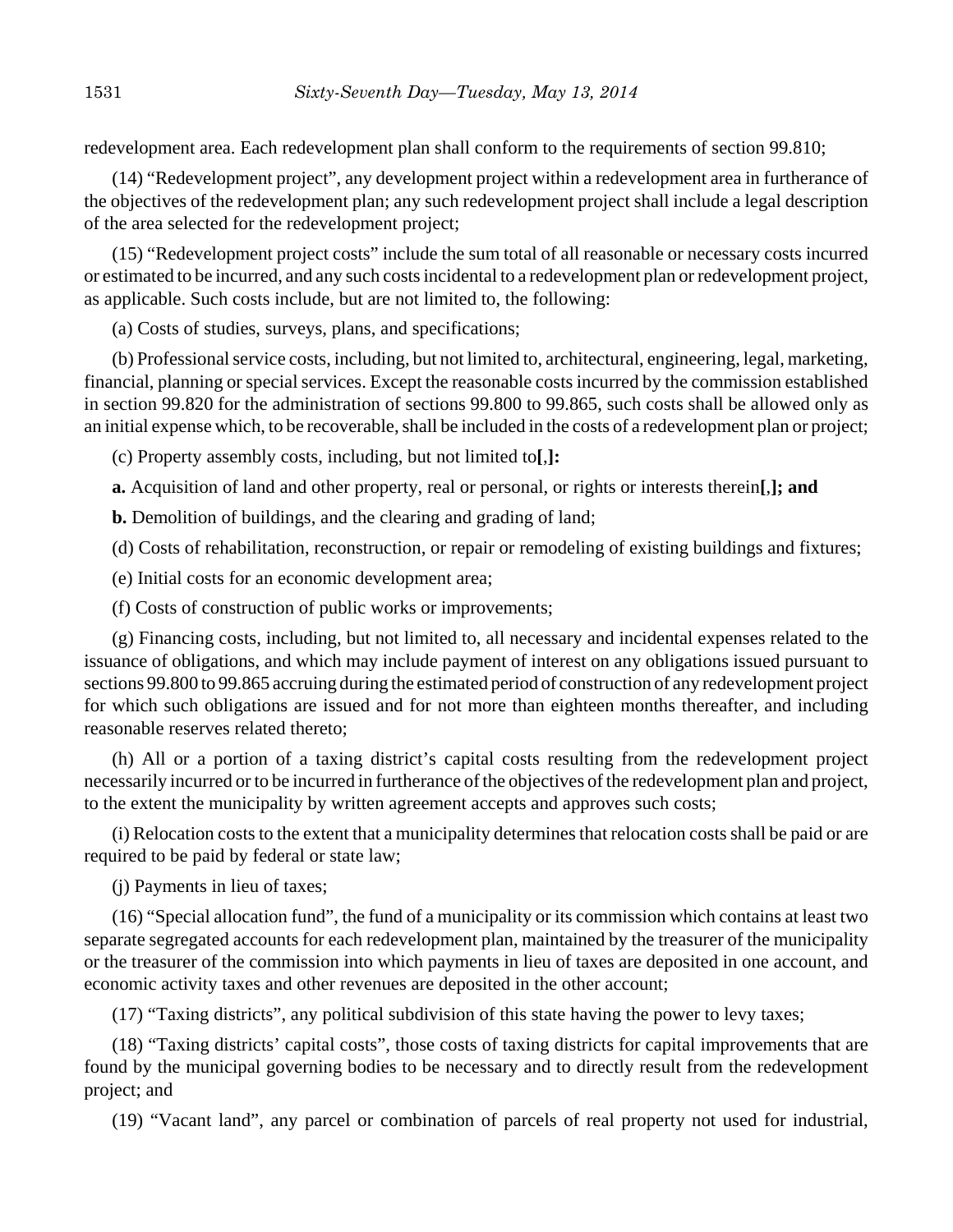commercial, or residential buildings.

99.825. 1. Prior to the adoption of an ordinance proposing the designation of a redevelopment area, or approving a redevelopment plan or redevelopment project, the commission shall fix a time and place for a public hearing as required in subsection 4 of section 99.820 and notify each taxing district located wholly or partially within the boundaries of the proposed redevelopment area, plan or project. At the public hearing any interested person or affected taxing district may file with the commission written objections to, or comments on, and may be heard orally in respect to, any issues embodied in the notice. The commission shall hear and consider all protests, objections, comments and other evidence presented at the hearing. The hearing may be continued to another date without further notice other than a motion to be entered upon the minutes fixing the time and place of the subsequent hearing; provided, if the commission is created under subsection 3 of section 99.820, the hearing shall not be continued for more than thirty days beyond the date on which it is originally opened unless such longer period is requested by the chief elected official of the municipality creating the commission and approved by a majority of the commission. Prior to the conclusion of the hearing, changes may be made in the redevelopment plan, redevelopment project, or redevelopment area, provided that each affected taxing district is given written notice of such changes at least seven days prior to the conclusion of the hearing. After the public hearing but prior to the adoption of an ordinance approving a redevelopment plan or redevelopment project, or designating a redevelopment area, changes may be made to the redevelopment plan, redevelopment projects or redevelopment areas without a further hearing, if such changes do not enlarge the exterior boundaries of the redevelopment area or areas, and do not substantially affect the general land uses established in the redevelopment plan or substantially change the nature of the redevelopment projects, provided that notice of such changes shall be given by mail to each affected taxing district and by publication in a newspaper of general circulation in the area of the proposed redevelopment not less than ten days prior to the adoption of the changes by ordinance. After the adoption of an ordinance approving a redevelopment plan or redevelopment project, or designating a redevelopment area, no ordinance shall be adopted altering the exterior boundaries, affecting the general land uses established pursuant to the redevelopment plan or changing the nature of the redevelopment project without complying with the procedures provided in this section pertaining to the initial approval of a redevelopment plan or redevelopment project and designation of a redevelopment area. Hearings with regard to a redevelopment project, redevelopment area, or redevelopment plan may be held simultaneously.

2. **[**Effective January 1, 2008,**]** If, after concluding the hearing required under this section, the commission makes a recommendation under section 99.820 in opposition to a proposed redevelopment plan, redevelopment project, or designation of a redevelopment area, or any amendments thereto, a municipality desiring to approve such project, plan, designation, or amendments shall do so only upon a two-thirds majority vote of the governing body of such municipality. **For plans, projects, designations, or amendments approved by a municipality over the recommendation in opposition by the commission formed under subsection 3 of section 99.820 or a commission located in any county of the first classification with more than one hundred fifty thousand but fewer than two hundred thousand inhabitants, the economic activity taxes and payments in lieu of taxes generated by such plan, project, designation, or amendment shall not exceed the costs associated with those contained in subparagraph b of paragraph (c) of subdivision (15) of section 99.805 per redevelopment project.**

3. Tax incremental financing projects within an economic development area shall apply to and fund only the following infrastructure projects: highways, roads, streets, bridges, sewers, traffic control systems and devices, water distribution and supply systems, curbing, sidewalks and any other similar public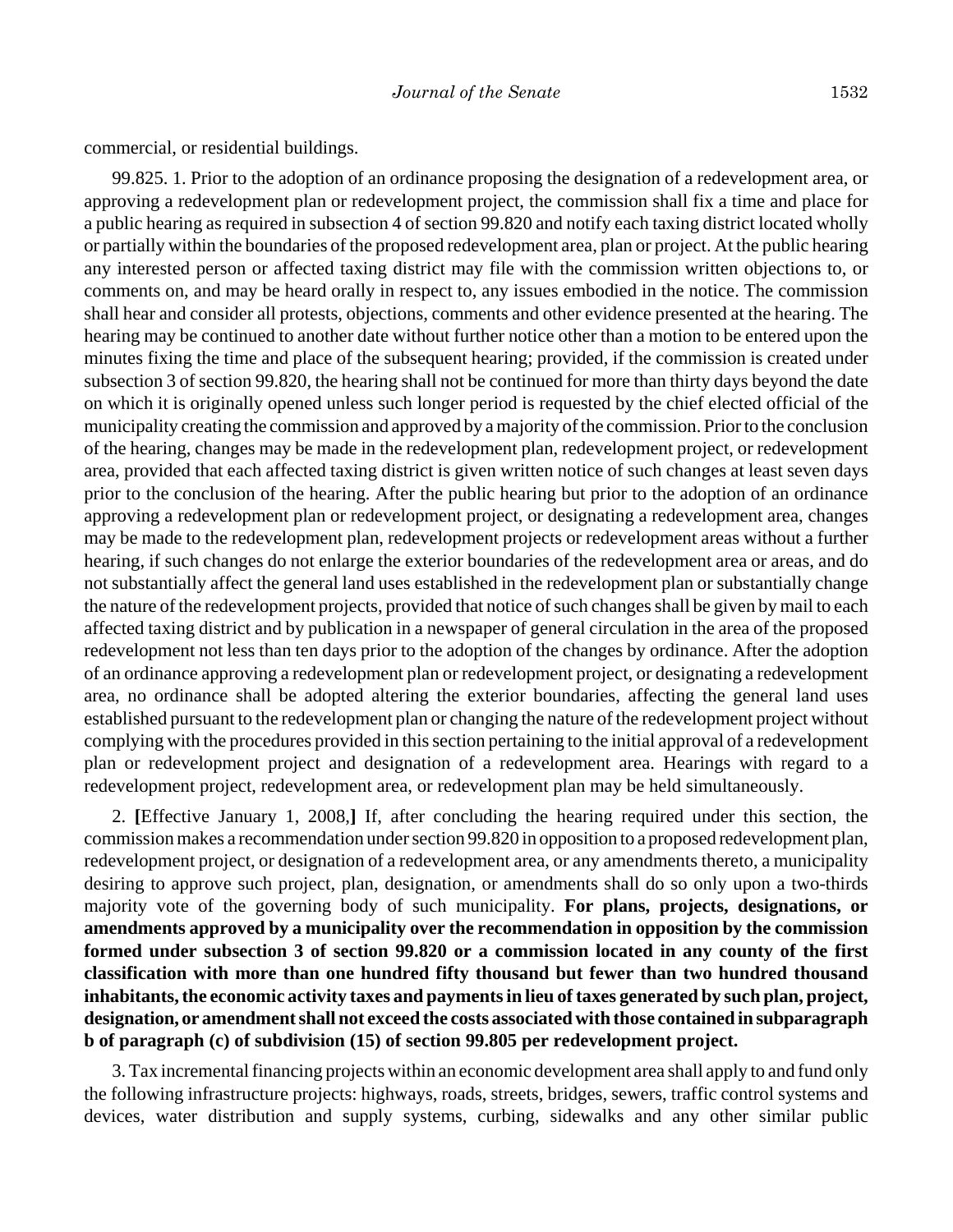improvements, but in no case shall it include buildings."; and

Further amend the title and enacting clause accordingly.

Senator Schaefer moved that the above amendment be adopted, which motion prevailed.

Senator Pearce moved that **SCS** for **HB 1553**, as amended, be adopted, which motion prevailed.

On motion of Senator Pearce, **SCS** for **HB 1553**, as amended, was read the 3rd time and passed by the following vote:

| YEAS—Senators   |                 |             |        |          |            |         |         |
|-----------------|-----------------|-------------|--------|----------|------------|---------|---------|
| <b>Brown</b>    | Chappelle-Nadal | Cunningham  | Curls  | Dempsey  | Dixon      | Holsman | Keaveny |
| Kehoe           | Lager           | Lamping     | LeVota | Libla    | Munzlinger | Parson  | Pearce  |
| Richard         | Romine          | Sater       | Schaaf | Schaefer | Schmitt    | Sifton  | Silvey  |
| Wallingford     | Wasson-26       |             |        |          |            |         |         |
|                 |                 |             |        |          |            |         |         |
| NAYS-Senators   |                 |             |        |          |            |         |         |
| Emery           | Kraus           | $Nieves -3$ |        |          |            |         |         |
|                 |                 |             |        |          |            |         |         |
| Absent-Senators |                 |             |        |          |            |         |         |
| <b>Justus</b>   | Nasheed         | $Walsh - 3$ |        |          |            |         |         |
|                 |                 |             |        |          |            |         |         |
|                 |                 |             |        |          |            |         |         |

Absent with leave—Senators—None

Vacancies—2

The President declared the bill passed.

On motion of Senator Pearce, title to the bill was agreed to.

Senator Pearce moved that the vote by which the bill passed be reconsidered.

Senator Richard moved that motion lay on the table, which motion prevailed.

## **PRIVILEGED MOTIONS**

Senator Dixon moved that the Senate refuse to adopt the Conference Committee Report on **HCS** for **SB 621**, as amended, and request the House to grant the Senate a further conference thereon, which motion prevailed.

## **MESSAGES FROM THE HOUSE**

The following messages were received from the House of Representatives through its Chief Clerk:

Mr. President: I am instructed by the House of Representatives to inform the Senate that the House has taken up and passed **HCS** for **SB 504**, entitled:

An Act to repeal section 536.016, RSMo, and to enact in lieu thereof one new section relating to the availability of proposed rules on the internet.

With House Amendment No. 1.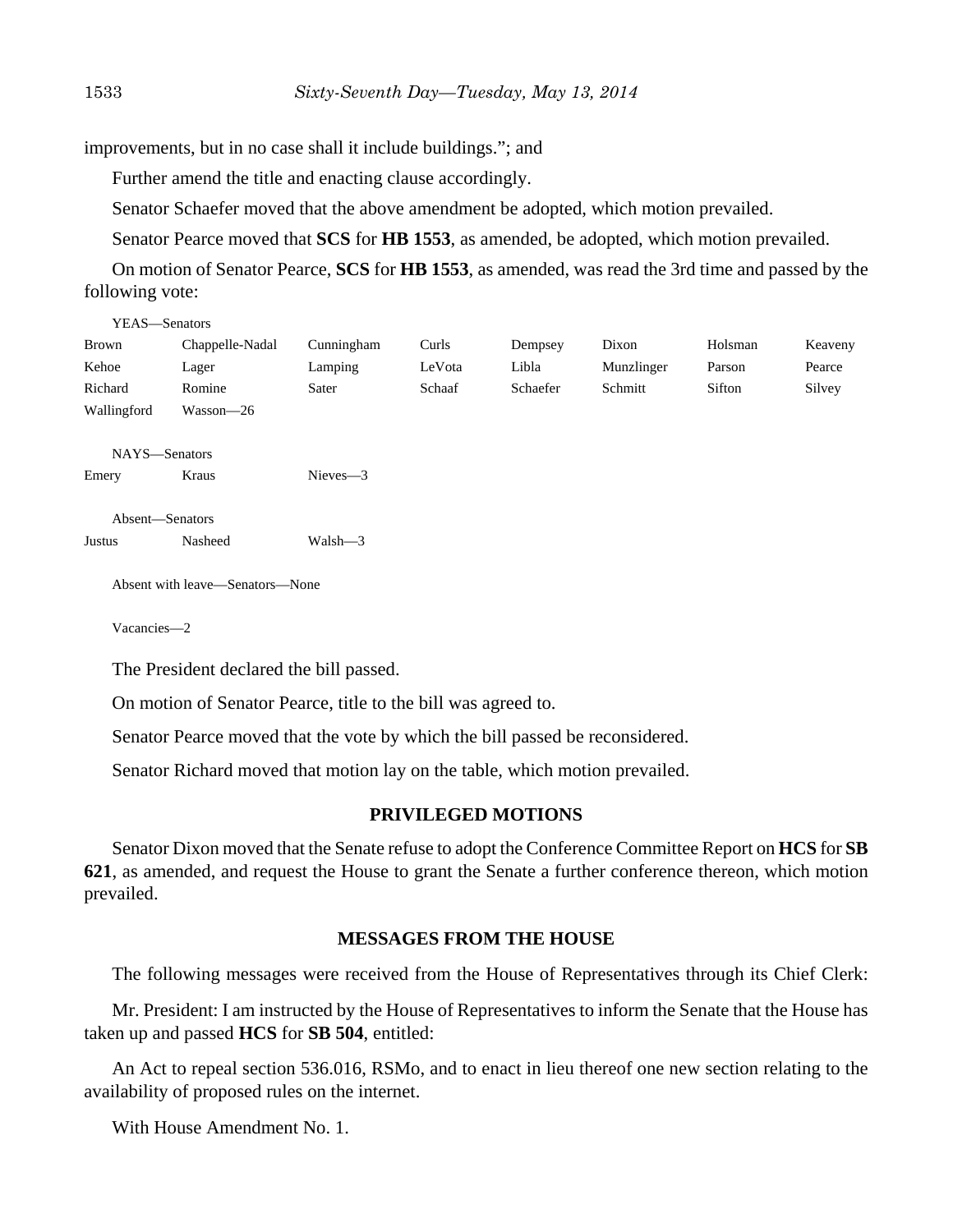#### HOUSE AMENDMENT NO. 1

Amend House Committee Substitute for Senate Bill No. 504, Page 2, Section 536.016, Line 20, by inserting after word "**register**" the words "**and all material incorporated by reference**"; and

Further amend said bill by amending the title, enacting clause, and intersectional references accordingly.

In which the concurrence of the Senate is respectfully requested.

Also,

Mr. President: I am instructed by the House of Representatives to inform the Senate that the House has taken up and passed **SS** for **SB 745**.

With House Amendment Nos. 1 and 2.

#### HOUSE AMENDMENT NO. 1

Amend Senate Substitute for Senate Bill No. 745, Pages 3 and 4, Section 221.105, Lines 1 to 45, by removing all of said section and lines from the bill; and

Further amend said bill, Pages 4 and 5, Section 488.5026, Lines 1 to 31, by removing all of said section and lines from the bill; and

Further amend said bill, Pages 30 and 31, Section B, Lines 1 to 7, by removing all of said section and lines from the bill; and

Further amend said bill by amending the title, enacting clause, and intersectional references accordingly.

## HOUSE AMENDMENT NO. 2

Amend Senate Substitute for Senate Bill No. 745, Page 11, Section 571.101, Lines 6 through 7, by deleting all of said lines and inserting in lieu thereof the following:

"or within a vehicle. A concealed carry permit shall be valid **[**for a period of five years**]** from the date of issuance or renewal **until five years from the last day of the month in which**"; and

Further amend said bill and section, Page 12, Lines 15 through 16, by deleting all of said lines and inserting in lieu thereof the following:

"concealed carry endorsement issued prior to August 28, 2013, shall continue **[**for a period of three years**]** from the date of issuance or renewal **until three years from the last day of the**"; and

Further amend said bill by amending the title, enacting clause, and intersectional references accordingly.

In which the concurrence of the Senate is respectfully requested.

President Pro Tem Dempsey assumed the Chair.

## **REFERRALS**

President Pro Tem Dempsey referred **HCR 19**; **HCR 22**; **HCR 48**; and **HCS** for **HCR 49** to the Committee on Rules, Joint Rules, Resolutions and Ethics.

#### **REPORTS OF STANDING COMMITTEES**

Senator Lager, Chairman of the Committee on Commerce, Consumer Protection, Energy and the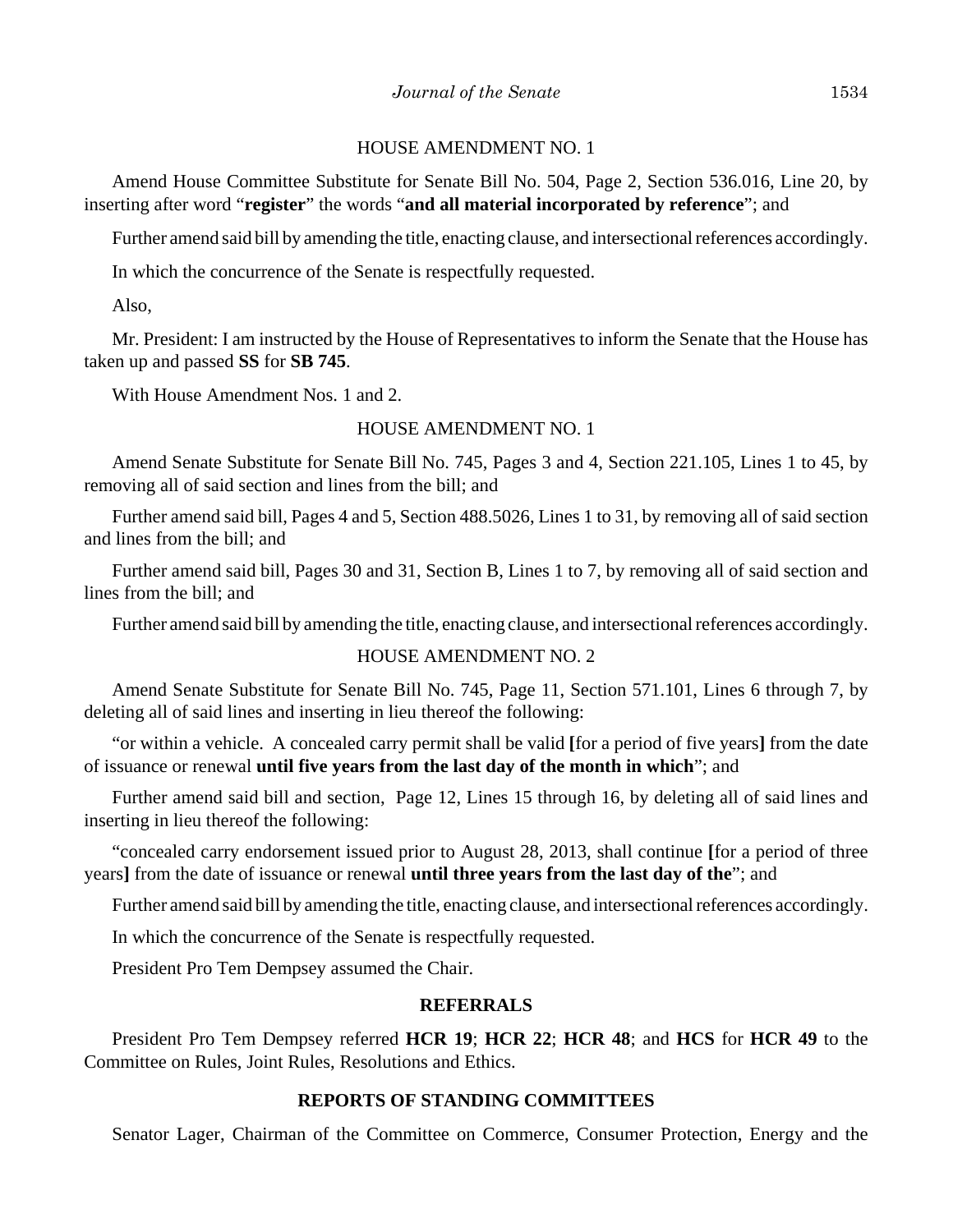Environment, submitted the following report:

Mr. President: Your Committee on Commerce, Consumer Protection, Energy and the Environment, to which was referred **HCS** for **HB 1078**, begs leave to report that it has considered the same and recommends that the Senate Committee Substitute, hereto attached, do pass.

Senator Nieves, Chairman of the Committee on General Laws, submitted the following report:

Mr. President: Your Committee on General Laws, to which was referred **HCS** for **HBs 1665** and **1335**, begs leave to report that it has considered the same and recommends that the Senate Committee Substitute, hereto attached, do pass.

Senator Dixon, Chairman of the Committee on the Judiciary and Civil and Criminal Jurisprudence, submitted the following report:

Mr. President: Your Committee on the Judiciary and Civil and Criminal Jurisprudence, to which was referred **HCS** for **HB 1374**, begs leave to report that it has considered the same and recommends that the Senate Committee Substitute, hereto attached, do pass.

Senator Parson, Chairman of the Committee on Small Business, Insurance and Industry, submitted the following report:

Mr. President: Your Committee on Small Business, Insurance and Industry, to which was referred **HCS** for **HB 1225**, begs leave to report that it has considered the same and recommends that the Senate Committee Substitute, hereto attached, do pass.

Senator Schmitt, Chairman of the Committee on Jobs, Economic Development and Local Government, submitted the following report:

Mr. President: Your Committee on Jobs, Economic Development and Local Government, to which was referred **HCS** for **HB 1304**, begs leave to report that it has considered the same and recommends that the Senate Committee Substitute, hereto attached, do pass.

#### **RESOLUTIONS**

Senator Schmitt offered Senate Resolution No. 2077, regarding the Fiftieth Wedding Anniversary of Mr. and Mrs. Dale Koch, St. Louis, which was adopted.

Senator Schmitt offered Senate Resolution No. 2078, regarding Bradley Craigmyle, which was adopted.

Senator Wasson offered Senate Resolution No. 2079, regarding Bob Hammerschmidt, Springfield, which was adopted.

Senator Romine offered Senate Resolution No. 2080, regarding Kevin Abts, Ste. Genevieve, which was adopted.

Senator Romine offered Senate Resolution No. 2081, regarding Mary Looney, which was adopted.

Senator Romine offered Senate Resolution No. 2082, regarding Lisa Bates, which was adopted.

Senator Romine offered Senate Resolution No. 2083, regarding Melanie Dillard, which was adopted.

Senator Romine offered Senate Resolution No. 2084, regarding Randy Huff, which was adopted.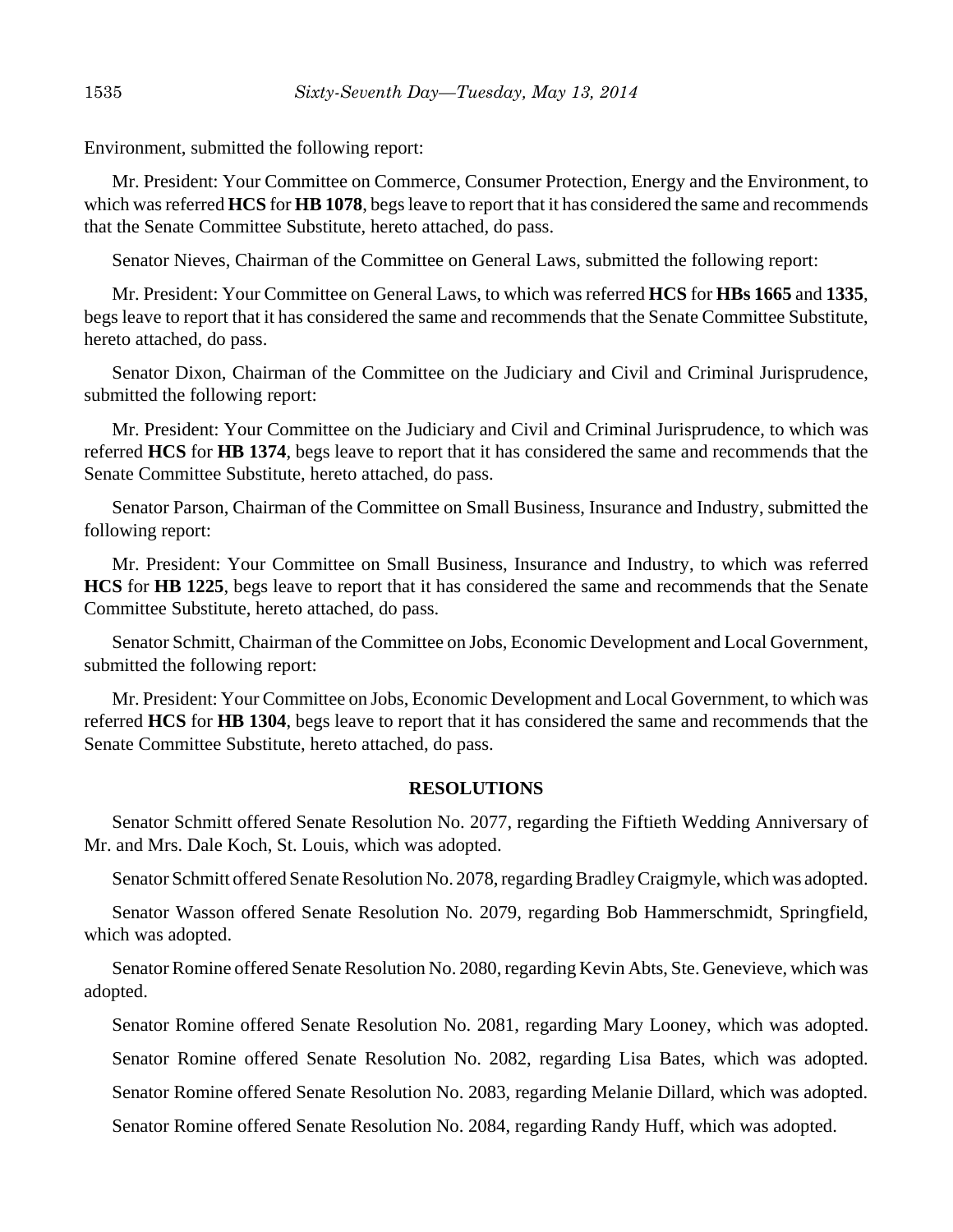## **INTRODUCTIONS OF GUESTS**

Senator Kehoe introduced to the Senate, the Physician of the Day, Joyce Wilson, M.D., Jefferson City. On motion of Senator Kehoe, the Senate adjourned under the rules.

# SENATE CALENDAR  $\overline{\phantom{a}}$

## SIXTY-EIGHTH DAY–WEDNESDAY, MAY 14, 2014 \_\_\_\_\_\_

## FORMAL CALENDAR

## HOUSE BILLS ON SECOND READING

HCS for HJR 75

## THIRD READING OF SENATE BILLS

SS for SCS for SB 666-Schmitt (In Fiscal Oversight) SS for SCS for SB 850-Munzlinger (In Fiscal Oversight)

## SENATE BILLS FOR PERFECTION

- 1. SB 858-Kraus
- 2. SB 669-Schaaf
- 3. SB 821-Schaefer
- 4. SB 823-Dixon, et al, with SCS
- 5. SB 973-Brown
- 6. SB 815-Pearce, with SCS

7. SBs 798 & 514-Emery, with SCS

SS for SB 538-Keaveny (In Fiscal Oversight)

- 8. SB 865-Nieves
- 9. SB 619-Nieves, with SCS
- 10. SB 531-Nasheed
- 11. SB 820-Schaefer

#### HOUSE BILLS ON THIRD READING

- 1. HJR 48-Solon, et al (Wallingford) (In Fiscal Oversight)
- 2. HB 1865-Redmon, et al, with SCS (Libla) (In Fiscal Oversight)
- 3. HB 1539-Kelley (127), et al, with SCS (Dixon)
- 4. HCS for HB 1231, with SCS (Dixon)
- 5. HCS for HB 1831, with SCS (Schmitt)
- 6. HCS for HBs 1179 & 1765, with SCS (Dixon)
- 7. HB 1707-Conway (Kehoe)
- 8. HB 2163-Riddle (Kehoe)
- 9. HB 1693-Barnes (Schaefer)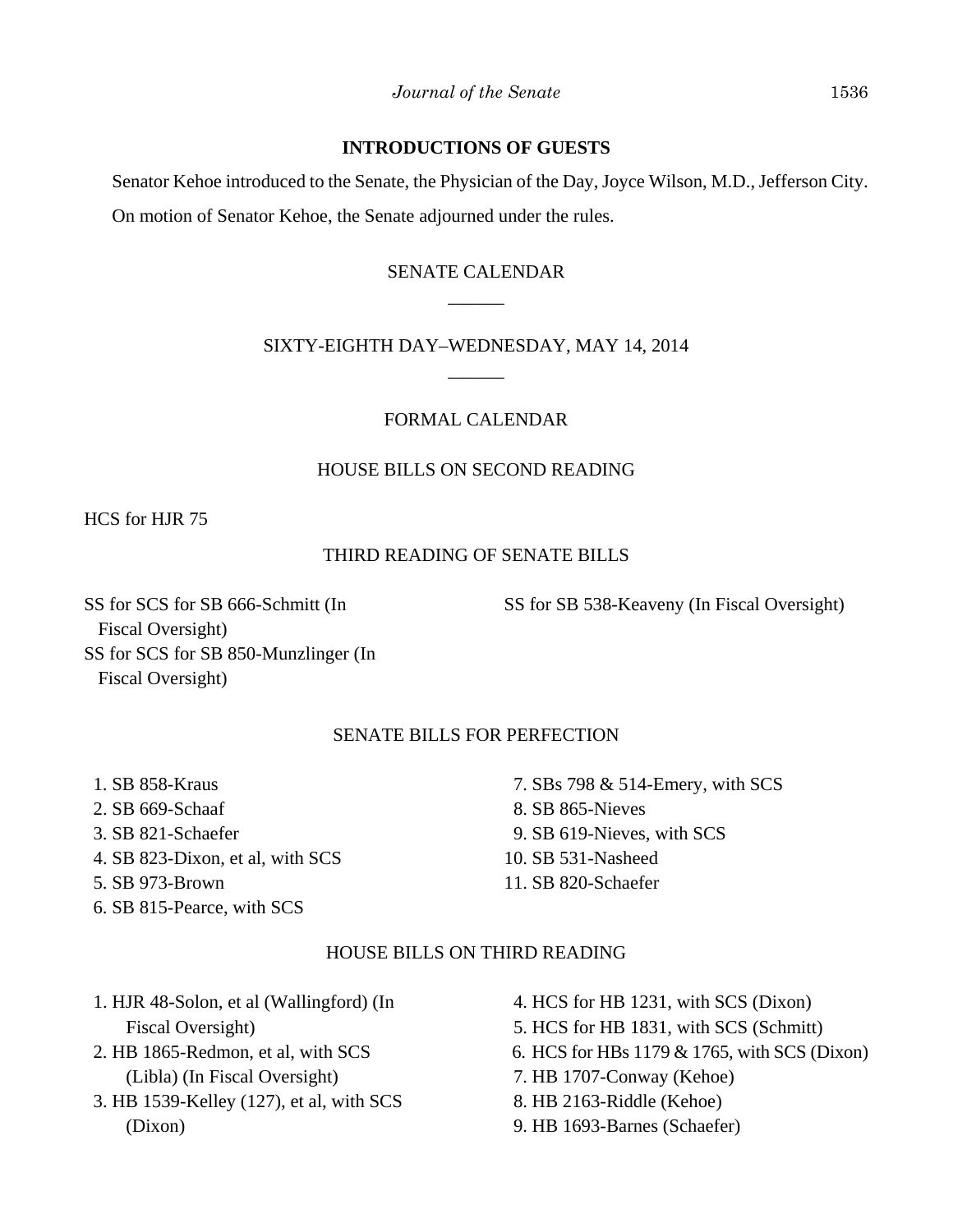- 10. HB 1692-Korman, with SCS (Justus)
- 11. HCS for HB 1614, with SCS (Schaefer)
- 12. HB 1883-Flanigan and Allen, with SCA 1 (Dixon)
- 13. HB 1906-Schieber, with SCS (Dixon)
- 14. HCS for HB 2141, with SCS (Kehoe)
- 15. HB 1574-Hoskins (Dixon) 16. HCS for HB 1078, with SCS
- 17. HCS for HBs 1665 & 1335, with SCS
- 18. HCS for HB 1374, with SCS (Cunningham)
- 19. HCS for HB 1225, with SCS
- 20. HCS for HB 1304, with SCS

## INFORMAL CALENDAR

#### SENATE BILLS FOR PERFECTION

SB 490-Lager and Kehoe, with SCS SB 494-Pearce, with SS (pending) SB 501-Keaveny SB 518-Sater, with SCS, SA 2 & SA 1 to SA 2 (pending) SB 519-Sater, with SS & SA 1 (pending) SS for SB 543-Munzlinger SB 550-Sater, with SCS SB 553-Emery, with SCS, SS for SCS & SA 1 (pending) SB 555-Nasheed, with SS & SA 1 (pending) SB 566-Sifton SB 573-Munzlinger, with SCS SB 578-Kraus SB 589-Brown, with SCS, SA 2 & SA 1 to SA 2 (pending) SB 617-Parson, with SCS, SS for SCS & SA 1 (pending) SB 634-Parson, with SCS SB 641-Emery SB 644-LeVota SB 659-Wallingford, with SCS SB 663-Munzlinger, with SCS SB 671-Sater SB 712-Walsh, with SCS & SS for SCS (pending) SB 724-Parson

SB 739-Romine, with SCS, SS for SCS, SA 1  $&$  SA 1 to SA 1 (pending) SB 755-Wallingford SB 762-Schaefer, with SCS SB 769-Pearce, with SCS SB 770-Wallingford, with SCS SBs 787 & 804-Justus, with SCS SB 790-Dixon SB 814-Brown SB 819-Wallingford, with SCS SB 830-Parson SBs 836 & 800-Munzlinger, with SCS SB 846-Richard SB 848-LeVota, with SCS SB 875-Sater, with SCS SB 887-Schaefer SB 888-Parson, with SCS SB 912-Wasson and Justus, with SCS (pending) SB 919-Justus SB 966-Lager SJR 25-Lager, with SS, SA 2 & SA 1 to SA 2 (pending) SJR 26-Lager, with SS & SA 1 (pending) SJR 34-Emery SJR 42-Schmitt, with SS (pending)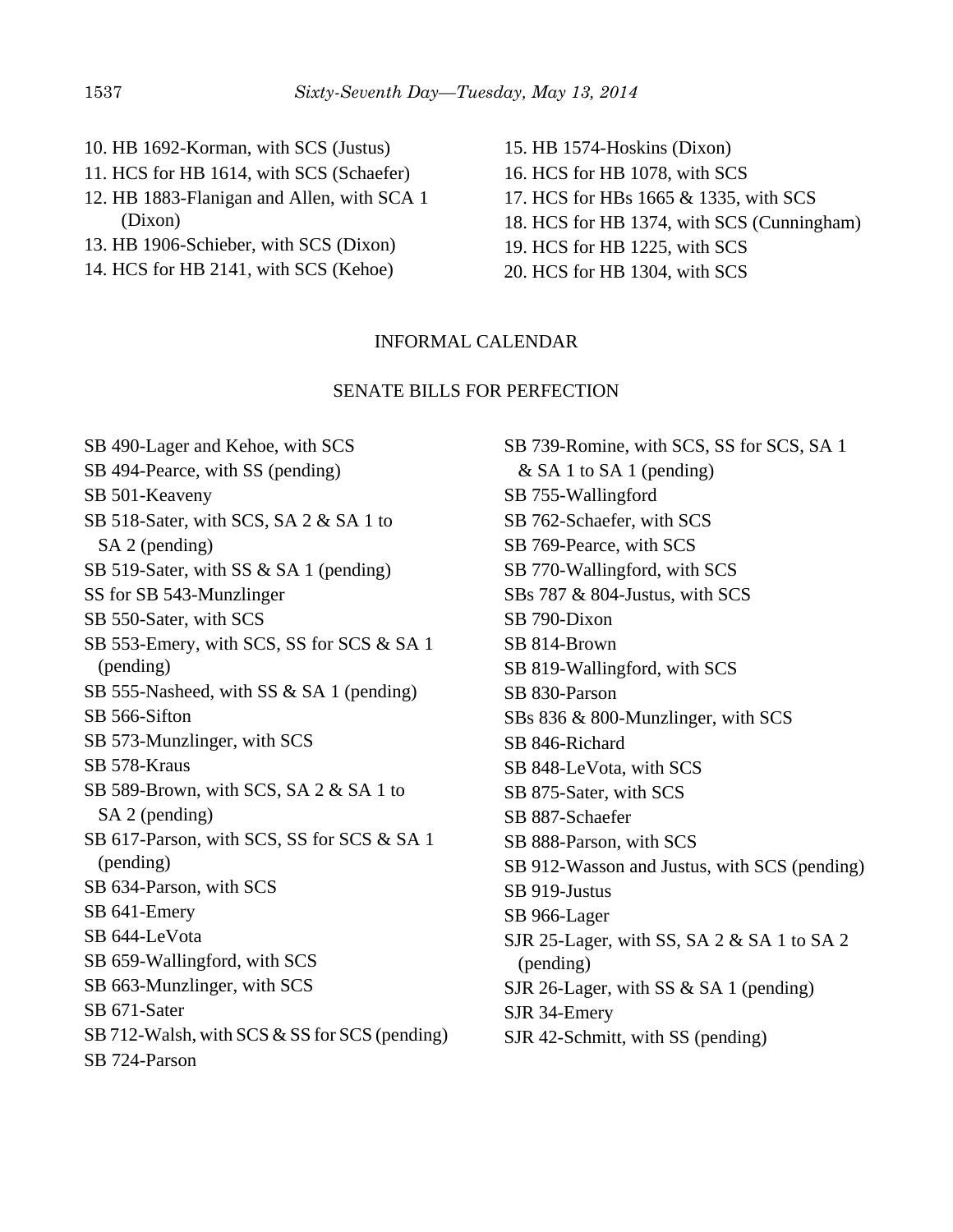#### HOUSE BILLS ON THIRD READING

HCS for HB 1044, with SCS (Lamping) HB 1073-Dugger, et al (Kraus) HB 1126-Dugger and Entlicher, with SCS & SA 6 (pending) (Kraus) HCS for HB 1156 (Pearce) HB 1173-Burlison, et al, with SA 1 & SA 1 to SA 1 (pending) (Brown) HCS for HB 1189, with SCA 1 (Kehoe) HCS for HB 1192, with SCS (Brown) HCS for HB 1204, with SCS (Lager) HCS for HB 1261 (Kraus) HCS for HB 1295, with SCS (Kraus) SCS for HCS for HB 1296, as amended (Kraus) HCS for HB 1326, with SCS (Kehoe) HCS for HB 1336, with SCS (Wasson) HCS for HB 1371, with SCS (Justus) HB 1388-Cornejo, et al, with SCS (Schaefer) SCS for HB 1390-Thomson, et al, as amended (Pearce) HB 1430-Jones (110), et al (Schaaf)

HB 1455-Hoskins and Fraker (Kraus) HCS for HB 1501, with SS & SA 6 (pending) (Schmitt) HB 1506-Franklin, et al (Brown) HCS for HB 1514, with SCS (Parson) HCS for HB 1557, with SS, SA 1 & SSA 1 for SA 1 (pending) (Munzlinger) HB 1617-Rehder, et al, with SCS, SS#2 for SCS, SA  $1 \&$  SA  $2$  to SA  $1$  (pending) (Brown) HCS for HB 1689, with SCS (Pearce) HCS for HBs 1861 & 1864, with SCS (Munzlinger) HCS for HB 1918, with SA 1 (pending) (Lager) HCS for HB 1937, with SCS (Munzlinger) HB 2028-Peters, et al (Schmitt) HB 2079-Funderburk, with SS (pending) (Lager) HCS for HJR 47, with SA  $1 \& S$ A  $1$  to SA  $1$  (pending) (Kraus) HJR 72-Richardson, et al (Silvey)

## CONSENT CALENDAR

House Bills

#### Reported 4/15

HCS for HB 1510 (Brown)

#### SENATE BILLS WITH HOUSE AMENDMENTS

SB 504-Munzlinger, with HCS, as amended SCS for SB 526-Cunningham, with HA 1, HA 2, HA 3, as amended, HA 4, as amended, HA 5 & HA 6

SB 656-Kraus, with HCS, as amended SCS for SB 723-Parson, with HCS, as amended SS for SB 745-Munzlinger, with HA 1 & HA 2 SB 859-Brown, with HCS